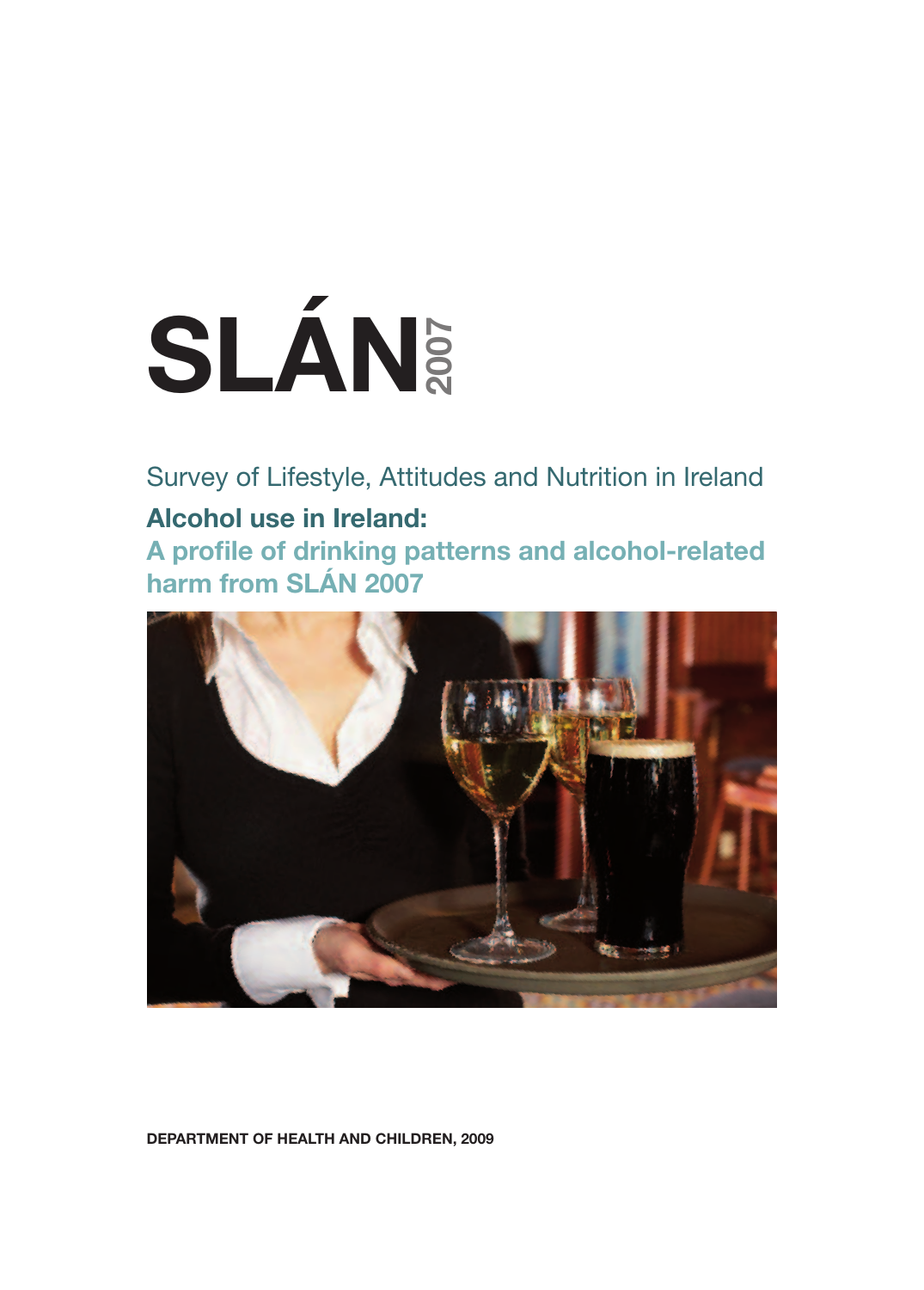#### This report should be cited as follows:

Morgan, K., McGee, H., Dicker, P., Brugha, R., Ward, M., Shelley, E., Van Lente, E., Harrington, J., Barry, M., Perry, I. and Watson, D. (2009) *SLÁN 2007: Survey of Lifestyle, Attitudes and Nutrition in Ireland. Alcohol use in Ireland: A profile of drinking patterns and alcohol-related harm from SLÁN 2007*, Department of Health and Children. Dublin: The Stationery Office.

Copyright © Minister for Health and Children, 2009

Department of Health and Children Hawkins House Hawkins Street Dublin 2 Tel: +353 (0)1 635 4000 Fax: +353 (0)1 635 4001 E-mail: dohc@health.gov.ie Web: www.dohc.gov.ie

Published by The Stationery Office, Dublin

*All rights reserved. No part of this publication may be reproduced, stored in a retrieval system, or transmitted, in any form or by any means, electronic, mechanical, photocopying, recording or otherwise, without the prior permission in writing of the copyright holder.*

For rights of translation or reproduction, applications should be made to the Head of Communications, Department of Health and Children, Hawkins House, Hawkins Street, Dublin 2, Ireland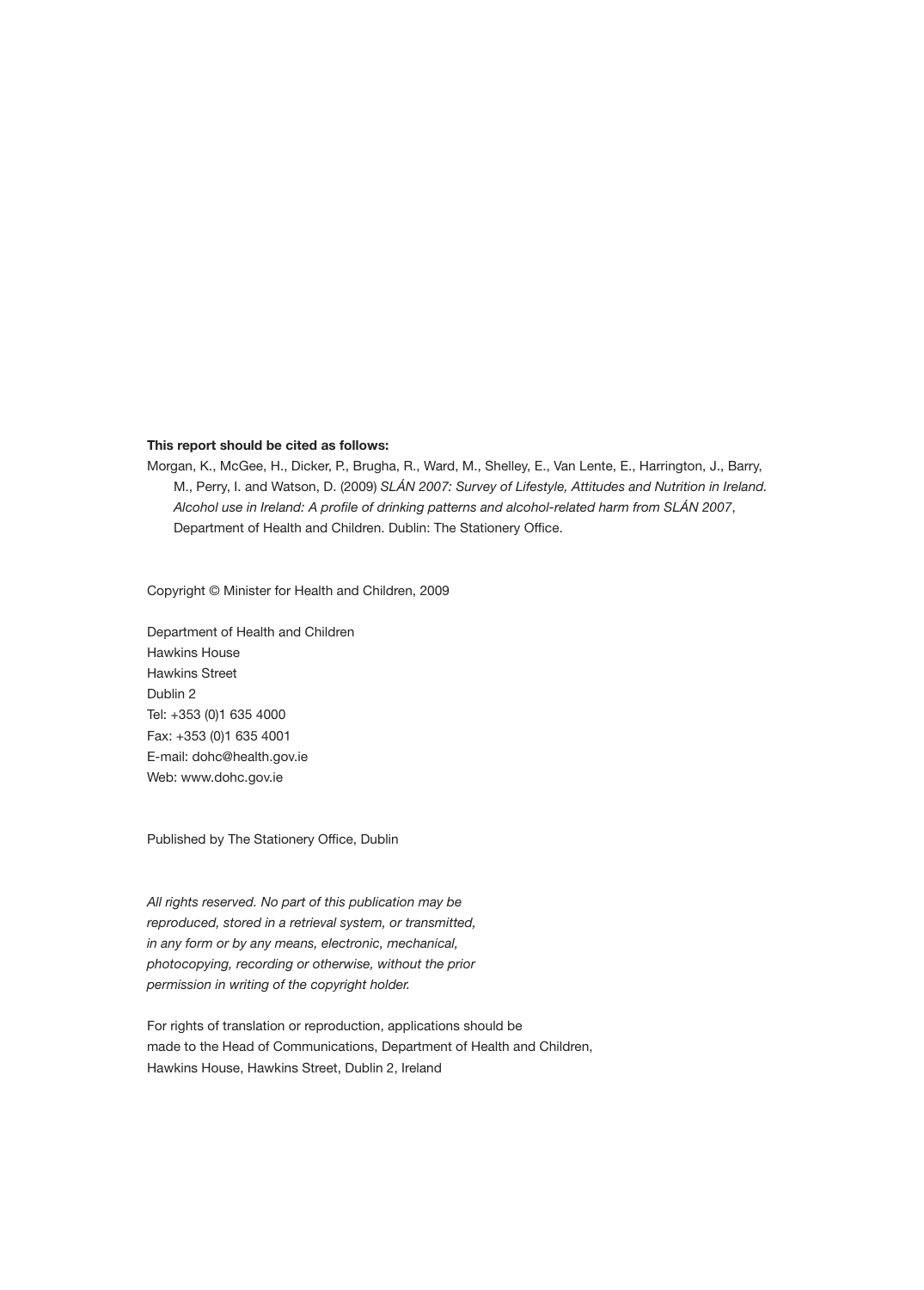

#### The SLAN 2007 'Alcohol use in Ireland' Report is available to download from www.slan07.ie

The authors of this report are:

Karen Morgan, Hannah McGee, Patrick Dicker, Ruairí Brugha, Mark Ward, Emer Shelley, Eric Van Lente, Janas Harrington, Margaret Barry, Ivan Perry and Dorothy Watson

> National University of Ireland, Galway Royal College of Surgeons in Ireland Economic and Social Research Institute University College, Cork National University of Ireland, Galway







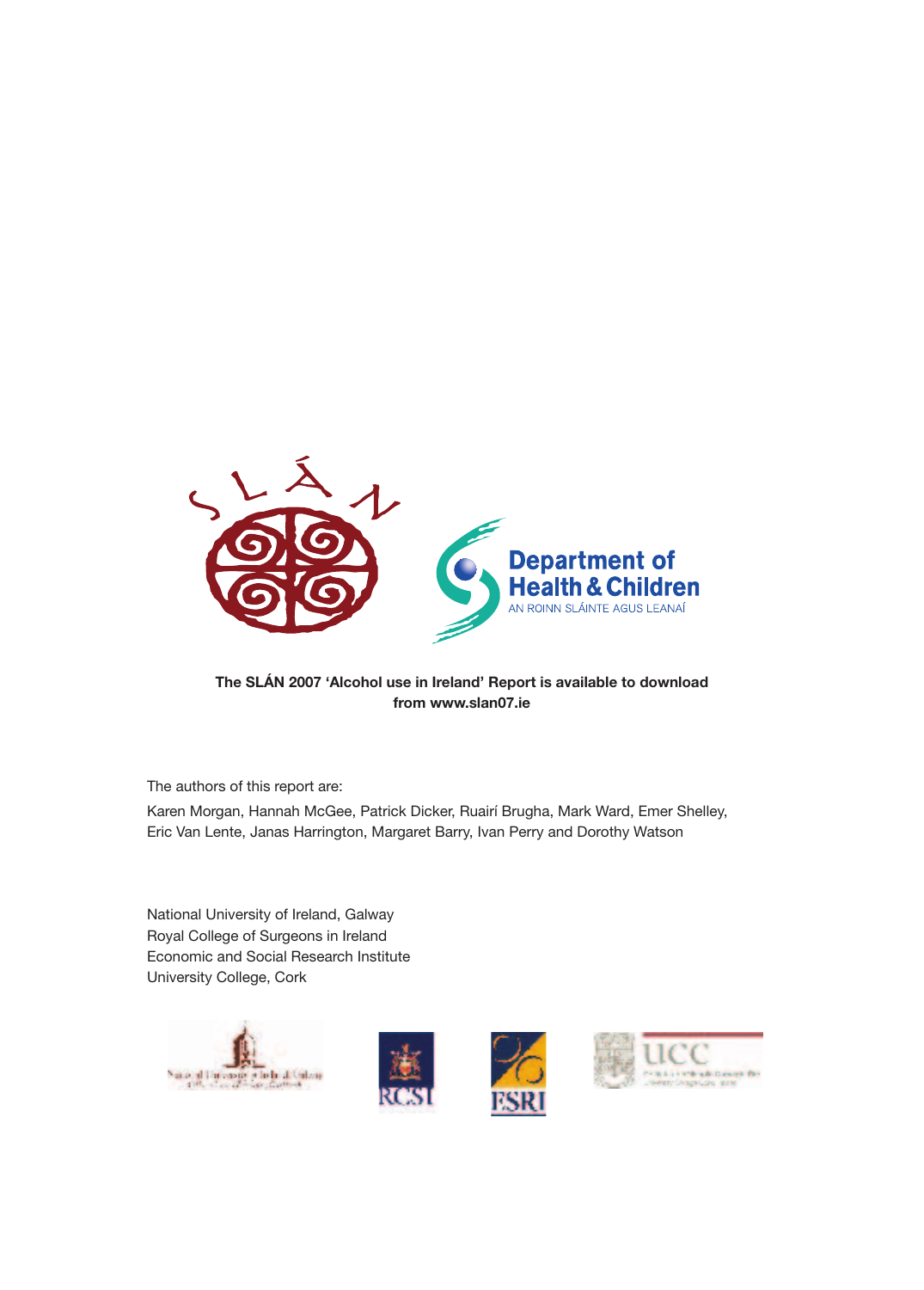## Reports based on the SLÁN 2007 survey

#### All reports available to download from www.slan07.ie

- Barry, M.M., Van Lente, E., Molcho, M., Morgan, K., McGee, H., Conroy, R., Watson, D., Shelley, E. and Perry, I. (2009) *SLÁN 2007: Survey of Lifestyle, Attitudes and Nutrition in Ireland. Mental Health and Social Well-being Report*, Department of Health and Children. Dublin: The Stationery Office.
- Brugha, R., Tully, N., Dicker, P., Shelley, E., Ward, M. and McGee, H. (2009) *SLÁN 2007: Survey of Lifestyle, Attitudes and Nutrition in Ireland. Smoking Patterns in Ireland: Implications for policy and services*, Department of Health and Children. Dublin: The Stationery Office.
- Harrington, J., Perry, I., Lutomski, J., Morgan, K., McGee, H., Shelley, E., Watson, D. and Barry, M. (2008) *SLÁN 2007: Survey of Lifestyle, Attitudes and Nutrition in Ireland. Dietary Habits of the Irish Population,* Department of Health and Children. Dublin: The Stationery Office.
- Molcho, M., Barry, M., Van Lente, E., McGee, H., Morgan, K., Conroy, R., Watson, D., Perry, I. and Harrington, J. (2009) *SLÁN 2007: Survey of Lifestyle, Attitudes and Nutrition in Ireland. Injuries in Ireland: Findings from national population surveys*, Department of Health and Children. Dublin: The Stationery Office.
- Morgan, K., McGee, H., Watson, D., Perry, I., Barry, M., Shelley, E., Harrington, J., Molcho, M., Layte, R., Tully, N., Van Lente, E., Ward, M., Lutomski, J., Conroy, R. and Brugha, R. (2008) *SLÁN 2007: Survey of Lifestyle, Attitudes and Nutrition in Ireland. Main Report*, Department of Health and Children. Dublin: The Stationery Office.
- Morgan, K., McGee, H., Dicker, P., Brugha, R., Ward, M., Shelley, E., Van Lente, E., Harrington, J., Barry, M., Perry, I. and Watson, D. (2009) S*LÁN 2007: Survey of Lifestyle, Attitudes and Nutrition in Ireland. Alcohol use in Ireland: A profile of drinking patterns and alcohol-related harm from SLÁN 2007*, Department of Health and Children. Dublin: The Stationery Office.
- Ward, M., McGee, H., Morgan, K., Van Lente, E., Layte, R., Barry, M., Watson, D. and Perry, I. (2009) *SLÁN 2007: Survey of Lifestyle, Attitudes and Nutrition in Ireland. 'One Island – One Lifestyle?' Health and lifestyles in the Republic of Ireland and Northern Ireland: Comparing the population surveys SLÁN 2007 and NIHSWS 2005*, Department of Health and Children. Dublin: The Stationery Office.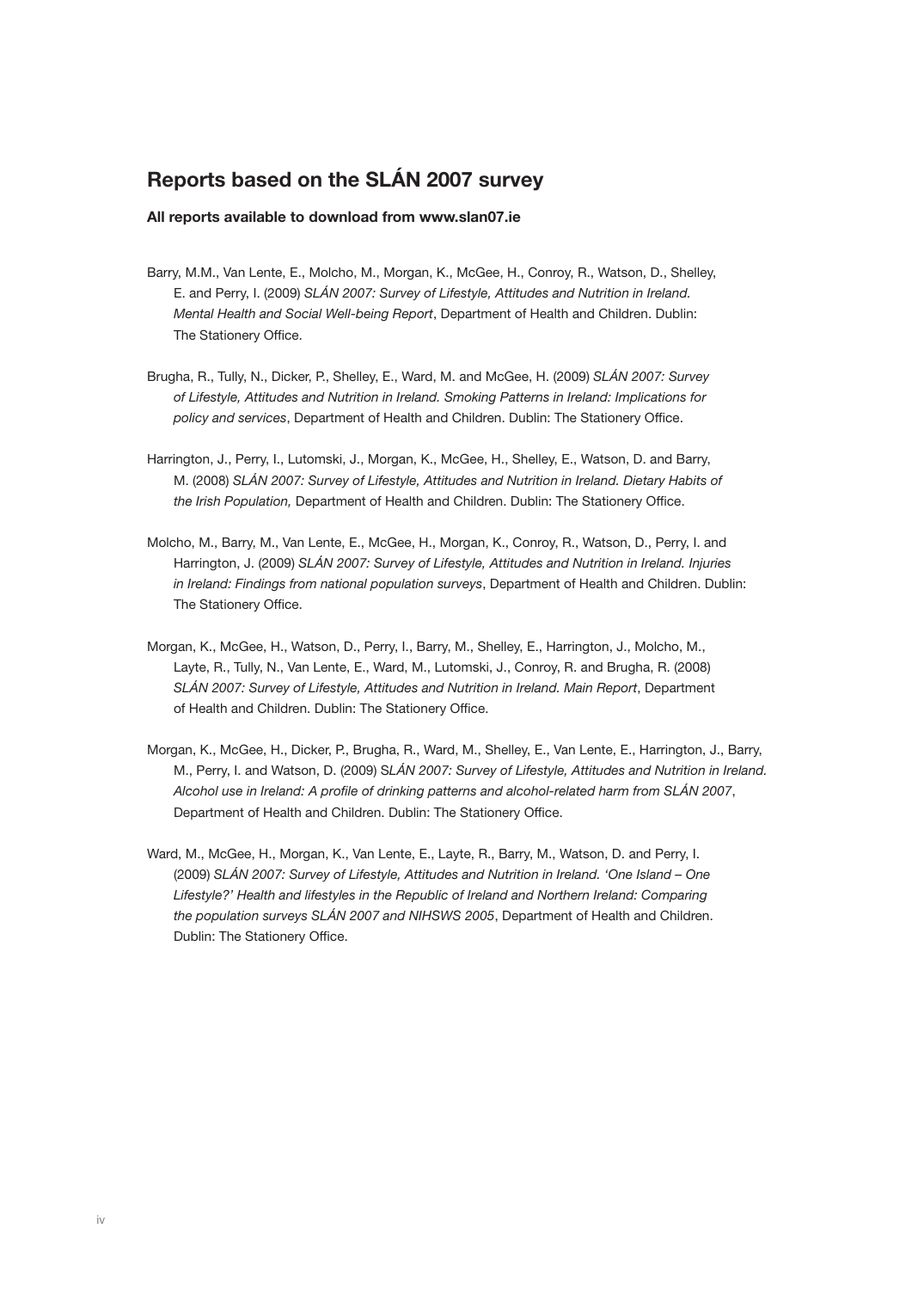# **CONTENTS**

|    |                          | Reports based on the SLAN 2007 survey                                                     | iv   |
|----|--------------------------|-------------------------------------------------------------------------------------------|------|
|    | <b>List of Tables</b>    |                                                                                           | vi   |
|    | <b>List of Figures</b>   |                                                                                           | vi   |
|    | <b>Acknowledgements</b>  |                                                                                           | viii |
|    | <b>Executive Summary</b> |                                                                                           | 1    |
|    |                          | Key findings on alcohol consumption                                                       | 1.   |
|    | 1. Introduction          |                                                                                           | 3    |
|    | 2. Alcohol and health    |                                                                                           | 5    |
| З. |                          | <b>Methodology for SLÁN 2007</b>                                                          | 7    |
|    |                          | 4. Rates and patterns of alcohol consumption in Ireland - SLÁN 2007                       | 9    |
|    | Non-drinkers             |                                                                                           | 9    |
|    | Frequency of drinking    |                                                                                           | 9    |
|    |                          | Number of standard drinks consumed per drinking occasion                                  | 12   |
|    | Patterns of alcohol use  |                                                                                           | 14   |
|    |                          | Drinking over the recommended weekly limit                                                | 14   |
|    | Binge drinking           |                                                                                           | 15   |
|    |                          | Positive AUDIT-C score                                                                    | 16   |
|    | Alcohol-related harm     |                                                                                           | 18   |
|    |                          | Harm related to respondents' own drinking                                                 | 18   |
|    |                          | Harm related to other people's drinking                                                   | 23   |
|    | Alcohol and driving      |                                                                                           | 25   |
|    |                          | Alcohol and other health-related behaviours                                               | 27   |
|    |                          | 5. Conclusions and Policy Implications                                                    | 29   |
|    | <b>References</b>        |                                                                                           | 33   |
|    | <b>Appendices</b>        |                                                                                           |      |
|    |                          | Appendix 1: Questions relating to alcohol in SLÁN 2007 Questionnaire (Section E)          | 35   |
|    |                          | Appendix 2: The Alcohol Use Disorders Identification Test - Consumption                   |      |
|    |                          | (AUDIT-C)                                                                                 | 37   |
|    |                          | Appendix 3: Outline of methods for SLÁN and HBSC surveys                                  | 38   |
|    |                          | Appendix 4: World Health Organization Strategies to reduce the harmful                    |      |
|    |                          | use of alcohol                                                                            | 39   |
|    |                          | Appendix 5: Recommendations from Strategic Task Force on Alcohol (STFA)<br>2004 (extract) | 40   |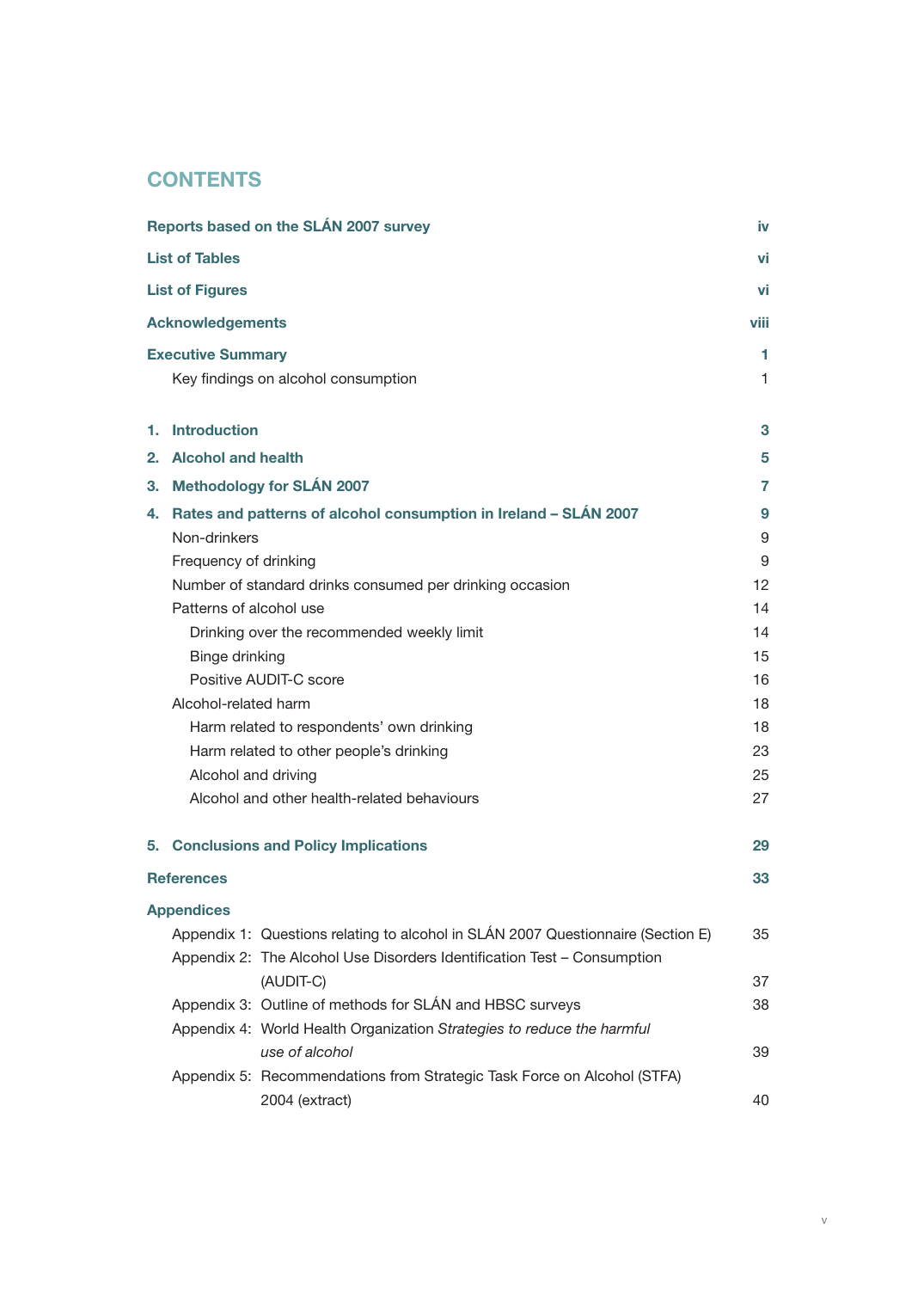# List of Tables

| Table 1:                                                                                                                                                              |                   |
|-----------------------------------------------------------------------------------------------------------------------------------------------------------------------|-------------------|
| Frequency of drinking alcohol in the past year, by gender, age<br>and social class (2007)                                                                             | 10                |
| Table 2:                                                                                                                                                              |                   |
| Frequency of drinking alcohol within the past week, by gender, age<br>and social class (1998, 2002 and 2007)                                                          | 11                |
| Table 3:                                                                                                                                                              |                   |
| Number of standard drinks consumed on a typical drinking occasion,<br>by gender, age and social class (2007)                                                          | $12 \overline{ }$ |
| Table 4:                                                                                                                                                              |                   |
| Percentage of drinkers who consumed alcohol in the previous 12 months<br>above the recommended weekly limit, by gender, age and social class<br>(1998, 2002 and 2007) | 14                |
| Table 5:                                                                                                                                                              |                   |
| Percentage of drinkers drinking over the recommended weekly limit,<br>binge drinking and having positive AUDIT-C scores (2007)                                        | 17                |
| <b>Appendices</b>                                                                                                                                                     |                   |
| Table A3-1:                                                                                                                                                           |                   |
| Summary of methods for SLÁN surveys                                                                                                                                   | 38                |
| Table A3-2:                                                                                                                                                           |                   |
| Summary of method for Irish HBSC surveys                                                                                                                              | 38                |
| <b>LIST OF FIGURES</b>                                                                                                                                                |                   |

| Figure 1:<br>Percentage of drinkers who reported binge drinking on one<br>or more occasions per week, by gender, age and social class (2007)                                     | 15                                      |
|----------------------------------------------------------------------------------------------------------------------------------------------------------------------------------|-----------------------------------------|
| Figure 2:<br>Percentage of drinkers who reported binge drinking on one                                                                                                           |                                         |
| or more occasions per week, by gender, age and year (2002 and 2007)                                                                                                              | 16                                      |
| Figure 3:<br>Percentage of drinkers who reported that their drinking had harmed<br>their health in the previous 12 months, by gender, age group 18-64 and<br>social class (2007) | 19                                      |
| Figure 4:<br>Percentage of younger drinkers who reported that their drinking<br>had harmed their health in the previous 12 months, by gender,                                    | 19                                      |
|                                                                                                                                                                                  | age group 18-29 and social class (2007) |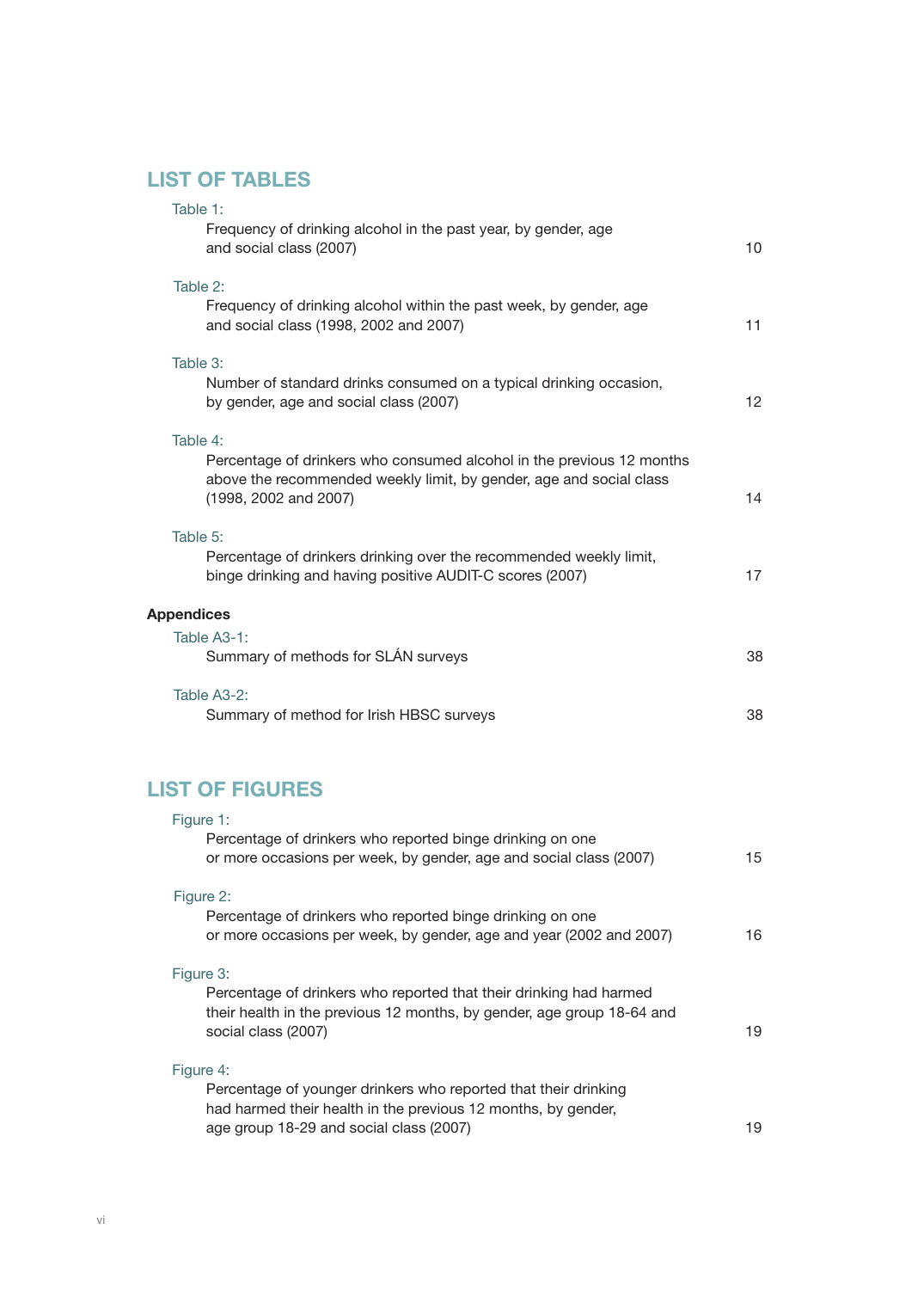| Figure 5:                                                                                                                                                                                                                            |    |
|--------------------------------------------------------------------------------------------------------------------------------------------------------------------------------------------------------------------------------------|----|
| Percentage of drinkers who reported that their drinking had harmed<br>their home life or marriage in the previous 12 months, by gender,<br>age group 18-64 and social class (2007)                                                   | 20 |
| Figure 6:<br>Percentage of drinkers who reported that their drinking had harmed<br>their work or studies in the previous 12 months, by gender,<br>age group 18-64 and social class (2007)                                            | 21 |
| Figure 7:<br>Percentage of younger drinkers who reported that their drinking<br>had harmed their work or studies in the previous 12 months,<br>by gender, age group 18-29 and social class (2007)                                    | 21 |
| Figure 8:<br>Percentage of drinkers who reported being involved in a fight and/or<br>accident in the previous 12 months as a result of their drinking,<br>by gender, age group 18-64 and social class (2007)                         | 22 |
| Figure 9:<br>Percentage of all respondents who reported that they had experienced<br>family or marriage problems in the last 12 months as a result of someone<br>else's drinking, by gender, age group 18-64 and social class (2007) | 23 |
| Figure 10:<br>Percentage of all respondents who reported that they had been pushed, hit<br>or assaulted in the last 12 months by someone who had been drinking,<br>by gender, age group 18-64 and social class (2007)                | 24 |
| Figure 11:<br>Percentage of younger respondents who reported that they had been<br>pushed, hit or assaulted in the last 12 months by someone who had been<br>drinking, by gender, age group 18-29 and social class (2007)            | 24 |
| Figure 12:<br>Percentage of drivers (who were also drinkers) who reported driving a car<br>in the previous year after consuming 2 or more standard drinks, by gender,<br>age and social class (2007)                                 | 25 |
| Figure 13:<br>Percentage of drivers (who were also drinkers) who reported driving a car<br>in the previous year after consuming 2 or more standard drinks, by gender,<br>age and year (2002 and 2007)                                | 26 |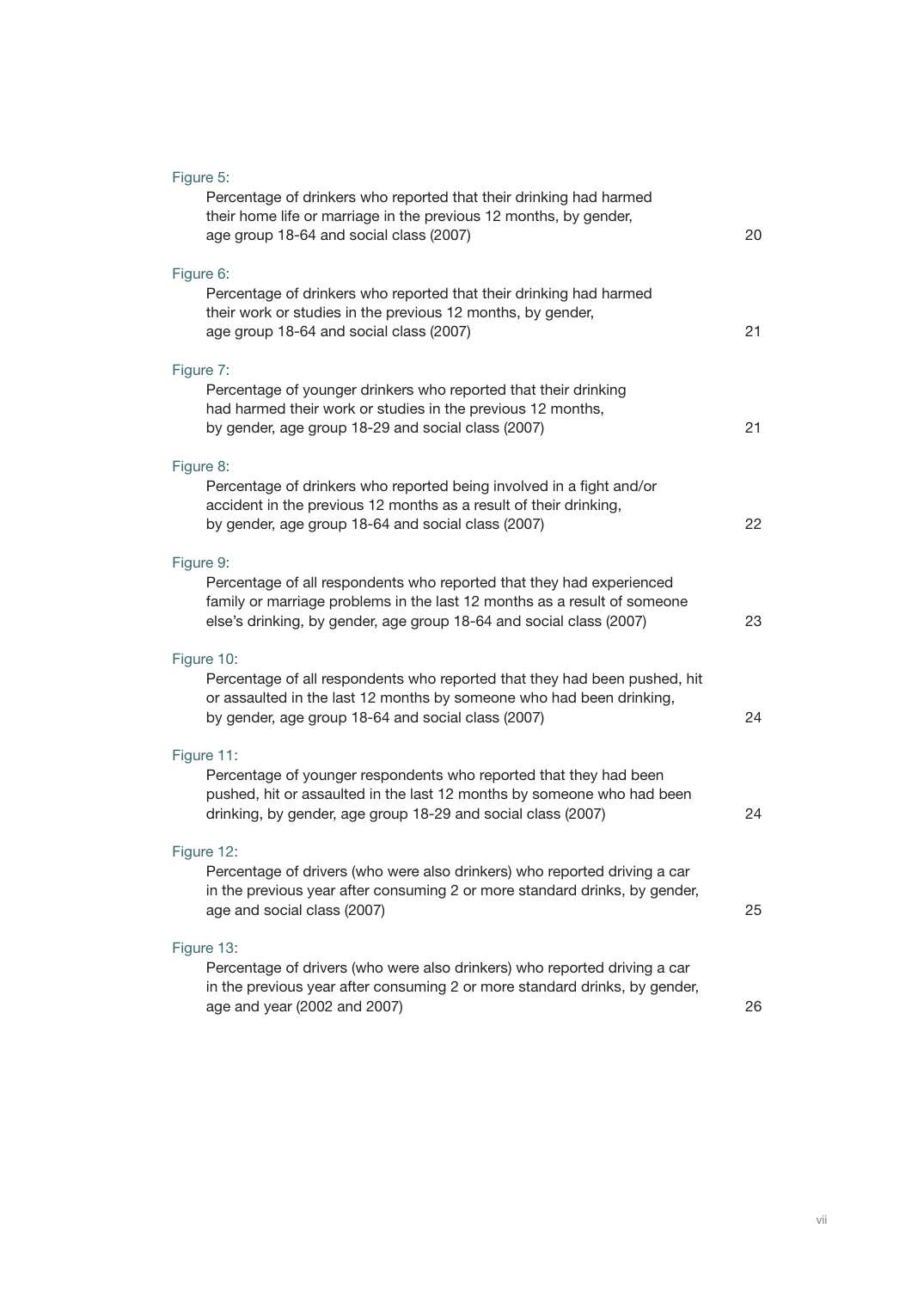## Acknowledgements

We thank all who contributed to the 2007 Survey of Lifestyle, Attitudes and Nutrition (SLÁN) in Ireland. In particular, we are grateful to over 10,000 members of the public who gave of their time to complete the survey.

We acknowledge the SLÁN 2007 Consortium members and everybody who helped with survey planning, analysis and interpretation, together with interviewers from Amárach Consulting and interviewers, field support and data entry staff from the Economic and Social Research Institute's Survey Unit who collected and processed the main survey information.

As a research team, we thank the Department of Health and Children in Dublin, particularly Mr. Brian Mullen and the staff of the Health Promotion Policy Unit, for the opportunity to conduct the SLÁN 2007 survey. Input from the SLÁN 2007 Management and Advisory Groups was much appreciated during the project, in particular the coordinating role of Mr. Robbie Breen of the Health Promotion Policy Unit. We would also like to thank Dr. Ann Hope for her advice and feedback.

> Professor Hannah McGee (*Principal Investigator*), Dr. Karen Morgan and Professor Ruairí Brugha Division of Population Health Sciences Royal College of Surgeons in Ireland, Dublin

> > *on behalf of the SLÁN 2007 Consortium*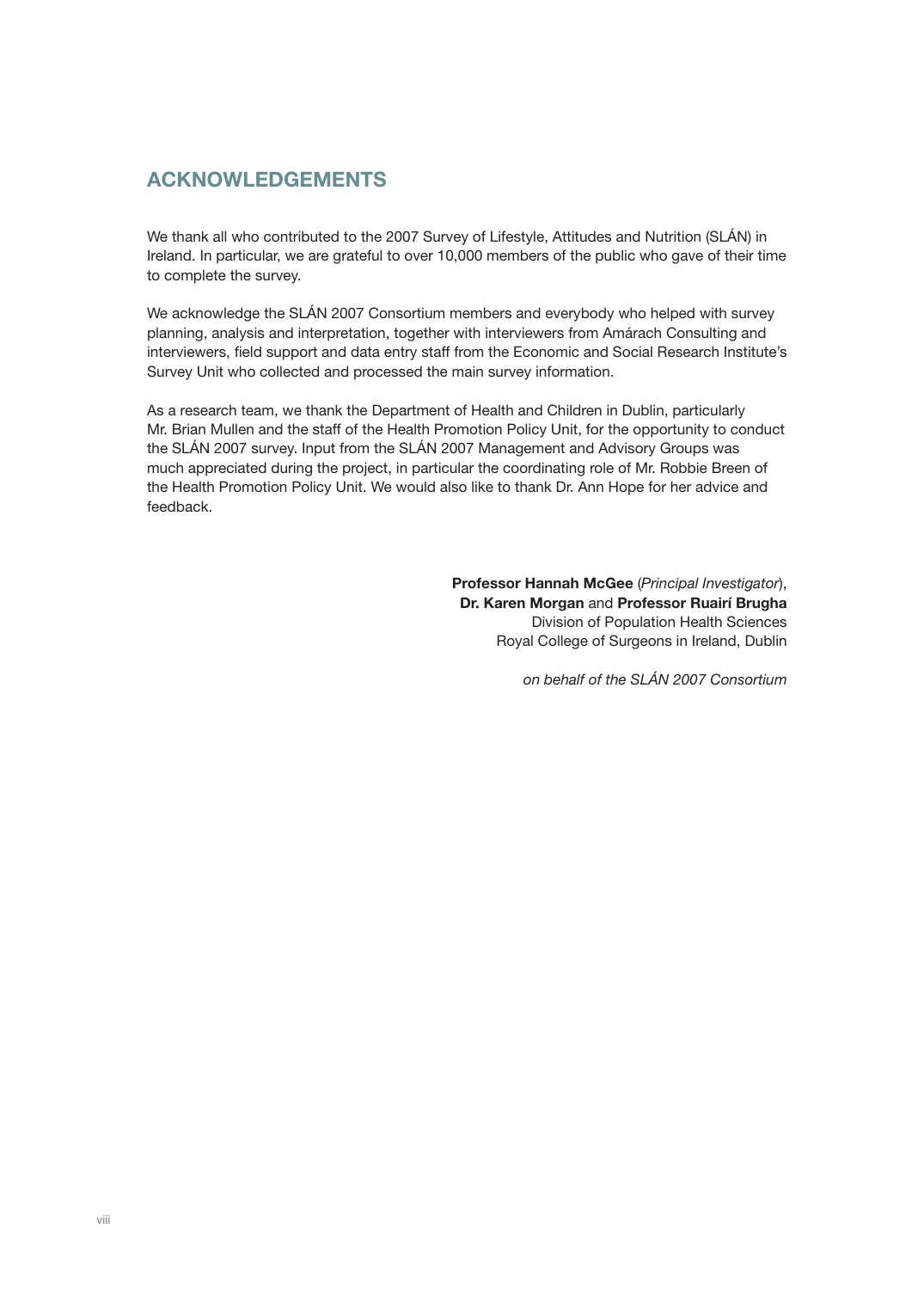# Executive Summary

### Key findings on alcohol consumption

- In SLÁN 2007, approximately 4 in 5 Irish adults  $(81%)$  reported drinking alcohol. This proportion has not changed since 1998. The proportion of non-drinkers (19%) is lower than the European average of 25%.
- A higher proportion of women in Ireland drink when compared with other European countries (77% compared with 68%).
- Approximately three-quarters of drinkers reported drinking alcohol within the previous week. This proportion is similar across all three SLÁN surveys (1998, 2002 and 2007). In all cases, more men reported drinking in the previous week than women.
- Age differences in patterns of drinking emerged over the three SLÁN surveys such that the proportion of older drinkers reporting drinking within the previous week has increased over the period 1998-2007. Within the 45-64 age group, the increase was most notable for females. Within the younger age groups, the proportion of drinkers reporting drinking within the previous week has fallen since 1998.
- The proportion of drinkers having 1-2 standard drinks<sup>1</sup> per drinking occasion has increased since 1998. This has occurred alongside a decrease in the proportion of drinkers drinking higher numbers of drinks on a typical drinking occasion. This pattern is consistent with trends in other European countries.
- Across all age groups except the youngest group of respondents (18-29 years), there has been a reduction since 1998 in the proportion reporting drinking 5 or more standard drinks on a typical drinking occasion.
- One-quarter (24%) of 18-29 year-olds report drinking 9 or more standard drinks on a typical drinking occasion.
- In 2007, 10% of drinkers reported drinking in excess of the recommended weekly limit (i.e. 21 standard drinks for men and 14 for women).
- Over one-quarter of drinkers (28%) reported binge drinking (i.e. drinking 6 or more standard drinks in one sitting) at least once a week in 2007. This represents a decrease since 2002 for respondents in all age groups, except those in the 18-23 year-old group where binge drinking has increased. Comparable data are unavailable for 1998.
- Binge drinking at least once per week was reported more often by younger drinkers, male drinkers and drinkers in social classes 5 and 6.
- Overall, over half of all drinkers reported a harmful pattern of drinking (based on their AUDIT-C scores) – a situation that requires attention. Positive scores were observed for 4 in 10 women and 7 in 10 men who drink. Almost three-quarters of the youngest SLÁN respondents also had positive scores.
- Overall, a total of 10% of drinkers reported that they felt their drinking had harmed their health in the previous 12 months. Among those with a positive AUDIT-C score, only 16% reported feeling that their drinking had harmed their health, indicating a low level of awareness of alcohol-related harm.

 $\frac{1}{1}$  A 'standard' drink is defined as a half pint or a glass of beer, lager or cider; a single measure of spirits; a single glass of wine, sherry or port; or a bottle of alcopop (long neck).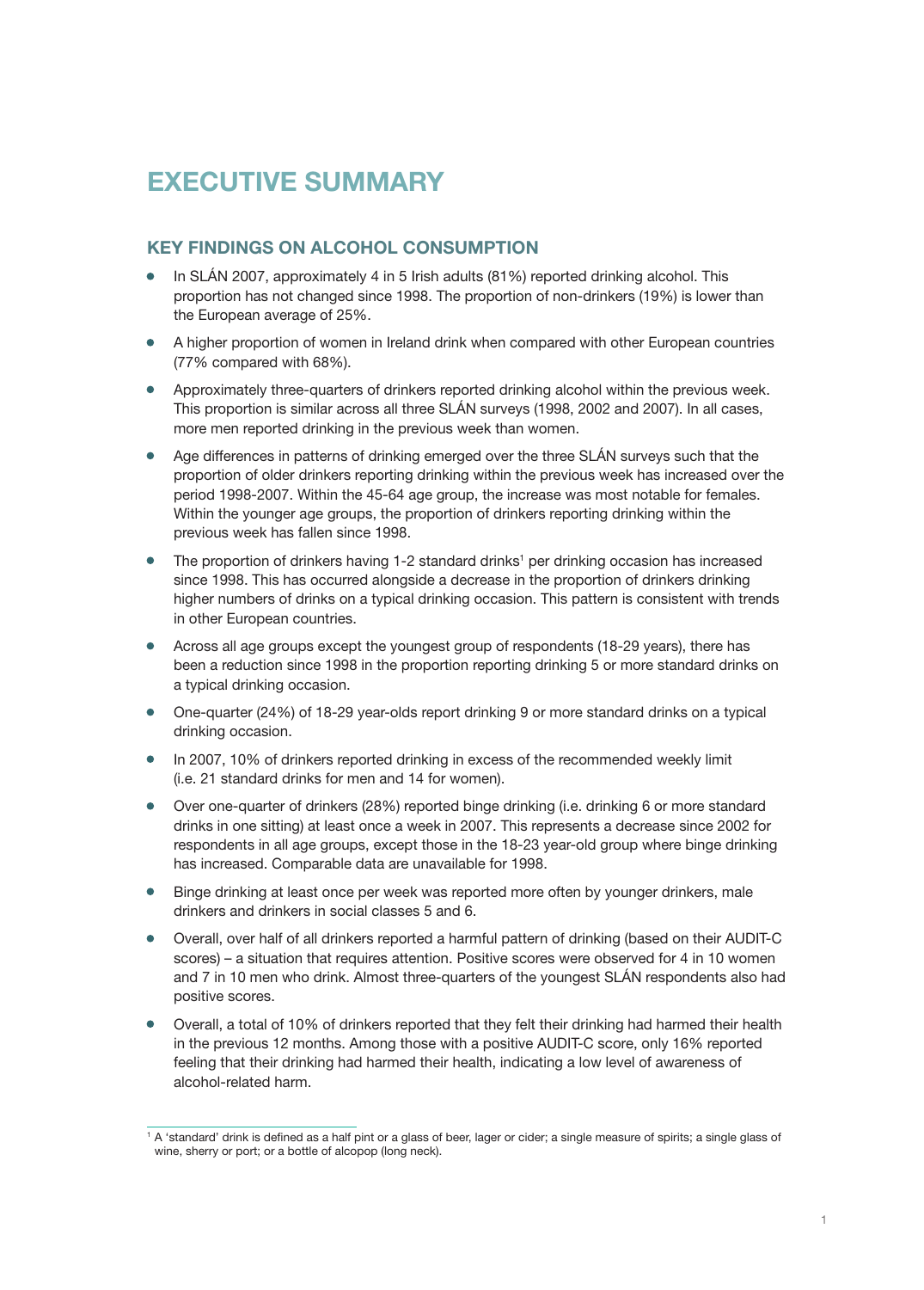- Men reported experiencing more harm to their home life/marriage and work/study due to their drinking than women. In both cases, drinkers who exceeded the recommended weekly limit and binge drinkers experienced more harm than other drinkers.
- $\bullet$  Involvement in fights and/or accidents as a result of their drinking was reported by 5% of drinkers. Men and younger drinkers, binge drinkers and those who exceeded the recommended weekly limit reported more frequent involvement in fights and/or accidents than other respondents.
- A total of 6% of respondents had experienced family or marriage problems as a result of someone else's drinking. Women reported experiencing more problems than men.
- A total of 6% of respondents reported being pushed, hit or assaulted in the previous 12 months as a result of someone else's drinking. Reported rates were higher for men and younger respondents.
- In 2007, 12% of drinkers who also drive reported that they had driven a car in the previous year after consuming 2 or more standard drinks.
- The percentage of drivers who reported driving a car in the previous year after consuming 2 or more standard drinks decreased between 2002 and 2007 (from 16% to 12%).
- In 2007, 30% of drinkers were also smokers. Drinkers were twice as likely to be smokers as non-drinkers.
- In 2007, 52% of drinkers who binge at least once a week were obese (according to their body mass index), compared to 46% of non-binge drinkers.
- Note: The survey method used in SLÁN 2007 (face-to-face interviews) was different from previous SLÁN surveys (postal questionnaires) and thus caution is advised when considering patterns over time.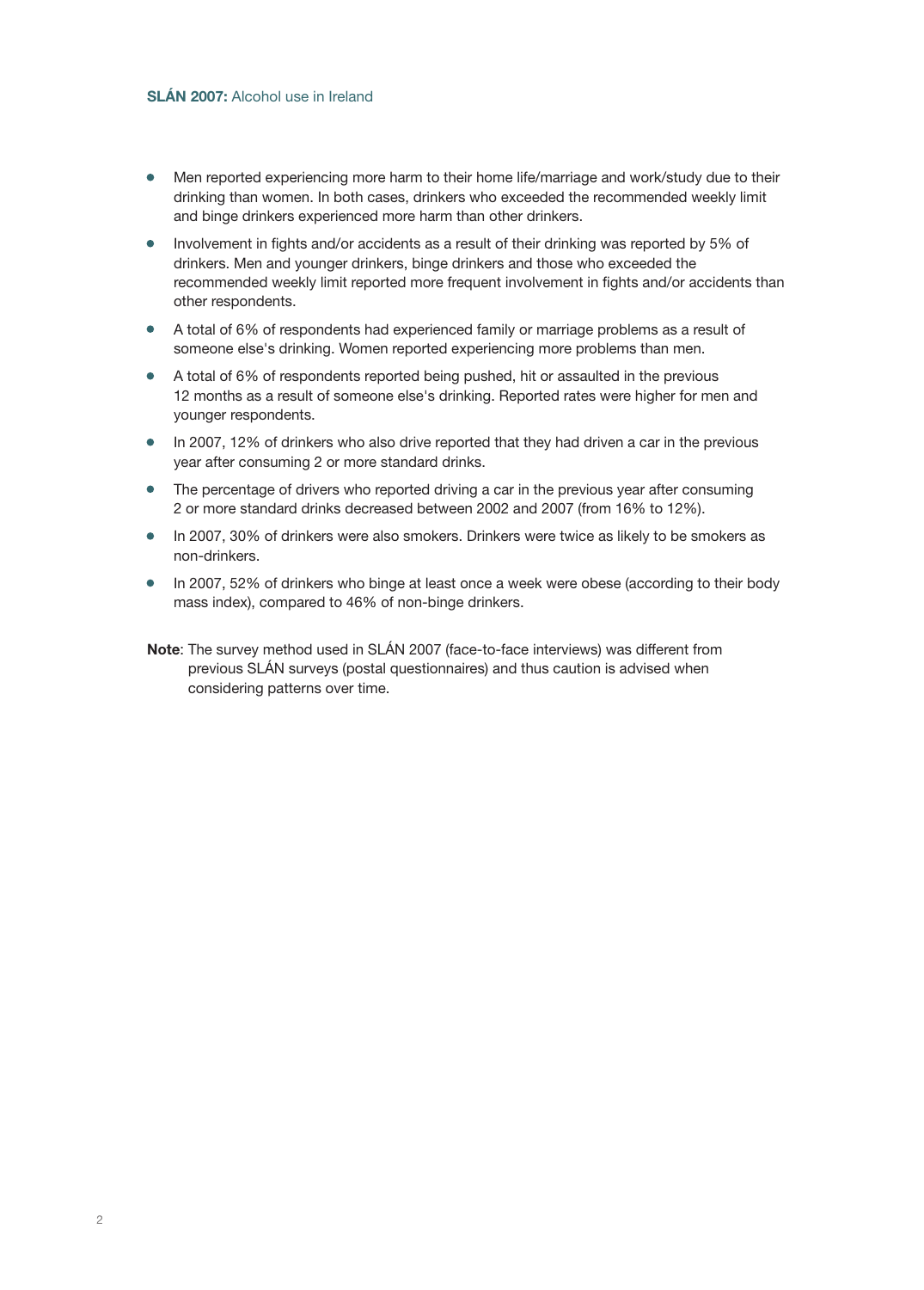# 1. Introduction

This report presents the main findings on alcohol consumption among Irish adults from the 2007 Survey of Lifestyle, Attitudes and Nutrition (SLÁN 2007) in Ireland. It expands on the results presented in the *SLÁN 2007: Main Report* (Morgan *et al*, 2008), presenting the findings on alcohol use in detail and providing European comparison data where possible. Different patterns of alcohol use are highlighted. The importance of the SLÁN findings for policy and practice are also considered.

The SLÁN 2007 survey contained a series of questions relating to alcohol use. These included questions about frequency (how often) and quantity (how much) of alcohol consumed, as well as questions about alcohol-related harm. Quantity of alcohol consumed was assessed by asking respondents how many standard drinks were taken, a 'standard' drink being defined as a half pint or a glass of beer, lager or cider; a single measure of spirits; a single glass of wine, sherry or port; or a bottle of alcopop (long neck).

This report forms part of a series of reports which seek to contextualise the SLÁN 2007 findings (*see p. iv for full list of SLÁN 2007 reports*).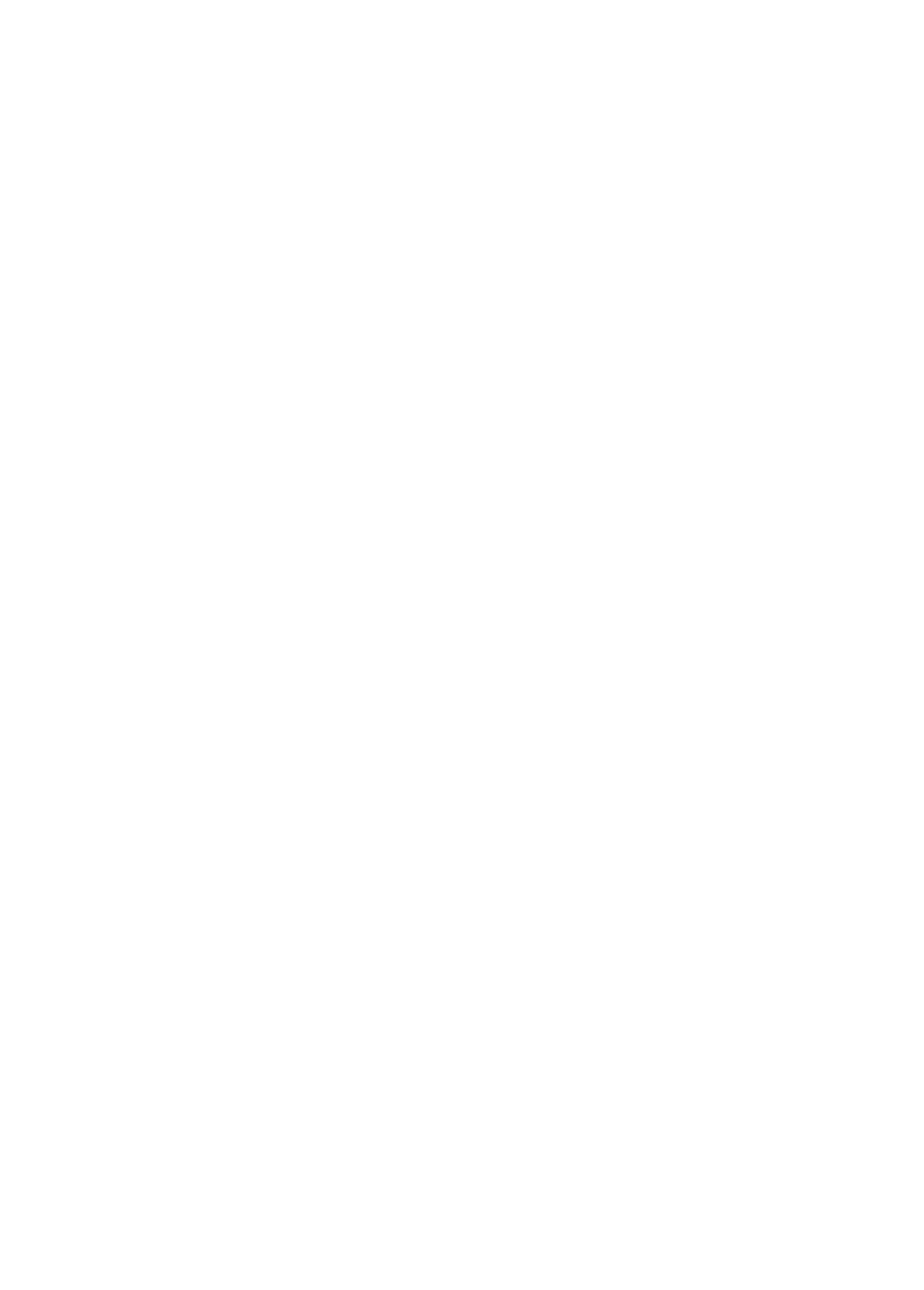# 2. Alcohol and health

The harmful use of alcohol is the third largest preventable cause of death in the world, causing about 2.3 million premature deaths per year and an estimated 4% of global disease burden (Rodgers *et al*, 2004; Room *et al*, 2005). In Europe, which is the region with the highest reported per capita consumption of alcohol in the world, harmful alcohol consumption is estimated to cause the deaths of 195,000 people per year. In EU Member States, the burden of disease and injury attributable to alcohol is estimated to be between 8% and 10% and is responsible for 1 in 4 deaths among young men aged 15-29 years, according to the recent Eurobarometer survey on *Attitudes towards Alcohol* (European Commission, 2007).

According to the *Second Report of the Strategic Task Force on Alcohol*, Ireland's alcohol-related problems cost Irish society in excess of €2.65 billion in 2003 (Department of Health and Children, 2004). The burden of alcohol harm in Ireland has significantly increased in the past 15 years (Hope, 2008; Mongan *et al*, 2007). In 2005, an estimated 28% of emergency admissions to Irish hospitals were alcohol-related (Hope *et al,* 2005). Figures reported in 2007 showed that the number of alcohol-related deaths in Ireland has doubled in recent years. This increase occurred alongside a 90% increase in the number of alcohol-related injuries (Mongan *et al,* 2007).

The extent of alcohol-related harm depends not only on the amount of alcohol consumed, but also the manner in which it is consumed. Drinking patterns of particular concern across many countries include binge drinking, drinking to intoxication and regularly exceeding the recommended weekly limit for alcohol consumption. Binge drinking and drinking to intoxication are linked to an increased risk of acute harm, including accidents, injuries, suicide and violence. Ireland has by far the highest rate of binge drinking in Europe (European Commission, 2007).

Drinking above the recommended weekly limit is linked to increased risk of long-term (chronic) harm, such as high blood pressure, cancer and cirrhosis. Given the current rate of diagnosis of end-stage liver disease (as a consequence of heavy and binge drinking), it is expected that Ireland will see a sharp increase in the number of people dying from alcohol-related illnesses in the next 20 years. As with binge drinking, the prevalence of drinking above the recommended weekly limit is high in Ireland.

The associated acute and chronic effects of excessive alcohol consumption are not observed exclusively in drinkers who are alcohol-dependent. In fact, non-dependent drinkers account for most of the morbidity and mortality that is attributed to drinking. Combating patterns of harmful alcohol consumption, therefore, is a major public health priority for Ireland.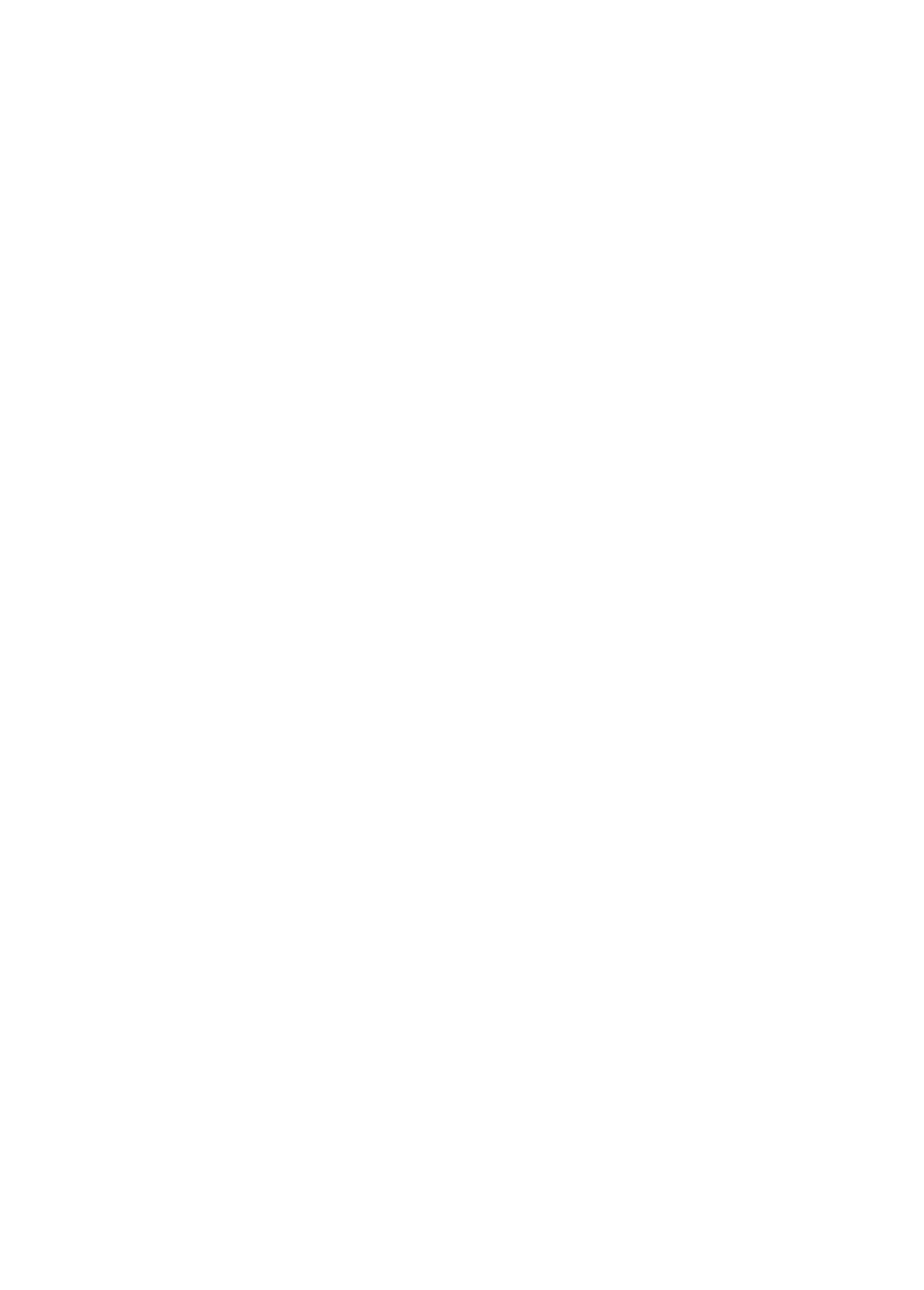# 3. Methodology for SLÁN 2007

SLÁN 2007 was the third national Survey of Lifestyle, Attitudes and Nutrition (SLÁN). Conducted in 2007, it follows previous surveys in 1998 and 2002. The 2007 survey was conducted through face-to-face interviews in the homes of 10,364 randomly selected adults, aged 18 years and over. There was a 62% response rate to SLÁN 2007.

As part of the survey, respondents were asked a series of questions relating to alcohol use. These included questions about frequency (how often) and quantity (how much) of alcohol consumed. Quantity of alcohol consumed was assessed by asking respondents how many standard drinks were taken, a 'standard' drink being defined as a half pint or a glass of beer, lager or cider; a single measure of spirits; a single glass of wine, sherry or port; or a bottle of alcopop (long neck). In addition, all respondents were asked about harm experienced as a result of other people's drinking (e.g. family or marriage problems, or being assaulted by someone who had been drinking), while drinkers were also asked about harm related to their own drinking (e.g. harm to their health, harm to their home life or marriage, harm to their work or study, and involvement in fights and accidents). For a full list of the alcohol-related questions from the SLÁN 2007 Questionnaire, please see Appendix 1.

Drinkers were categorised as drinking within or above the weekly guideline amount of 21 standard drinks for men and 14 for women. Binge drinking was defined as drinking 6 or more standard drinks on one occasion or at one sitting. Drinking patterns were also assessed using an abbreviated version of the Alcohol Use Disorders Identification Test (AUDIT), called the Alcohol Use Disorders Identification Test – Consumption (AUDIT-C) (Bush *et al*, 1998). The AUDIT-C has been widely used to screen for harmful drinking patterns in healthcare settings (Nordqvist *et al*, 2004; Rodriguez-Martos and Santamarina, 2007) and in population studies (Dawson *et al*, 2005a and 2005b). Higher scores on the AUDIT-C are associated with alcohol-dependence. Details of the AUDIT-C are given in Appendix 2.

Findings are analysed and presented here by gender, age and social class, where differences within these categories are significant. All differences discussed are statistically significant unless otherwise specified. Data were weighted appropriately as detailed in the *SLÁN 2007: Main Report* (Morgan *et al*, 2008). Comparisons are discussed between SLÁN 2007 and the two previous SLÁN surveys (in 1998 and 2002 ) and with the 2006 HBSC survey of secondary school children (Nic Gabhainn *et al,* 2007) where question equivalence makes such comparisons possible. The methodologies for these surveys are presented in Appendix 3.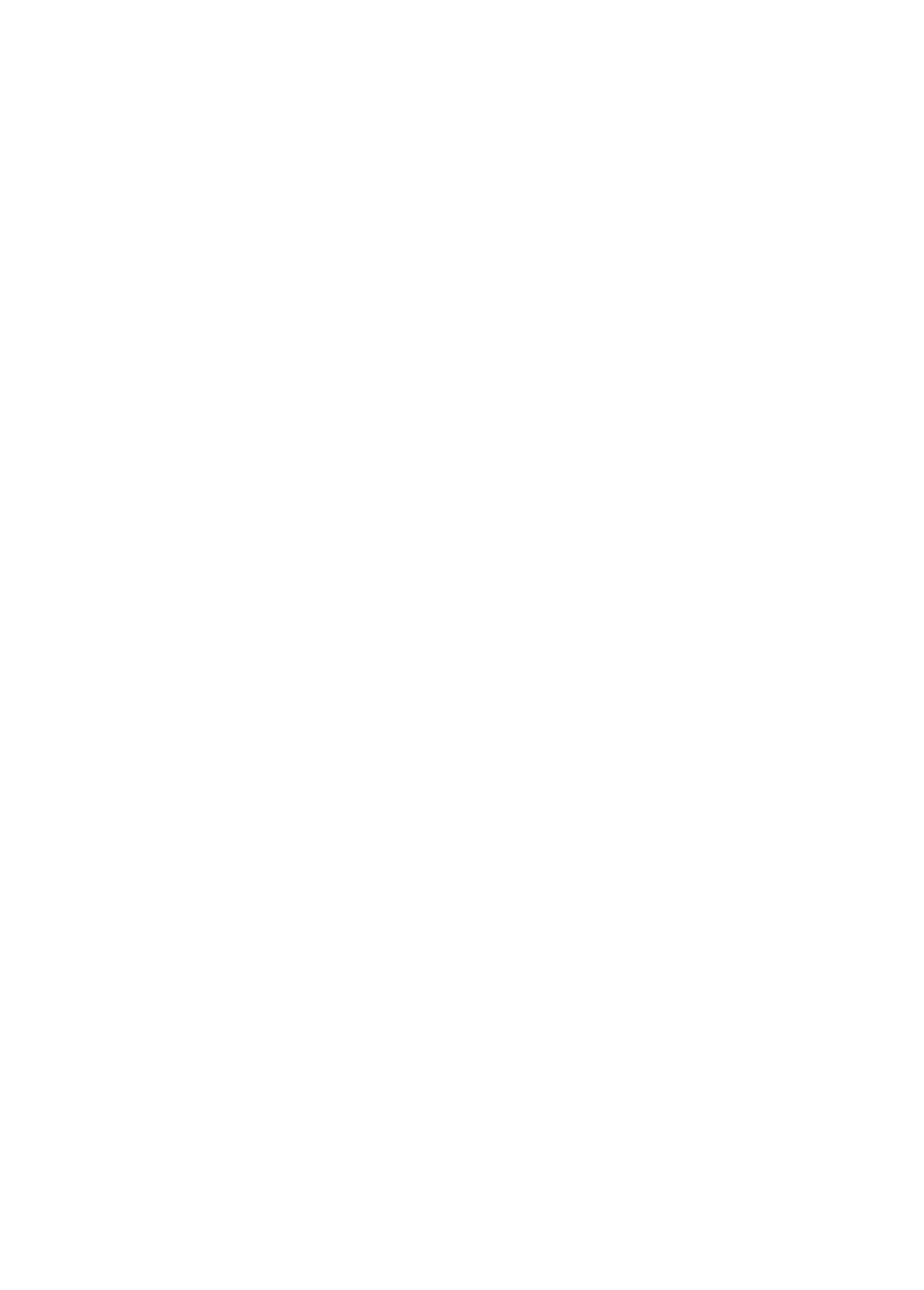# 4. Rates and patterns of alcohol consumption in Ireland – SLÁN 2007

#### Non-drinkers

Overall, patterns of non-use of alcohol were similar across all three SLÁN surveys (1998: 18%; 2002: 17%; 2007: 19%). In 2007, 19% of respondents were non-drinkers. This is lower than the rate of abstinence of 22% reported in the most recent Northern Ireland survey (NISRA, 2007) and lower than the European average of 25% reported in the latest Eurobarometer survey<sup>2</sup> (European Commission, 2007). Mirroring the European pattern, women who took part in SLÁN 2007 were more likely to report being non-drinkers than men (23% compared with 15%). However, while Irish men reported rates of abstinence that were similar to the European average (15% compared with 16%), Irish women reported lower rates of abstinence (23% compared with 32%).

In 2007, differences in rates of abstinence were also observed across age and social class. Higher rates of abstinence were reported by older respondents compared with younger ones (age 18-29: 11%; 30-44: 14%; 45-64: 21%; 65+: 41%) and by respondents in social classes 5-6 when compared with those in other social classes (SC 1-2: 13%; SC 3-4: 18%; SC 5-6: 24%).

- In SLÁN 2007, approximately 4 in 5 Irish adults report drinking alcohol. This proportion has not changed since 1998. The proportion of non-drinkers (19%) is lower than the European average (25%).
- A higher proportion of women in Ireland drink compared with women in other European countries.

#### Frequency of drinking

Men drank alcohol more often than women, with 45% of men reporting that they drank at least 2-3 times a week compared to 29% of women. Table 1 outlines the frequency of drinking alcohol as reported by SLÁN 2007 respondents, by gender, age and social class.

<sup>2</sup> The *Eurobarometer: Attitudes towards Alcohol* survey took place during 2006 across 29 European countries: the 25 EU Member States, the 2 acceding countries at the time (Bulgaria and Romania) and one of the 2 candidate countries (Croatia), together with the Turkish Cypriot community. A total of 28,584 people took part in the overall survey. A multistage, random (probability) sample design was applied to select households. In each household, the respondent was drawn at random (following the 'closest birthday rule'). In Ireland, 1,000 people aged 15 years and over were surveyed between October and November 2006, with face-to-face interviews carried out in their own homes.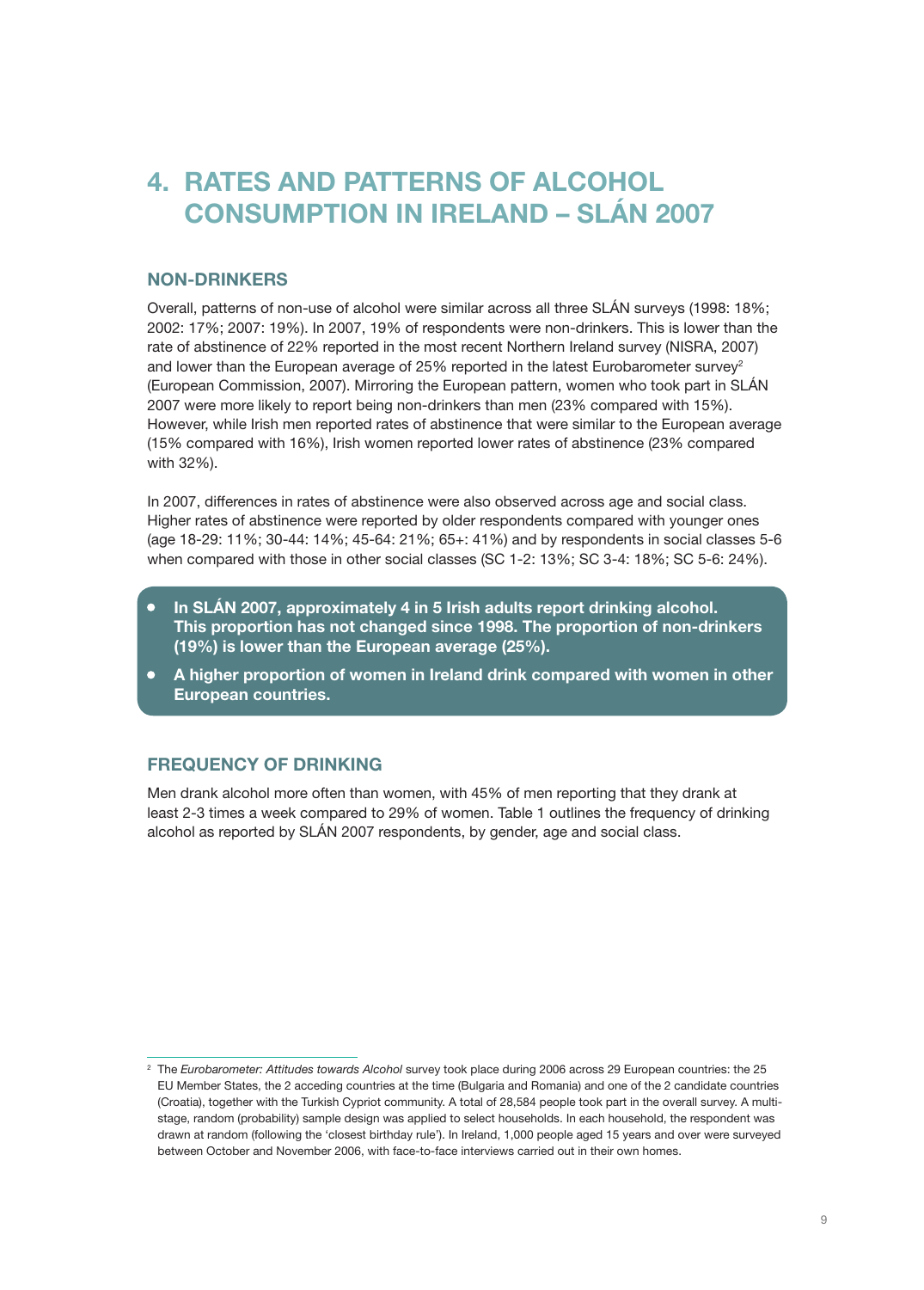| $N = 10,313$        | <b>Never</b><br>$\frac{9}{6}$ | <b>Monthly</b><br>or less<br>% | 2-4 times<br>per month<br>% | 2-3 times<br>per week<br>% | 4 or more times<br>per week<br>$\frac{0}{0}$ |
|---------------------|-------------------------------|--------------------------------|-----------------------------|----------------------------|----------------------------------------------|
| <b>Total</b>        | 19                            | 16                             | 27                          | 30                         | 8                                            |
|                     |                               |                                |                             |                            |                                              |
| <b>Gender</b>       |                               |                                |                             |                            |                                              |
| Men                 | 15                            | 13                             | 27                          | 34                         | 11                                           |
| Women               | 23                            | 19                             | 28                          | 25                         | 5                                            |
|                     |                               |                                |                             |                            |                                              |
| Age group           |                               |                                |                             |                            |                                              |
| 18-29               | 11                            | 14                             | 37                          | 34                         | $\overline{4}$                               |
| $30 - 44$           | 14                            | 17                             | 31                          | 31                         | $\overline{7}$                               |
| 45-64               | 21                            | 17                             | 21                          | 30                         | 11                                           |
| $65+$               | 41                            | 16                             | 15                          | 18                         | 10                                           |
|                     |                               |                                |                             |                            |                                              |
| <b>Social class</b> |                               |                                |                             |                            |                                              |
| <b>SC 1-2</b>       | 13                            | 13                             | 28                          | 35                         | 11                                           |
| <b>SC 3-4</b>       | 18                            | 17                             | 29                          | 29                         | $\overline{7}$                               |
| SC 5-6              | 24                            | 18                             | 25                          | 27                         | $6\phantom{1}$                               |
| Unclassified        | 29                            | 19                             | 25                          | 22                         | 5                                            |

#### Table 1: Frequency of drinking alcohol in the past year, by gender, age and social class (2007)

Among drinkers, three-quarters of SLÁN 2007 respondents (75%) reported drinking alcohol within the previous week. This figure has remained stable across the three SLÁN surveys (*see Table 2*). More men reported drinking in the previous week than women across all three surveys. Age differences in patterns of drinking also emerged: the proportion of older drinkers (aged 45-64 and 65+) who reported drinking within the previous week increased over the three SLÁN surveys – age 45-64: 72% (1998), 75% (2002), 76% (2007); age 65+: 54% (1998), 62% (2002), 73% (2007). Within the 45-64 age group, the increase is most notable for females – 63% (1998), 69% (2002), 73% (2007).

An increase in frequency of drinking for women aged 45-64 has also been observed in the UK, where a recent review of trends in drinking over 20-30 years has highlighted a general increase in consumption for women (Smith and Foxcroft, 2009). The changing nature of women's drinking patterns and the closing of the 'gender gap' in drinking behaviour has been signalled as a cause for concern across a number of countries since women are more vulnerable to the effects of alcohol than men (National Institute on Alcohol Abuse and Alcoholism, 1999).

Another trend that can be seen across the SLÁN surveys is the steady increase in alcohol consumption by the middle and older age groups (45-65+ years). This has also been observed in the UK (Smith and Foxcroft, 2009). There are many factors that may contribute to this increase, including greater affluence and increased affordability of alcohol. Changing alcohol patterns within these age groups have received little attention and should be given serious consideration since, at even low levels of consumption, alcohol can be problematic for some older people.

Within the younger age groups in the SLÁN surveys, the proportion of drinkers reporting drinking within the previous week has fallen since 1998. However, more detailed analysis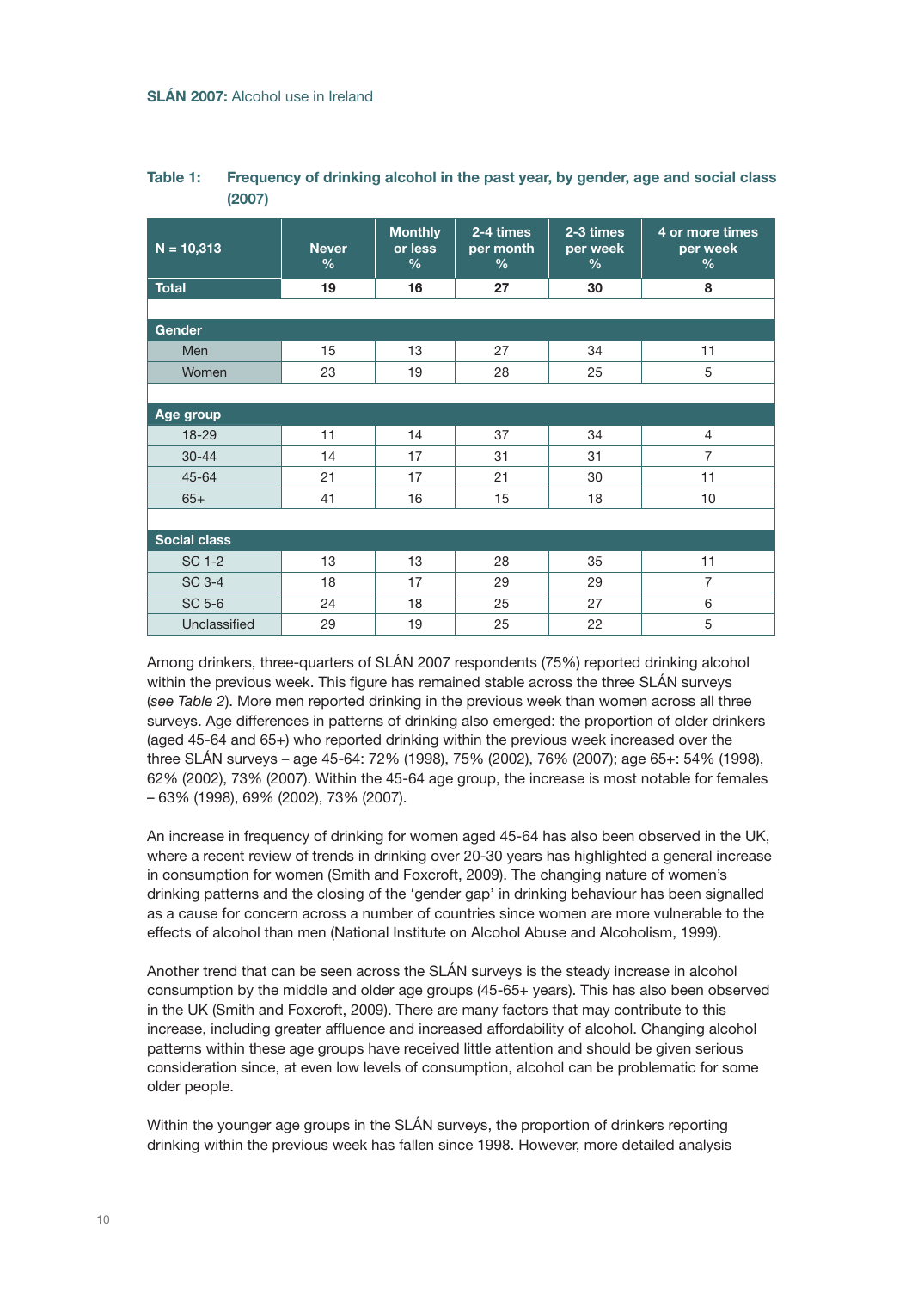reveals two contrasting patterns within the 18-29 year-old age group. For respondents aged 18-23, the percentage reporting drinking during the previous week decreased between 1998 (83%) and 2002 (76%), but increased between 2002 and 2007 (79%); this increase is seen for both men and women. The proportion of 24-29 years-olds who reported drinking in the previous week, however, decreased across the three surveys – 83% (1998), 80% (2002), 75% (2007).

In relation to social class (SC), the proportion of people who reported drinking within the previous week remained stable over time for respondents in SC 1-2 and SC 3-4. However, between 1998 and 2007, the proportion of respondents in SC 5-6 who reported drinking in the previous week decreased (from 77% to 73%).

|                     | <b>SLÁN 1998</b><br>$(N = 6,629)$<br>% | <b>SLÁN 2002</b><br>$(N = 5,829)$<br>$\frac{9}{6}$ | <b>SLÁN 2007</b><br>$(N = 10,230)$<br>$\frac{0}{6}$ |
|---------------------|----------------------------------------|----------------------------------------------------|-----------------------------------------------------|
| <b>Total</b>        | 75                                     | 75                                                 | 75                                                  |
|                     |                                        |                                                    |                                                     |
| <b>Gender</b>       |                                        |                                                    |                                                     |
| Men                 | 81                                     | 80                                                 | 80                                                  |
| Women               | 69                                     | 70                                                 | 70                                                  |
|                     |                                        |                                                    |                                                     |
| Age group           |                                        |                                                    |                                                     |
| 18-29               | 83                                     | 77                                                 | 77                                                  |
| $30 - 44$           | 76                                     | 77                                                 | 74                                                  |
| 45-64               | 72                                     | 75                                                 | 76                                                  |
| $65+$               | 54                                     | 62                                                 | 73                                                  |
|                     |                                        |                                                    |                                                     |
| <b>Social class</b> |                                        |                                                    |                                                     |
| <b>SC 1-2</b>       | 80                                     | 78                                                 | 79                                                  |
| <b>SC 3-4</b>       | 78                                     | 76                                                 | 76                                                  |
| SC 5-6              | 77                                     | 71                                                 | 73                                                  |
| Unclassified        | 67                                     | 73                                                 | 71                                                  |

#### Table 2: Frequency of drinking alcohol within the past week, by gender, age and social class (1998, 2002 and 2007)\*

\* As previously noted, the survey method in SLÁN 2007 (face-to-face interviews) was different from previous SLÁN surveys (postal questionnaires) and so caution is advised when considering patterns over time.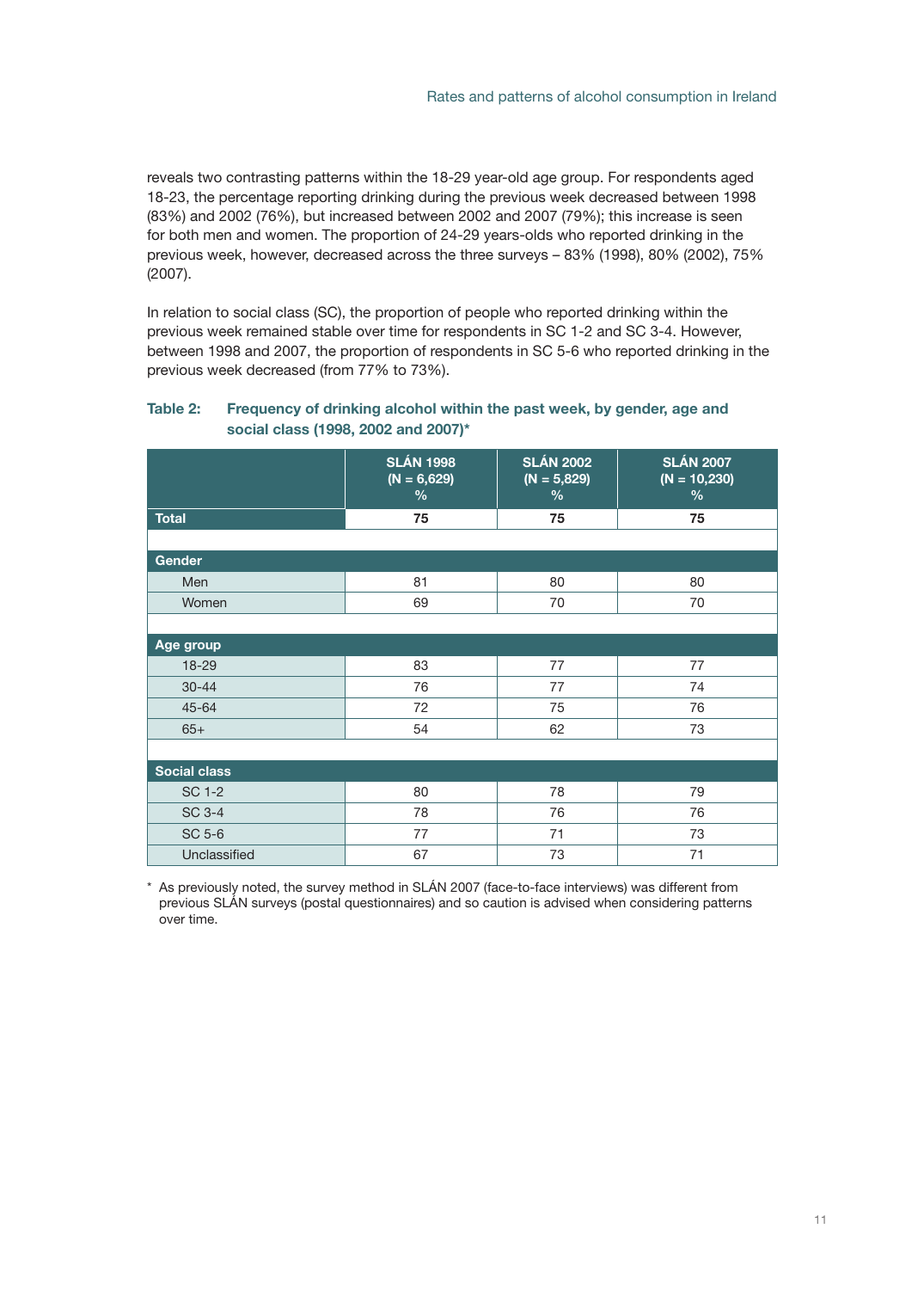- Across all three SLÁN surveys, approximately three-quarters of drinkers reported drinking alcohol within the previous week.
- More men reported drinking in the previous week than women across all three surveys.
- Age differences in patterns of drinking emerged over the three surveys:
	- $\degree$  The proportion of older drinkers reporting drinking within the previous week increased over the period 1998-2007. Within the 45-64 age group, the increase is most notable for females.
	- $\circ$  Within the younger age groups, the proportion of drinkers reporting drinking within the previous week has fallen since 1998.
- The changing nature of drinking patterns is a cause for concern and requires further research.

#### Number of standard drinks consumed per drinking occasion

Approximately 30% of respondents reported drinking 1-2 standard drinks on a typical drinking occasion and 30% reported drinking 3-4 drinks (*see Table 3*). One-quarter of young people (24%) aged 18-29 reported drinking 9 or more standard drinks on a typical drinking occasion.

A 'standard' drink is defined as a half pint or a glass of beer, lager or cider; a single measure of spirits; a single glass of wine, sherry or port; or a bottle of alcopop (long neck).

| $N = 7,736$         | $1-2$<br>standard<br>drinks on<br>a typical<br>drinking<br>occasion<br>$\frac{0}{0}$ | $3 - 4$<br>standard<br>drinks on<br>a typical<br>drinking<br>occasion<br>$\frac{0}{0}$ | $5-6$<br>standard<br>drinks on<br>a typical<br>drinking<br>occasion<br>$\frac{0}{0}$ | $7 - 8$<br>standard<br>drinks on<br>a typical<br>drinking<br>occasion<br>$\frac{0}{0}$ | $9+$<br>standard<br>drinks on<br>a typical<br>drinking<br>occasion<br>$\frac{0}{0}$ |
|---------------------|--------------------------------------------------------------------------------------|----------------------------------------------------------------------------------------|--------------------------------------------------------------------------------------|----------------------------------------------------------------------------------------|-------------------------------------------------------------------------------------|
| <b>Total</b>        | 29                                                                                   | 30                                                                                     | 18                                                                                   | 9                                                                                      | 14                                                                                  |
|                     |                                                                                      |                                                                                        |                                                                                      |                                                                                        |                                                                                     |
| <b>Gender</b>       |                                                                                      |                                                                                        |                                                                                      |                                                                                        |                                                                                     |
| Men                 | 19                                                                                   | 27                                                                                     | 19                                                                                   | 12                                                                                     | 23                                                                                  |
| Women               | 39                                                                                   | 33                                                                                     | 17                                                                                   | 6                                                                                      | $\overline{4}$                                                                      |
|                     |                                                                                      |                                                                                        |                                                                                      |                                                                                        |                                                                                     |
| Age group           |                                                                                      |                                                                                        |                                                                                      |                                                                                        |                                                                                     |
| 18-29               | 13                                                                                   | 23                                                                                     | 25                                                                                   | 18                                                                                     | 24                                                                                  |
| $30 - 44$           | 27                                                                                   | 32                                                                                     | 19                                                                                   | 8                                                                                      | 13                                                                                  |
| $45 - 64$           | 35                                                                                   | 35                                                                                     | 13                                                                                   | $\overline{7}$                                                                         | 9                                                                                   |
| $65+$               | 60                                                                                   | 23                                                                                     | 11                                                                                   | 3                                                                                      | 2                                                                                   |
|                     |                                                                                      |                                                                                        |                                                                                      |                                                                                        |                                                                                     |
| <b>Social class</b> |                                                                                      |                                                                                        |                                                                                      |                                                                                        |                                                                                     |
| SC 1-2              | 33                                                                                   | 32                                                                                     | 16                                                                                   | 8                                                                                      | 12                                                                                  |
| SC 3-4              | 27                                                                                   | 27                                                                                     | 20                                                                                   | 11                                                                                     | 16                                                                                  |
| SC 5-6              | 22                                                                                   | 30                                                                                     | 20                                                                                   | 11                                                                                     | 17                                                                                  |
| Unclassified        | 32                                                                                   | 28                                                                                     | 19                                                                                   | 9                                                                                      | 11                                                                                  |

#### Table 3: Number of standard drinks consumed on a typical drinking occasion, by gender, age and social class (2007)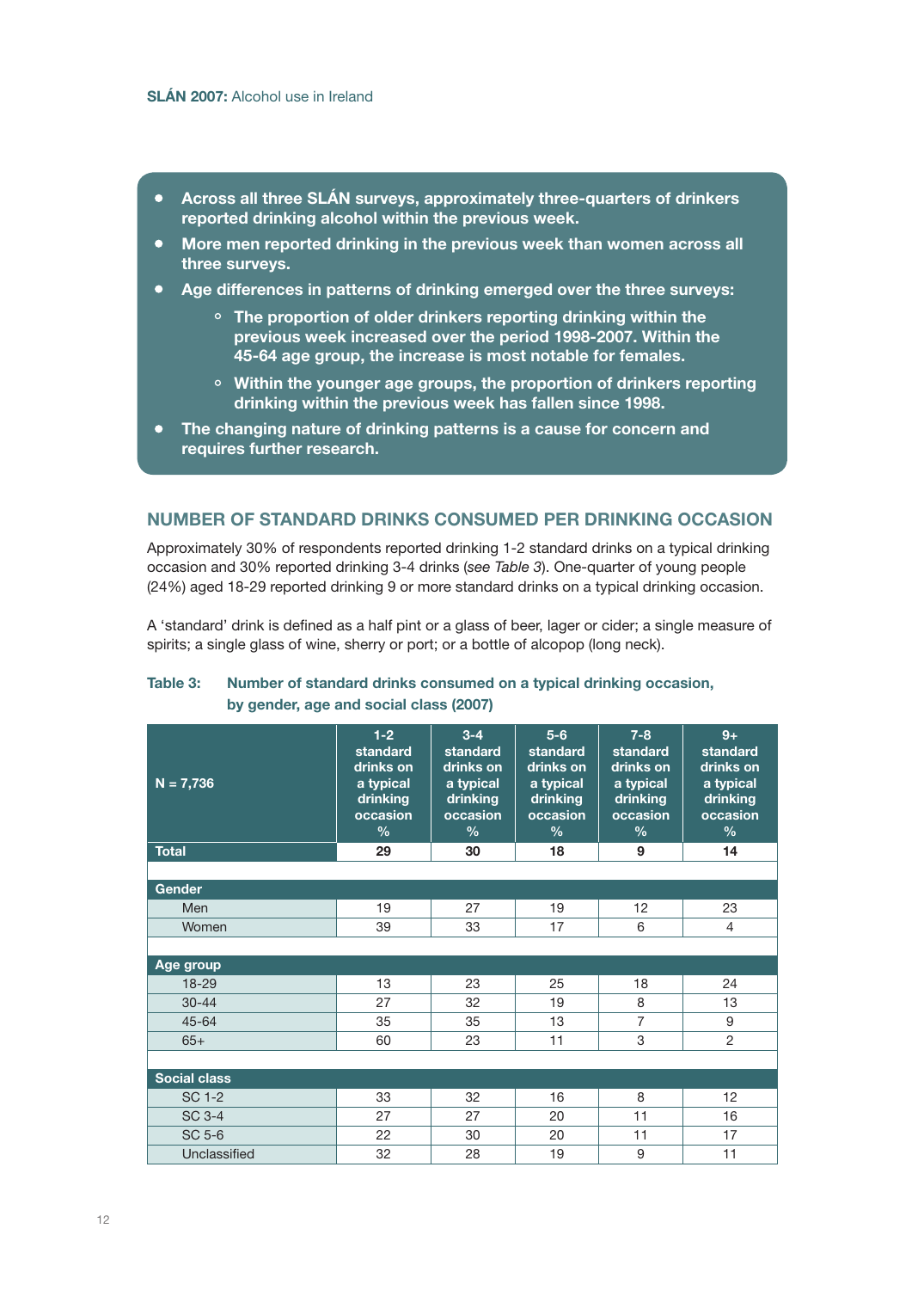Overall, since 1998 there has been a shift in the number of standard drinks consumed on a typical drinking occasion, with increasing numbers of drinkers having fewer standard drinks per drinking occasion. The proportion having 1-2 standard drinks per drinking occasion has increased since 1998 from 17% to 27% (2002) to 29% (2007). This pattern is evident for both men (12% (1998), 15% (2002), 19% (2007)) and women (24% (1998), 38% (2002), 39% (2007)). This increase occurs alongside a decrease in the proportion of respondents drinking higher numbers of standard drinks per drinking occasion. The pattern is consistent with data from the latest Eurobarometer survey, which found that between 2003 and 2006, the proportion of respondents who drink 3-4 standard drinks in one sitting has decreased slightly in favour of those having 1-2 standard drinks (European Commission, 2007).

Despite the shift observed, younger respondents report consuming a high number of alcoholic drinks per drinking occasion and while some decreases over time have been observed in the 24-29 year-old age group, such reductions have not been observed for 18-23 year-olds.

The SLÁN 2007 findings regarding drinking among young adults are a cause for concern, particularly when considered in the context of adolescent drinking patterns. The 2006 HBSC survey found that the percentage of adolescents reporting having been drunk within the previous 30 days increases with age: overall, 20% of adolescents reported this behaviour, with a high percentage (approximately 33%) among 15-17 year-old boys and girls (Nic Gabhainn *et al,* 2007). The review of UK drinking trends also outlines a notable trend of rising consumption among young adolescent drinkers over the last decade (Smith and Foxcroft, 2009).

Research has concluded that the age of drinking onset and adolescent drinking patterns are related to later binge drinking (Eliasen *et al*, 2009), as well as high consumption of alcohol in adulthood and alcohol-dependence (Hingson *et al*, 2006; Pedersen and Skrondal, 1998; Pitkanen *et al*, 2005). Such results highlight the importance of addressing the issues of underage drinking and harmful drinking patterns in young adults, as demonstrated in SLÁN and HBSC.

- The proportion of drinkers having 1-2 standard drinks per drinking occasion has increased since 1998. This has occurred alongside a decrease in the number of drinkers consuming higher numbers of drinks per drinking occasion. This pattern is consistent with European data.
- Across all age groups except the youngest group of respondents (18-29 years), there has been a reduction since 1998 in the proportion reporting drinking 5 or more standard drinks on a typical drinking occasion.
- One-quarter (24%) of 18-29 year-olds reported drinking 9 or more standard drinks on a typical drinking occasion.
- HBSC 2006 reported that one-third of boys and girls aged 15-17 years have been drunk in the last 30 days.
- Drinking patterns among adolescents and young adults require focused attention in order to prevent harmful drinking patterns becoming established.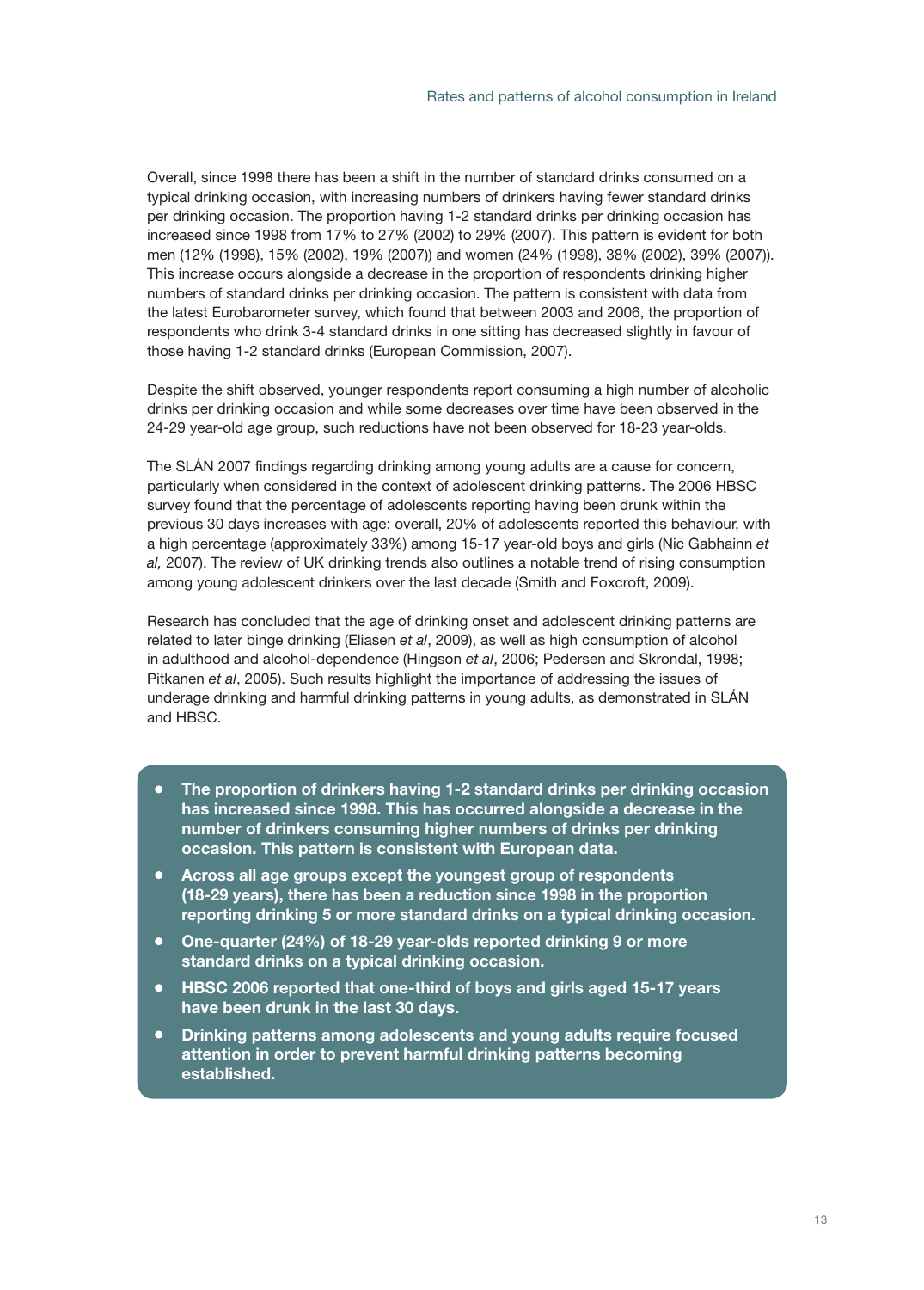#### PATTERNS OF ALCOHOL USE

A number of patterns of alcohol use can be identified using the SLÁN data. Besides the pattern relating to the number of standard drinks consumed per drinking occasion discussed above, other patterns that emerge concern drinking over the recommended weekly limit, binge drinking and having a score above a defined threshold on the AUDIT-C measure (indicating a hazardous pattern of drinking).

#### Drinking over the recommended weekly limit

In 2007, 8% of all respondents (10% of drinkers) reported drinking above the recommended weekly limit, which is 21 standard drinks for men and 14 for women. Younger respondents were more likely to report such a pattern of drinking (age 18-29: 12%; 30-44: 7%; 45-64: 8%; 65+: 3%).

The pattern of alcohol use across the three SLÁN surveys was considered. Of those respondents who had an alcoholic drink within the previous 12 months, the average number of alcoholic drinks consumed in a typical week across the three surveys decreased from 11 to 7 standard drinks.

Table 4 outlines the percentages of men and women drinking above the recommended weekly limit over the three SLÁN surveys. (Note: The 1998 and 2002 surveys asked about typical weeks and drinks, while SLÁN 2007 more precisely asked about each day of the previous 7 days, *see Appendix 1, Question E4*.) As can be seen, men were more likely than women to drink in excess of the recommended weekly limit across all three surveys. Younger drinkers were also more likely to exceed the weekly limit than older respondents. There were no clear patterns across social class groups.

#### Table 4: Percentage of drinkers who consumed alcohol in the previous 12 months above the recommended weekly limit, by gender, age and social class (1998, 2002 and 2007)

|                     | <b>MEN</b>                                   |                                              |                                                 | <b>WOMEN</b>                                 |                                              |                                                          | <b>TOTAL</b>                                 |                                              |                                                 |
|---------------------|----------------------------------------------|----------------------------------------------|-------------------------------------------------|----------------------------------------------|----------------------------------------------|----------------------------------------------------------|----------------------------------------------|----------------------------------------------|-------------------------------------------------|
|                     | <b>SLÁN</b><br>1998<br>$(N = 6,020)$<br>$\%$ | <b>SLÁN</b><br>2002<br>$(N = 5,875)$<br>$\%$ | <b>SLÁN</b><br>2007*<br>$(N = 10, 185)$<br>$\%$ | <b>SLÁN</b><br>1998<br>$(N = 6,020)$<br>$\%$ | <b>SLÁN</b><br>2002<br>$(N = 5,875)$<br>$\%$ | <b>SLÁN</b><br>2007*<br>$(N = 10, 185)$<br>$\frac{0}{0}$ | <b>SLÁN</b><br>1998<br>$(N = 6,020)$<br>$\%$ | <b>SLÁN</b><br>2002<br>$(N = 5,875)$<br>$\%$ | <b>SLÁN</b><br>2007*<br>$(N = 10, 185)$<br>$\%$ |
| Total               | 20                                           | 18                                           | 11                                              | 11                                           | 8                                            | 5                                                        | 15                                           | 13                                           | 8                                               |
|                     |                                              |                                              |                                                 |                                              |                                              |                                                          |                                              |                                              |                                                 |
| Age group           |                                              |                                              |                                                 |                                              |                                              |                                                          |                                              |                                              |                                                 |
| $18 - 29$           | 28                                           | 23                                           | 15                                              | 22                                           | 11                                           | 9                                                        | 25                                           | 17                                           | 12                                              |
| $30 - 44$           | 19                                           | 15                                           | 10                                              | 8                                            | 11                                           | 5                                                        | 13                                           | 13                                           | $\overline{7}$                                  |
| 45-64               | 17                                           | 18                                           | 11                                              | 6                                            | 6                                            | $\overline{4}$                                           | 11                                           | 12                                           | 8                                               |
| $65+$               | 6                                            | 9                                            | 5                                               | 2                                            | 2                                            | 1                                                        | 4                                            | 5                                            | 3                                               |
|                     |                                              |                                              |                                                 |                                              |                                              |                                                          |                                              |                                              |                                                 |
| <b>Social class</b> |                                              |                                              |                                                 |                                              |                                              |                                                          |                                              |                                              |                                                 |
| SC 1-2              | 23                                           | 10                                           | 10                                              | 13                                           | 18                                           | 7                                                        | 17                                           | 14                                           | 9                                               |
| SC 3-4              | 22                                           | 9                                            | 12                                              | 15                                           | 18                                           | 5                                                        | 19                                           | 13                                           | 8                                               |
| SC 5-6              | 20                                           | 8                                            | 12                                              | 6                                            | 21                                           | 5                                                        | 13                                           | 16                                           | 9                                               |
| Unclassified        | 15                                           | 4                                            | 9                                               | $\overline{7}$                               | 11                                           | 3                                                        | 11                                           | 7                                            | 5                                               |

There were some differences in the questions asked in 2007 in line with changing research practice and more recent opportunities to compare findings with other EU countries.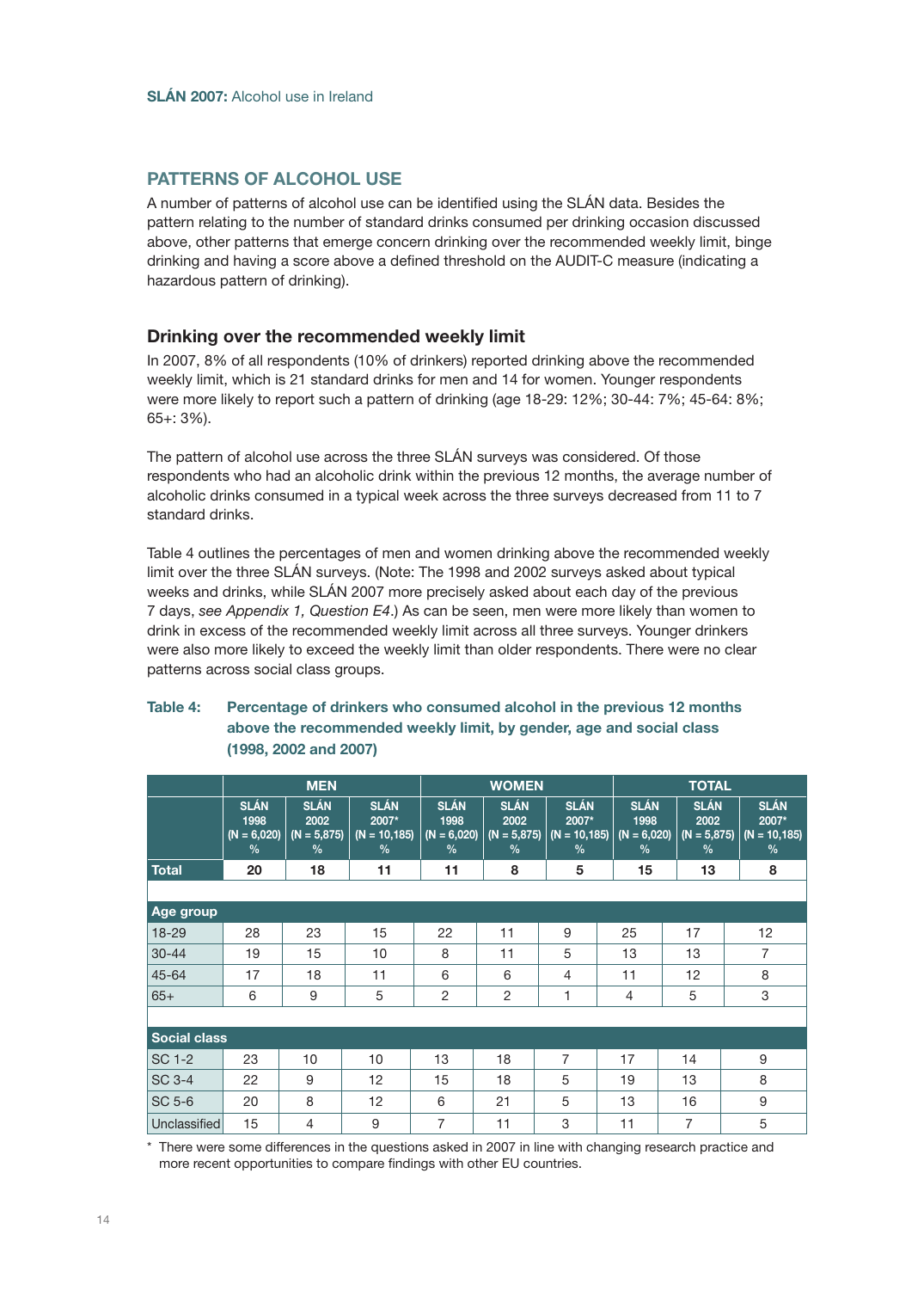#### • In SLÁN 2007, 10% of drinkers reported drinking in excess of the recommended weekly limit.

#### Binge drinking

In SLÁN 2007, over one-quarter of drinkers (28%) reported consuming 6 or more standard drinks on one occasion at least once a week (38% men and 17% women). Higher percentages of younger respondents (age 18-29: 40%; 30-44: 27%; 45-64: 23%; 65+: 12%) and respondents in social classes 5-6 (SC 1-2: 24%; SC 3-4: 29%; SC 5-6: 34%) reported having 6 or more standard drinks on one occasion at least once a week (*see Figure 1*). Such consumption of alcohol is considered 'binge drinking'.





Overall, reported levels of binge drinking have fallen since 2002 – from 45% to 28% in 2007 (*see Figure 2*). The percentage of women reporting that they had 6 or more standard drinks on one occasion at least once per week has halved, from 34% in 2002 to 17% in 2007; there has been a smaller reduction for men, from 54% in 2002 to 38% in 2007. The older age groups show the largest decreases from 2002 to 2007 (age 18-29: 48% to 40%; 30-44: 42% to 27%; 45-64: 47% to 23%; 65+: 27% to 12%). However, while overall levels of binge drinking have fallen for the 18-29 age category, levels of binge drinking among younger respondents aged 18-23 have increased, from 43% in 2002 to 46% in 2007. In the case of 24-29 year-olds, a significant decrease was noted, from 56% in 2002 to 35% in 2007.

When considering the findings relating to binge drinking, it should be noted that the survey method has changed over time, from postal self-report questionnaires used in SLÁN 1998 and 2002 to face-to-face interviews in SLÁN 2007. Thus, a person's willingness to report drinking excessively may differ by survey method.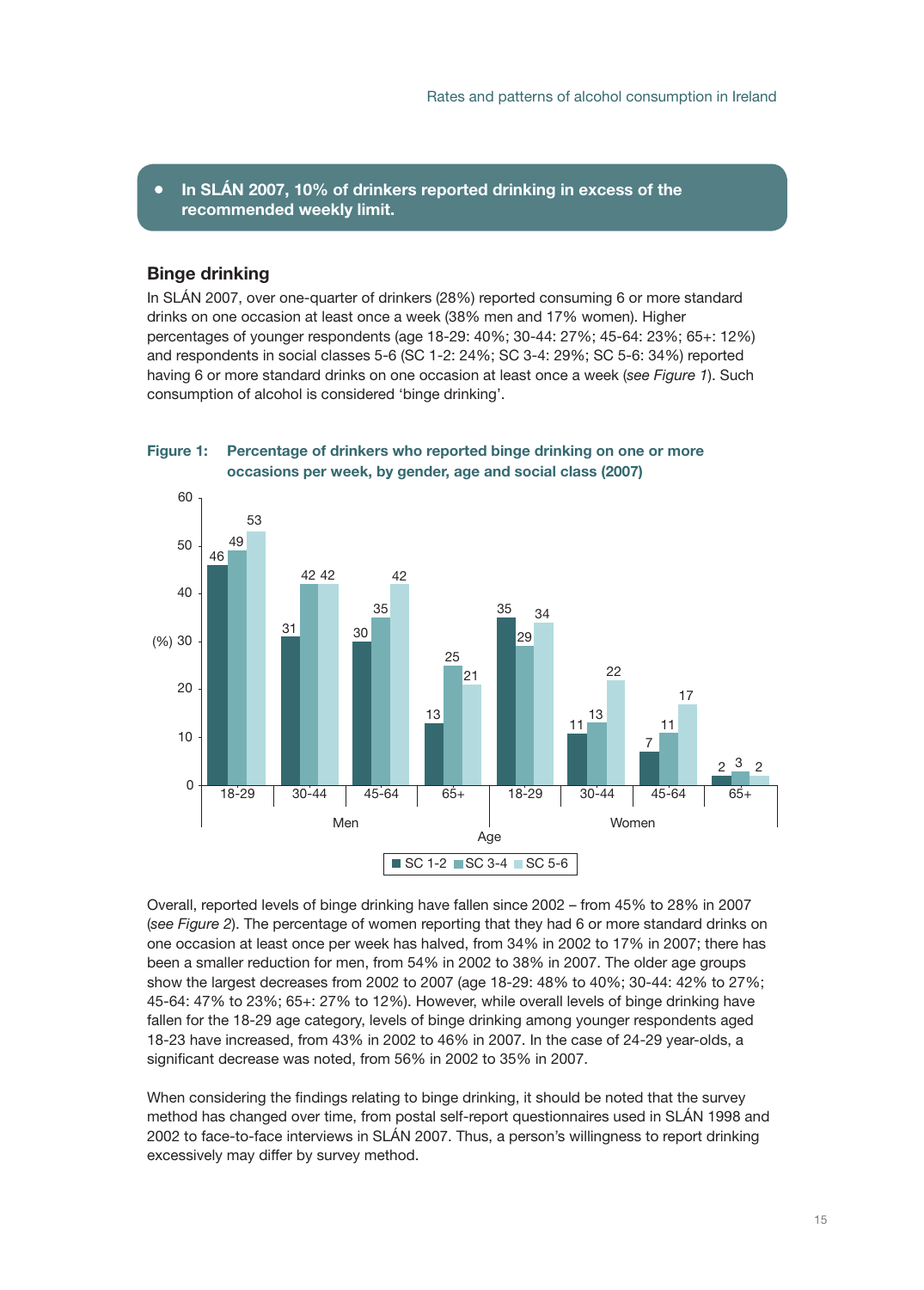#### SLÁN 2007: Alcohol use in Ireland

The high and increasing rate of binge drinking among the youngest drinkers (aged 18-23) as seen in SLÁN 2007 is a cause for concern. A number of advertising campaigns have aimed to highlight the issue of binge drinking among young drinkers. A review of the effectiveness of these campaigns would be useful in order to direct future prevention efforts.



#### Figure 2: Percentage of drinkers who reported binge drinking on one or more occasions per week, by gender, age and year (2002 and 2007)

- In SLÁN 2007, 28% of drinkers reported binge drinking (having 6 or more standard drinks on one occasion) at least once a week.
- In SLÁN 2007, binge drinking was reported more often by younger drinkers, male drinkers and drinkers in social classes 5-6.
- Reported levels of binge drinking at least once a week have decreased since 2002 for respondents in all age groups, except in the 18-23 year-old group where binge drinking has increased.

#### Positive AUDIT-C score

Drinking patterns were also assessed using the Alcohol Use Disorders Identification Test – Consumption, known as the AUDIT-C (Bush *et al,* 1998). A score above a defined cut-off point on this measure is referred to as a 'positive' score and indicates a harmful pattern of drinking – one that requires attention. The risk of being alcohol-dependent and experiencing medical problems due to drinking increases as AUDIT-C scores increase. Unlike other measures, the AUDIT-C identifies respondents with harmful drinking patterns who are not alcohol-dependent.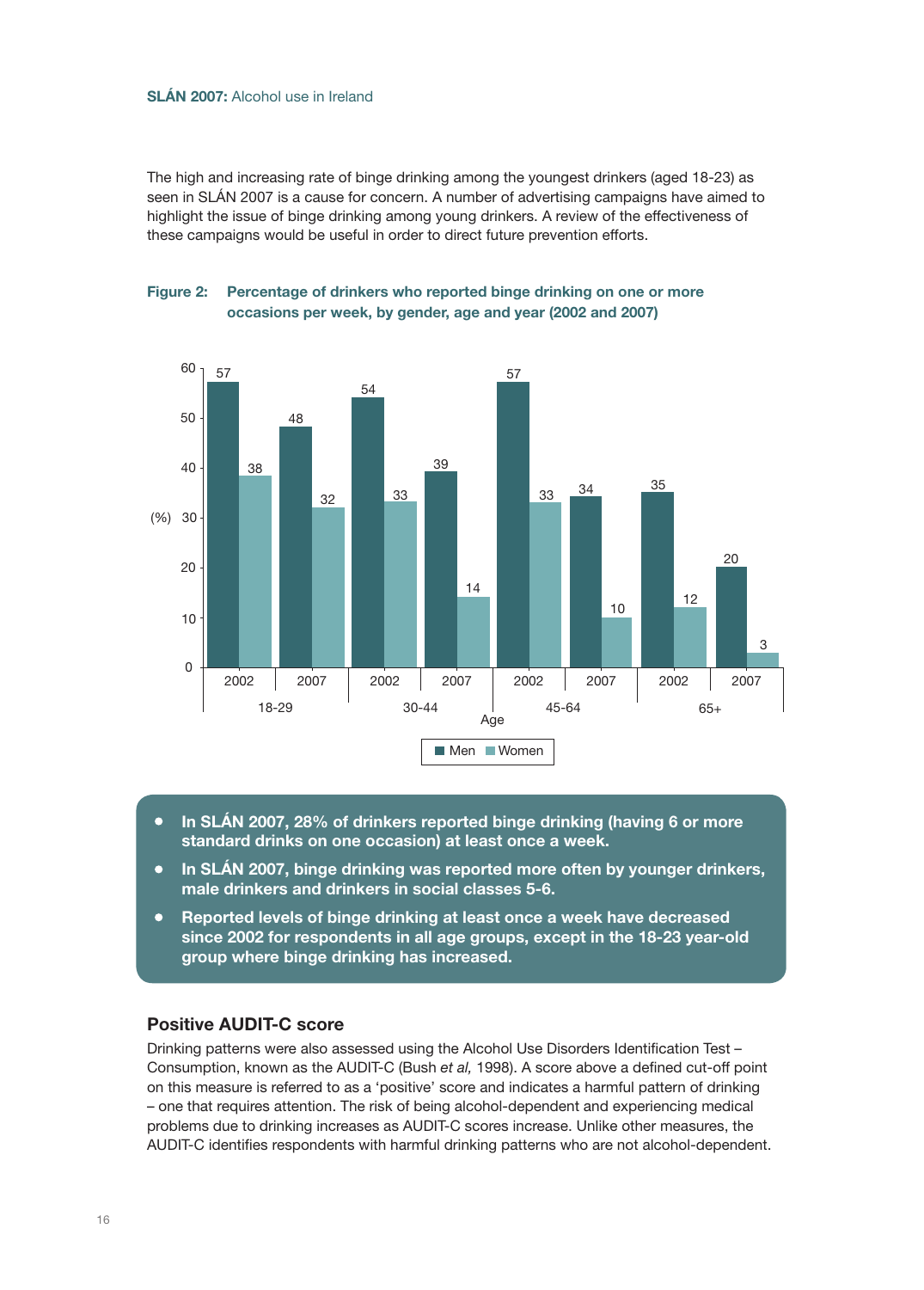Over half of drinkers (56%) in SLÁN 2007 had positive AUDIT-C scores. A higher proportion of men (70%) had positive scores compared with women (42%). Almost three-quarters of 18-29 year-olds had positive AUDIT-C scores (age 18-29: 74%; 30-44: 57%; 45-64: 48%; 65+: 28%). There were no differences across social classes.

Table 5 outlines the proportion of respondents identified as drinking in excess of the recommended weekly limit, the proportion identified as being binge drinkers and the proportion identified as having a positive AUDIT-C score.

#### Table 5: Percentage of drinkers drinking over the recommended weekly limit, binge drinking and having positive AUDIT-C scores (2007)

| Total N = $8,116$<br>(drinkers) | <b>Drinking</b><br>over recommended<br>weekly limit<br>% | <b>Binge</b><br>drinking<br>% | <b>Positive AUDIT-C</b><br>score*<br>$\frac{9}{6}$ |  |  |  |
|---------------------------------|----------------------------------------------------------|-------------------------------|----------------------------------------------------|--|--|--|
| <b>Total</b><br>10              |                                                          | 28                            | 56                                                 |  |  |  |
|                                 |                                                          |                               |                                                    |  |  |  |
| <b>Gender</b>                   |                                                          |                               |                                                    |  |  |  |
| Men                             | 13                                                       | 38                            | 70                                                 |  |  |  |
| Women                           | 6                                                        | 17                            | 42                                                 |  |  |  |
|                                 |                                                          |                               |                                                    |  |  |  |
| Age group                       |                                                          |                               |                                                    |  |  |  |
| 18-29                           | 13                                                       | 40                            | 74                                                 |  |  |  |
| $30 - 44$                       | 9                                                        | 27                            | 57                                                 |  |  |  |
| 45-64                           | 9                                                        | 23                            | 48                                                 |  |  |  |
| $65+$                           | 6                                                        | 12                            | 28                                                 |  |  |  |
|                                 |                                                          |                               |                                                    |  |  |  |
| <b>Social class</b>             |                                                          |                               |                                                    |  |  |  |
| <b>SC 1-2</b>                   | 10                                                       | 24                            | 54                                                 |  |  |  |
| <b>SC 3-4</b>                   | 10                                                       | 29                            | 59                                                 |  |  |  |
| <b>SC 5-6</b>                   | 12                                                       | 33                            | 59                                                 |  |  |  |
| Unclassified                    | $\overline{7}$                                           | 28                            | 53                                                 |  |  |  |

\* By definition, this percentage includes the percentages in the first two columns. Note: A cut-off score of 5 was used for the AUDIT-C (*see Appendix 2*).

In its *Second Report* (Department of Health and Children, 2004), the Strategic Task Force on Alcohol called for the establishment of a national screening protocol for the early identification of problem alcohol use for all relevant sectors of the healthcare system (Recommendation R7.1). In the UK, where 6% of all hospital admissions have been categorised as alcohol-related and alcohol misuse is calculated to cost the health service £2.7 billion per annum, the NHS has introduced screening and brief interventions for alcohol misuse. In this programme, patients are screened using the AUDIT-C measure, with the full-length AUDIT questionnaire used as a follow-up. Research indicates that routine screening with this brief questionnaire is useful. For example, it has been reported that for every 8 people who receive simple alcohol advice, one will reduce drinking to lower-risk levels (Moyer *et al*, 2002). This compares well to smoking, where one in 20 have been found to act on health-related advice (Silagy and Stead, 2001). Between April 2005 and March 2006, the Irish College of General Practitioners and the Health Service Executive ran the *Alcohol Aware Practice Service Initiative* (Anderson *et al*, 2006).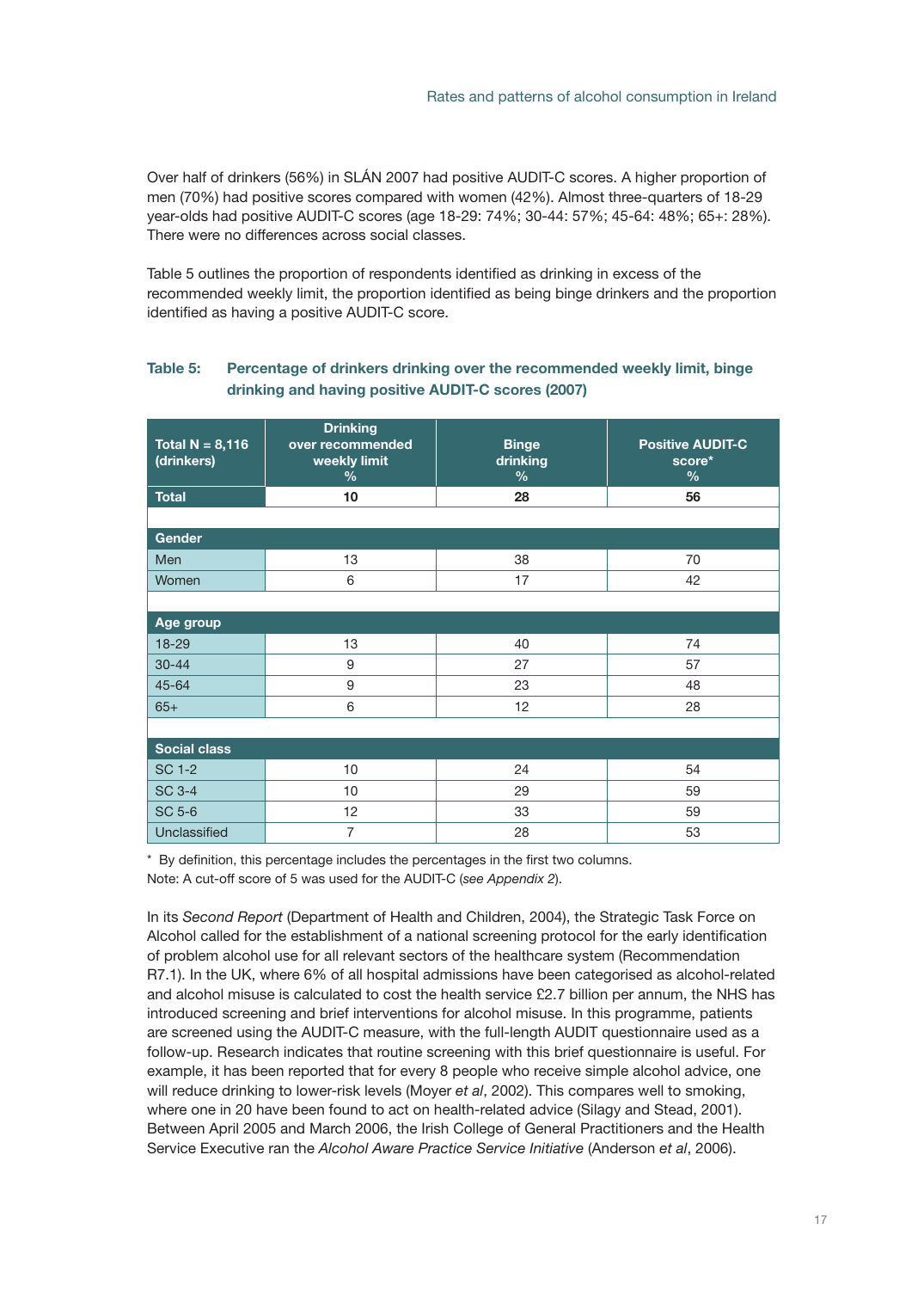Building on the success of a pilot study conducted in 2002-2003, this initiative involved 26 GPs in the HSE Eastern Region, supported by 8 counsellors. The study demonstrated that primary care can be effective in the area of alcohol problem management and that patients do benefit: at least one-third of patients screened in the programme made significant progress, while a further one-third made 'positive' progress. Anderson *et al* (2006) recommended that the AUDIT-C measure be used as the initial screening tool for patients and commented that the questions constituting the AUDIT-C can be easily integrated verbally into any consultation.

- In SLÁN 2007, 4 in 10 women and 7 in 10 men who drink had positive AUDIT-C scores.
- Almost three-quarters of the youngest SLÁN respondents (aged 18-23) also had positive AUDIT-C scores.
- Overall, the AUDIT-C measure indicates that over half of all drinkers have a harmful pattern of drinking – a situation that requires attention.

#### Alcohol-related harm

Two categories of alcohol-related harm reported by SLÁN 2007 respondents were considered. The first was harm related to respondents' own drinking, which included harm to health, harm to home life or marriage, harm to work or study, and involvement in fights and accidents. The second category was harm experienced as a result of other people's drinking and this included family or marriage problems, or being assaulted by someone who had been drinking.

#### Harm related to respondents' own drinking

A total of 10% of drinkers reported that they felt their drinking had harmed their health in the previous 12 months. Higher levels of harm were reported by younger respondents (age 18-29: 17%; 30-44: 10%; 45-64: 7%; 65+: 2%), particularly younger men (*see Figure 3*). Within the youngest age category (18-29 years), levels of harm reported by 18-23 year-olds (20%) were greater than those reported by 24-29 year-olds (14%) (*see Figure 4*). Compared with those who drank within the guideline amounts, respondents who exceeded the recommended weekly limit were over 4 times more likely to report that their drinking had harmed their health (OR 4.2; CI 95% 3.46-5.13), while binge drinkers were over 3 times more likely to report that their drinking harmed their health (OR 3.5; CI 95% 2.92-4.10).

Overall, only 16% of those with a positive AUDIT-C score reported feeling that their drinking had harmed their health (18% men and 14% women). Younger respondents with positive AUDIT-C scores were more likely to report drinking harming their health than older respondents (age 18-29: 21%; 30-44: 16%; 45-64: 13%; 65+: 4%). There were no social class differences.

Lack of awareness of safe drinking limits and potential harm to health appear to be issues for many drinkers. The 2009 review of drinking trends in the UK also highlights the need to determine people's knowledge and awareness of how their drinking behaviour can harm their health (Smith and Foxcroft, 2009).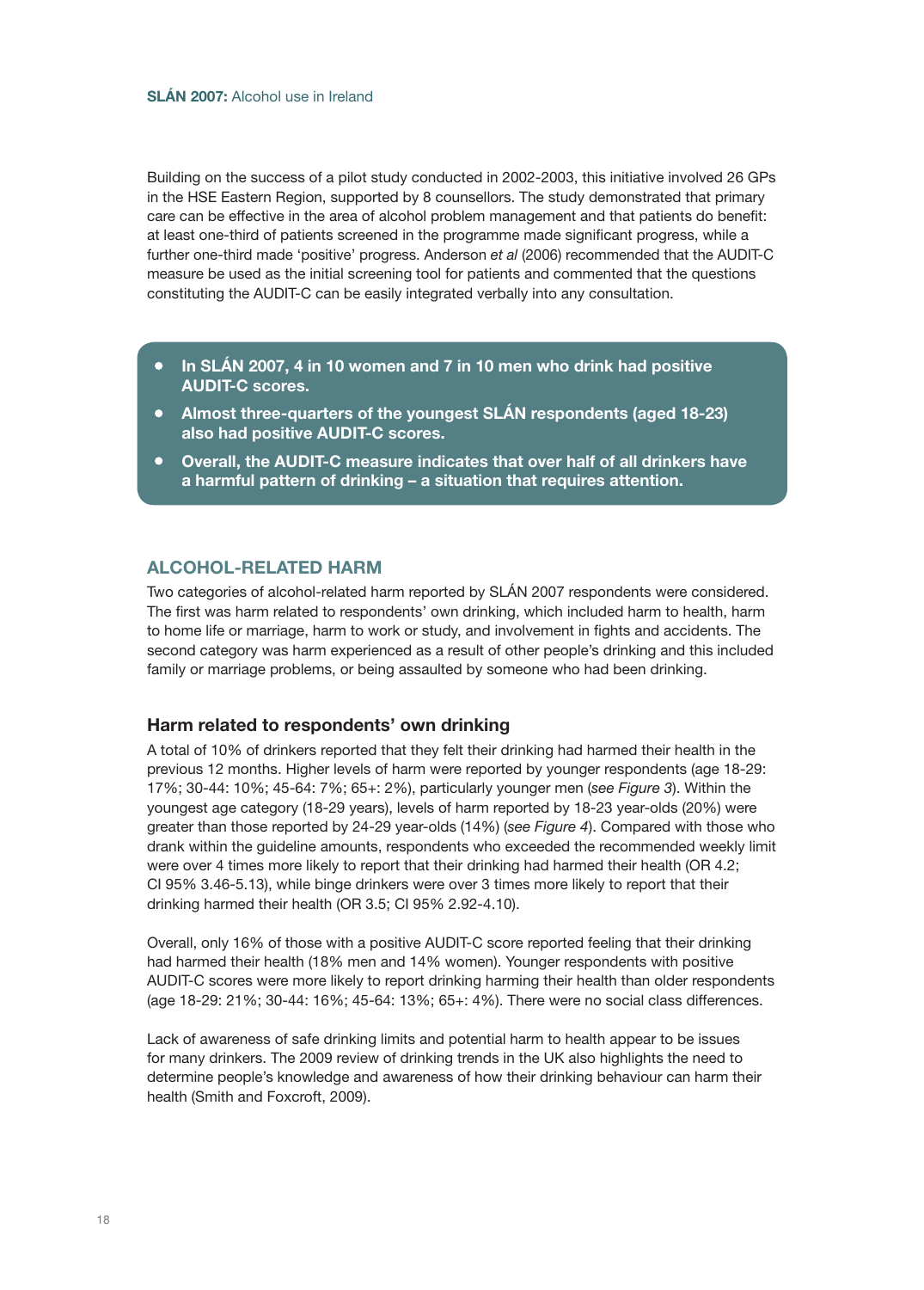



Figure 4: Percentage of younger drinkers who reported that their drinking had harmed their health in the previous 12 months, by gender, age group 18-29 and social class (2007)

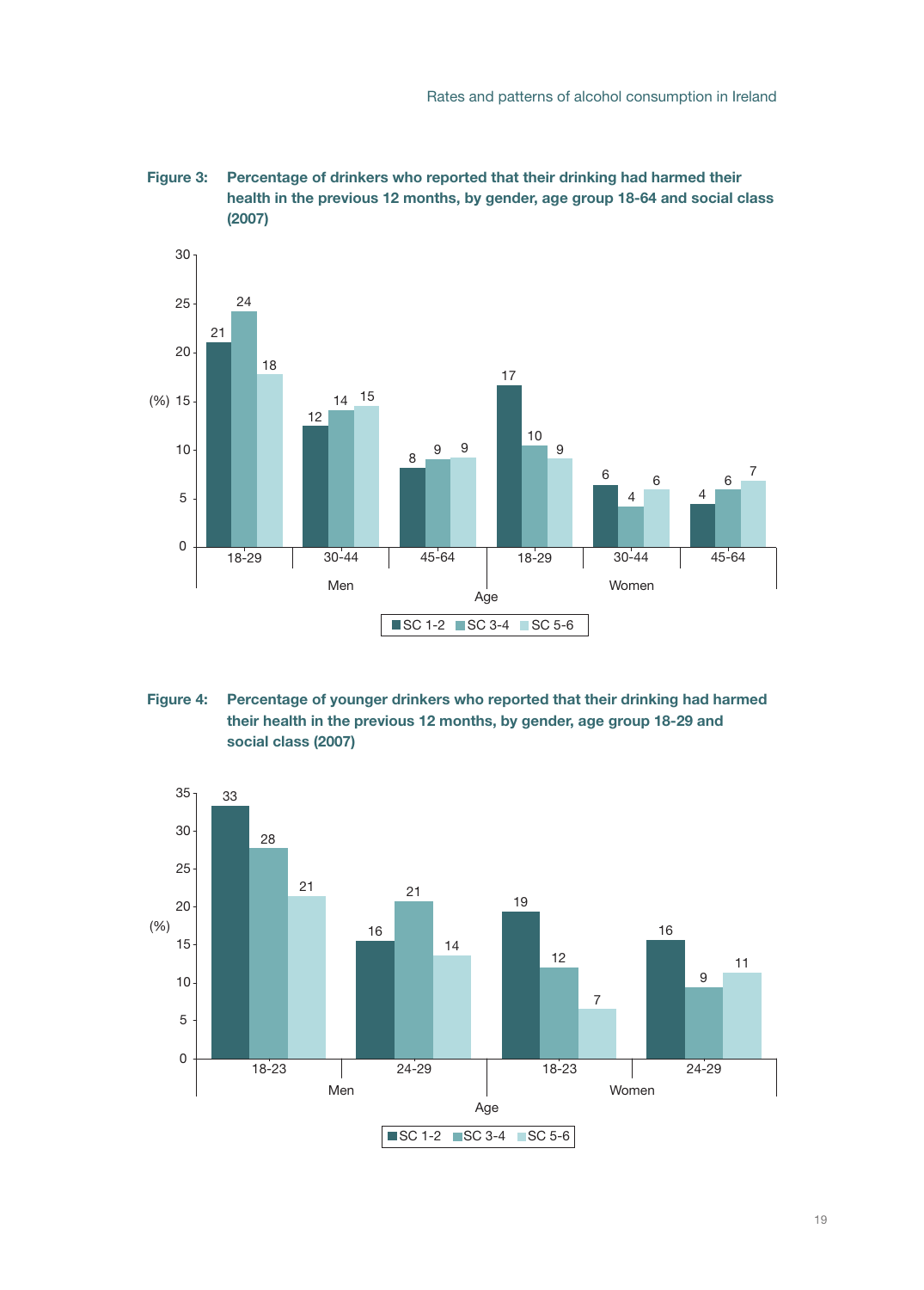#### SLÁN 2007: Alcohol use in Ireland

Men (4%) reported more harm than women (2%) being done to their home life and/or marriage as a result of their drinking, while younger respondents reported higher levels of harm than older respondents (age 18-29: 4%; 30-44: 4%; 45-64: 2%; 65+: 0%) (*see Figure 5*). Drinkers who drank in excess of the recommended weekly limit and binge drinkers were almost 3 times more likely to report harm to their home life and/or marriage as other drinkers (above recommended weekly limit: OR 2.9; CI 95% 2.04-4.01; binge drinkers: OR 2.9; CI 95% 2.12-3.85).



Figure 5: Percentage of drinkers who reported that their drinking had harmed their home life or marriage in the previous 12 months, by gender, age group 18-64 and social class (2007)

As with harm to home life or marriage, men (6%) reported their drinking as having more of an impact on their work or study life than women (3%). Again, younger respondents reported higher levels of harm (age 18-29: 10%; 30-44: 4%; 45-64: 2%; 65+: 0%) (*see Figure 6*). Within the youngest age category (18-29 years), levels of harm reported by 18-23 year-olds (12%) were greater than those reported by 24-29 year-olds (8%) (*see Figure 7*). Drinkers who drank more than the recommended weekly limit and binge drinkers were over 4 times more likely to report harm to their work or study life as other drinkers (above recommended weekly limit: OR 4.1; CI 95% 3.12-5.41; binge drinkers: OR 4.2; CI 95% 3.26-5.52).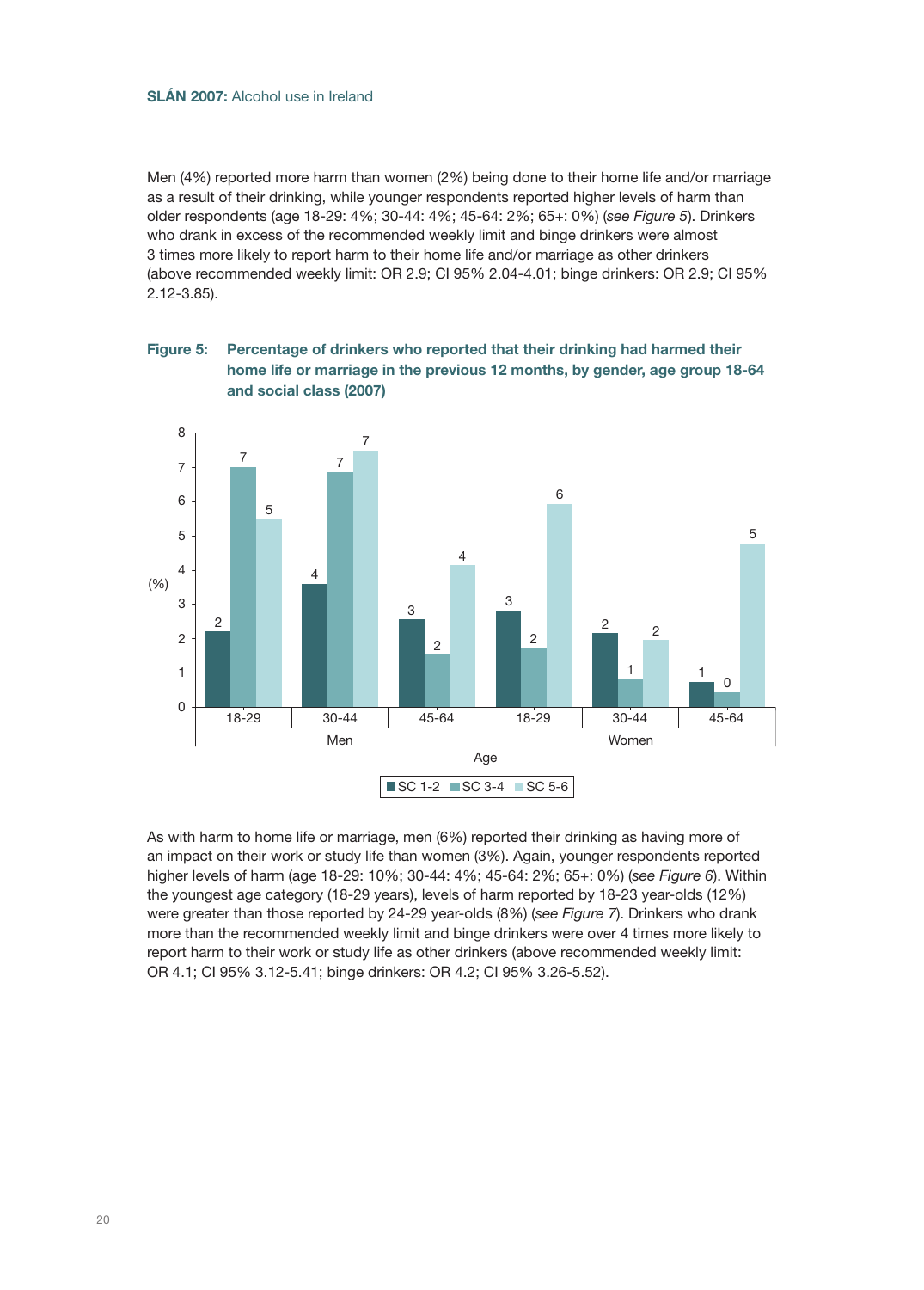



Figure 7: Percentage of younger drinkers who reported that their drinking had harmed their work or studies in the previous 12 months, by gender, age group 18-29 and social class (2007)

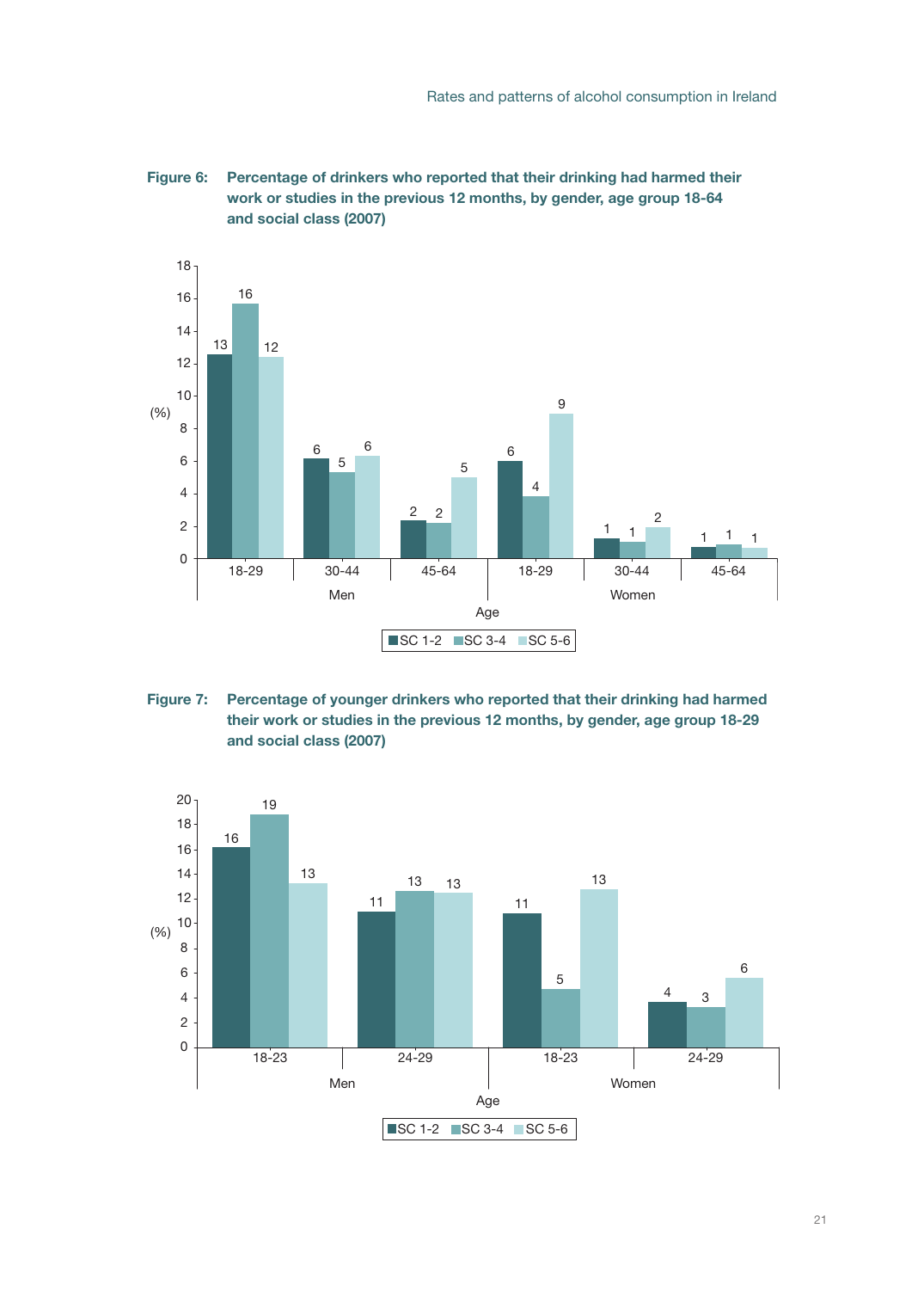#### SLÁN 2007: Alcohol use in Ireland

Involvement in fights and/or accidents as a result of their own drinking was reported by 5% of drinkers (7% men and 3% women) (*see Figure 8*). Younger drinkers reported more involvement in fights or accidents than older respondents. Binge drinkers were almost 5 times more likely to be involved in a fight or accident because of their drinking compared to non-binge drinkers (OR 4.7; CI 95% 3.63-6.15), while those drinkers who drank above the recommended weekly limit were 3 times more likely to report involvement in fights and/or accidents as other drinkers (OR 3.0; CI 95% 2.22-3.98).



#### Figure 8: Percentage of drinkers who reported being involved in a fight and/or accident in the previous 12 months as a result of their drinking, by gender, age group 18-64 and social class (2007)

- In SLÁN 2007, a total of 10% of drinkers reported that they felt their drinking had harmed their health in the previous 12 months. Higher levels of harm were reported by younger respondents, particularly younger men.
- Of all drinkers, only 16% of those with a positive AUDIT-C score reported feeling that their drinking had harmed their health.
- Men reported more harm done to their home life and/or marriage due to their drinking than women did, with younger drinkers reporting higher levels of harm than older drinkers.
- Drinkers who drank more than the recommended weekly amount and binge drinkers reported doing more harm to their health, their home life/marriage and their work/study life than other drinkers.
- Involvement in fights and/or accidents as a result of their drinking was reported by 5% of drinkers. Men and younger drinkers reported more involvement in fights or accidents than women and older respondents. Binge drinkers were almost 5 times more likely to be involved in a fight or accident than non-binge drinkers, while those who drank more than the weekly limit were 3 times more likely to get involved than others.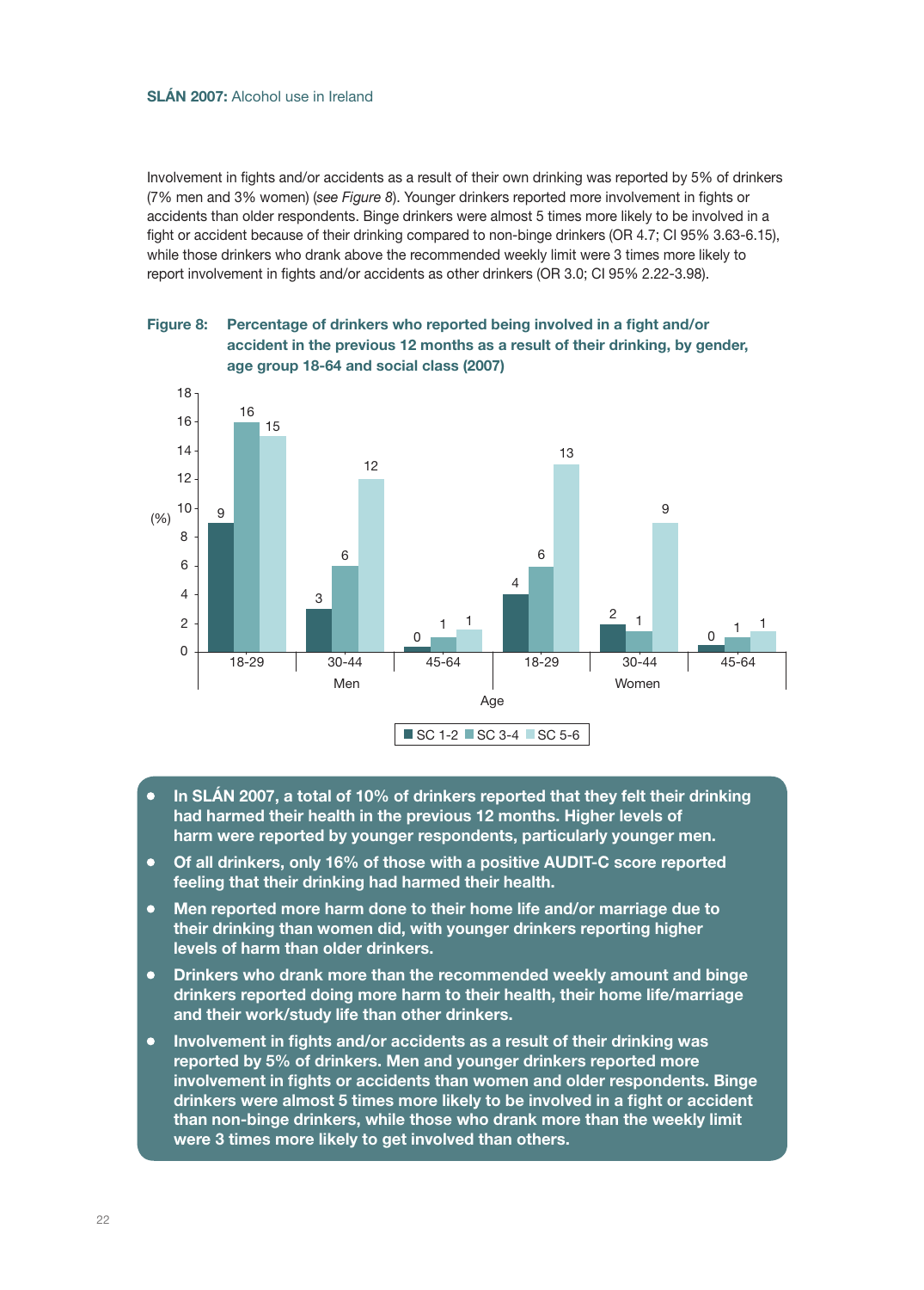#### Harm related to other people's drinking

Across all SLÁN 2007 respondents, 6% experienced family or marriage problems as a result of someone else's drinking (*see Figure 9*). Women (7%) reported experiencing more problems than men (5%). Drinkers reported experiencing more harm than non-drinkers (OR 1.3; CI 95% 0.97-1.58).

#### Figure 9: Percentage of all respondents who reported that they had experienced family or marriage problems in the last 12 months as a result of someone else's drinking, by gender, age group 18-64 and social class (2007)



A total of 6% of respondents reported being pushed, hit or assaulted in the previous 12 months as a result of someone else's drinking (*see Figure 10*). Reported rates were higher for men than women (8% men and 4% women) and for younger respondents compared with older respondents (age 18-29: 13%; 30-44: 6%; 45-64: 2%; 65+: 1%). Drinkers who drank more than the recommended weekly limit and binge drinkers were almost 2 times more likely to report being punched or assaulted than all other respondents (above recommended weekly limit: OR 1.9; CI 95% 1.42-2.45; binge drinkers: OR 1.9; CI 95% 1.53-2.30).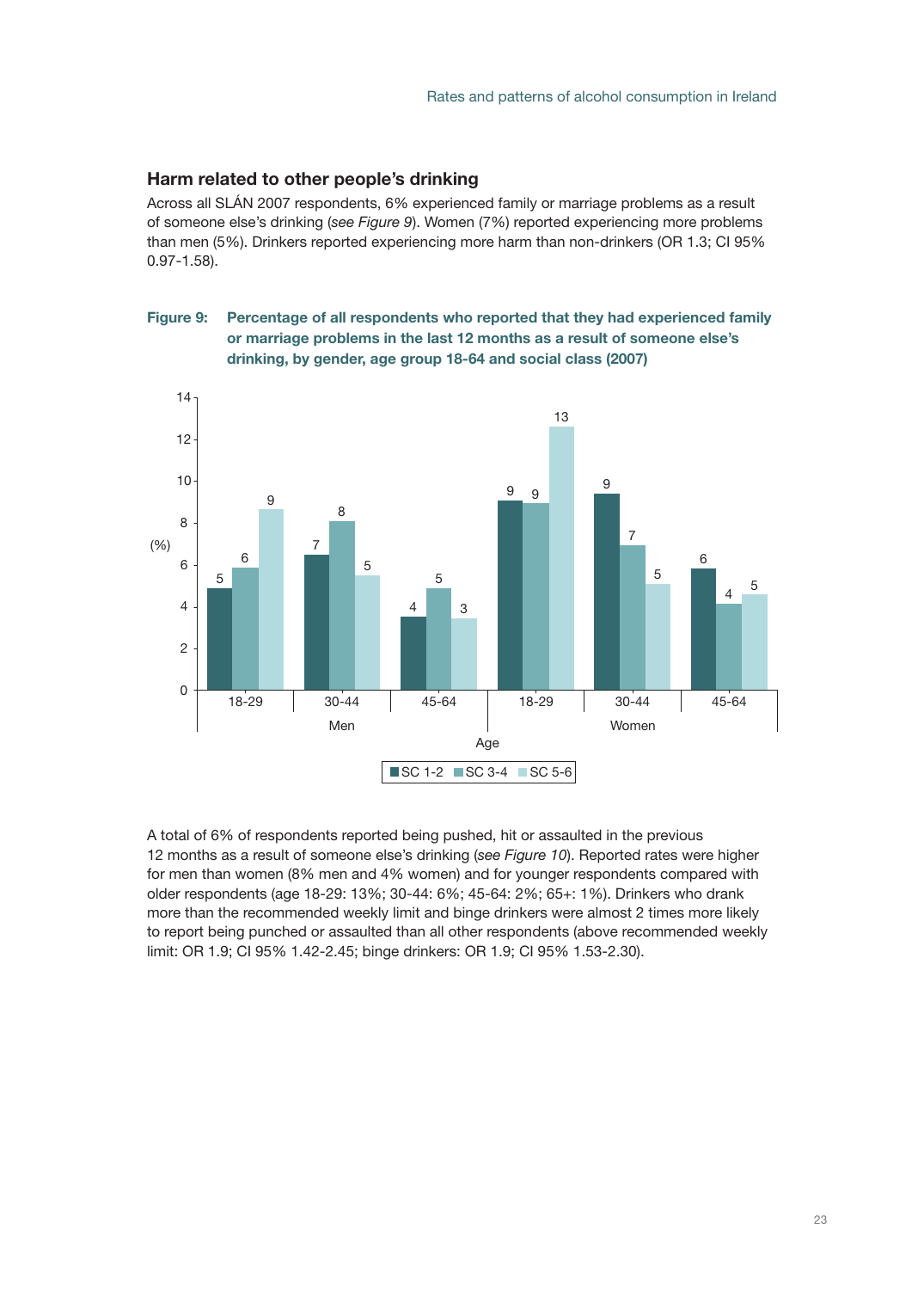#### Figure 10: Percentage of all respondents who reported that they had been pushed, hit or assaulted in the last 12 months by someone who had been drinking, by gender, age group 18-64 and social class (2007)



The highest reported levels of being pushed, hit or assaulted by someone who had been drinking were observed among the youngest respondents, the 18-23 year-olds (*see Figure 11*).



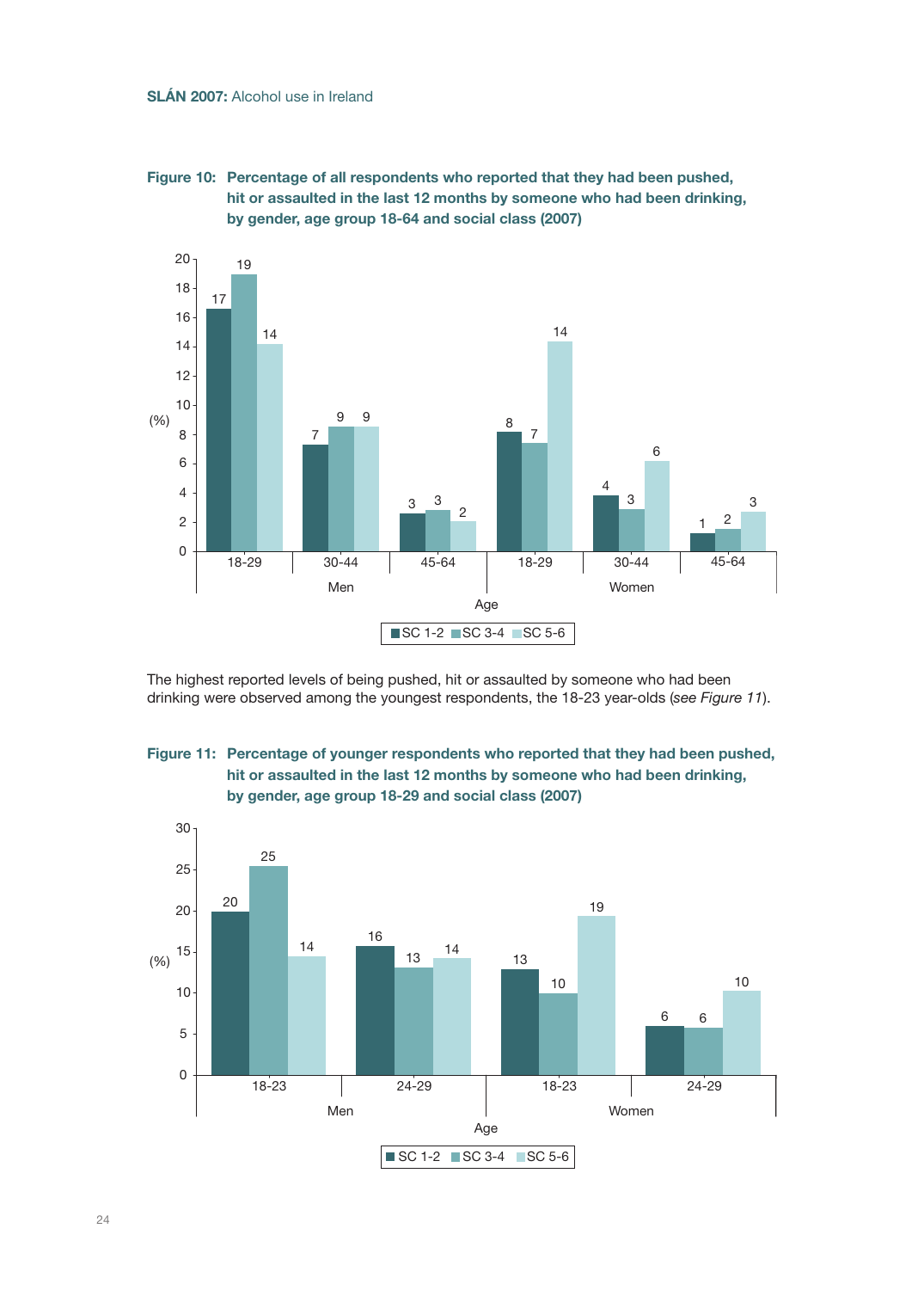- In SLÁN 2007, 6% of respondents experienced family or marriage problems as a result of someone else's drinking. Women reported experiencing more problems than men. Drinkers experienced more harm than non-drinkers.
- A total of 6% of respondents reported being punched or assaulted in the previous 12 months as a result of someone else's drinking. Reported rates were higher for men than women, and much higher for younger respondents compared with older respondents. Again, drinkers experienced more harm than non-drinkers.

#### Alcohol and driving

Driving while under the influence of alcohol continues to be one of the main causes of road traffic accidents, contributing annually to at least 10,000 fatalities on EU roads. Irish respondents to the Eurobarometer survey were found to be extremely uninformed about the permitted alcohol level in blood while driving (European Commission, 2007). In SLÁN 2007, 12% of drinkers who also drive reported that they had driven a car in the previous year after consuming 2 or more standard drinks (*see Figure 12*). This was reported more often by men (17%) than women (5%). There were no age differences. Respondents in social classes 5-6 were more likely to report driving after drinking (SC 1-2: 12%; SC 3-4: 12%; SC 5-6: 15%).

#### Figure 12: Percentage of drivers (who were also drinkers) who reported driving a car in the previous year after consuming 2 or more standard drinks, by gender, age and social class (2007)

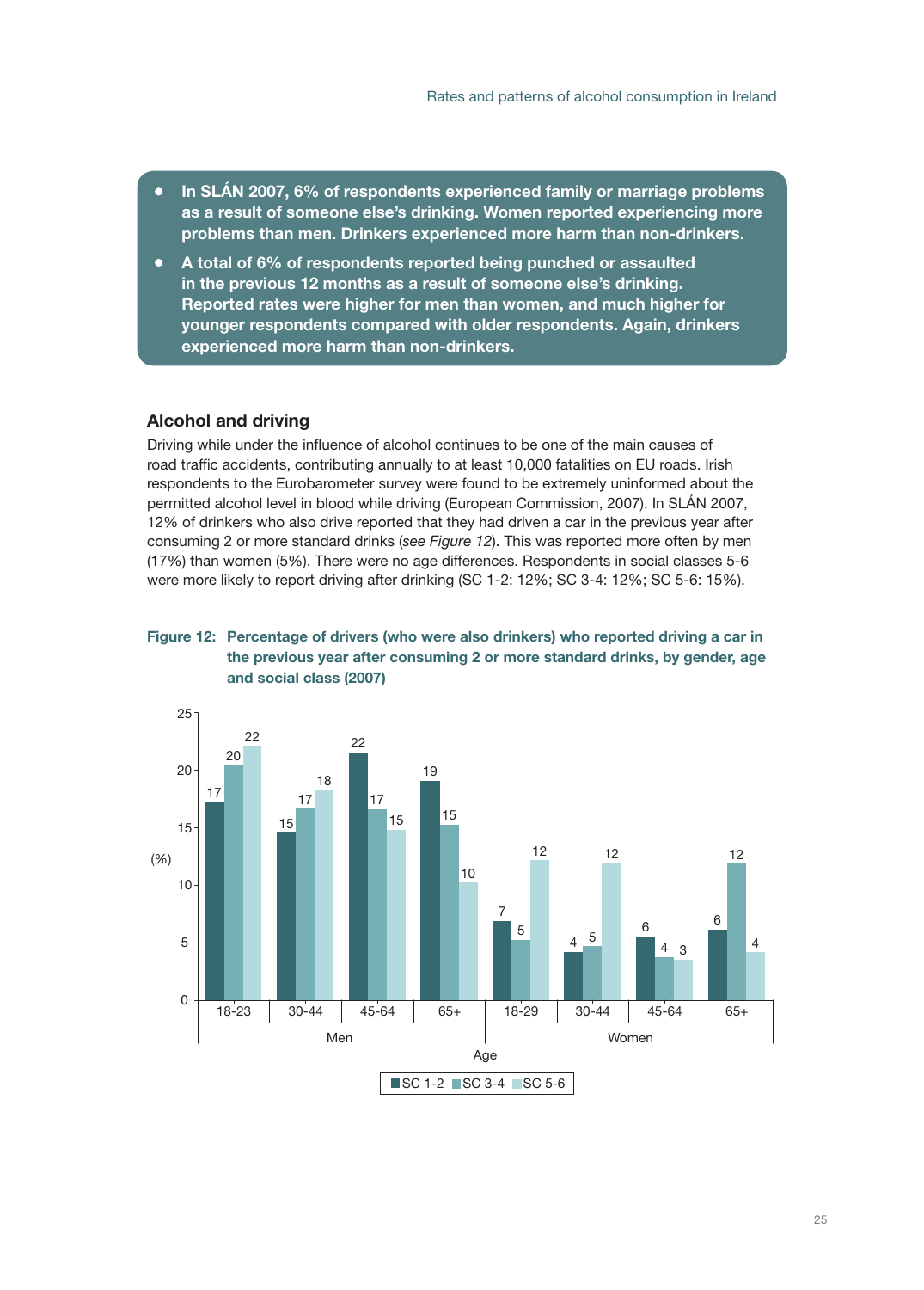#### Slán 2007: Alcohol use in Ireland

The percentage of drivers who reported driving a car in the previous 12 months after consuming 2 or more standard drinks decreased between 2002 and 2007 (from 16% to 12%). The decrease was evident for both men and women, for drivers across all age groups and social classes (*see Figure 13*).





- In SLÁN 2007, 12% of drinkers who also drive reported that they had driven a car in the previous year after consuming 2 or more standard drinks.
- The percentage of drivers who reported driving a car in the previous year after consuming 2 or more standard drinks decreased between 2002 and 2007 (from 16% to 12%).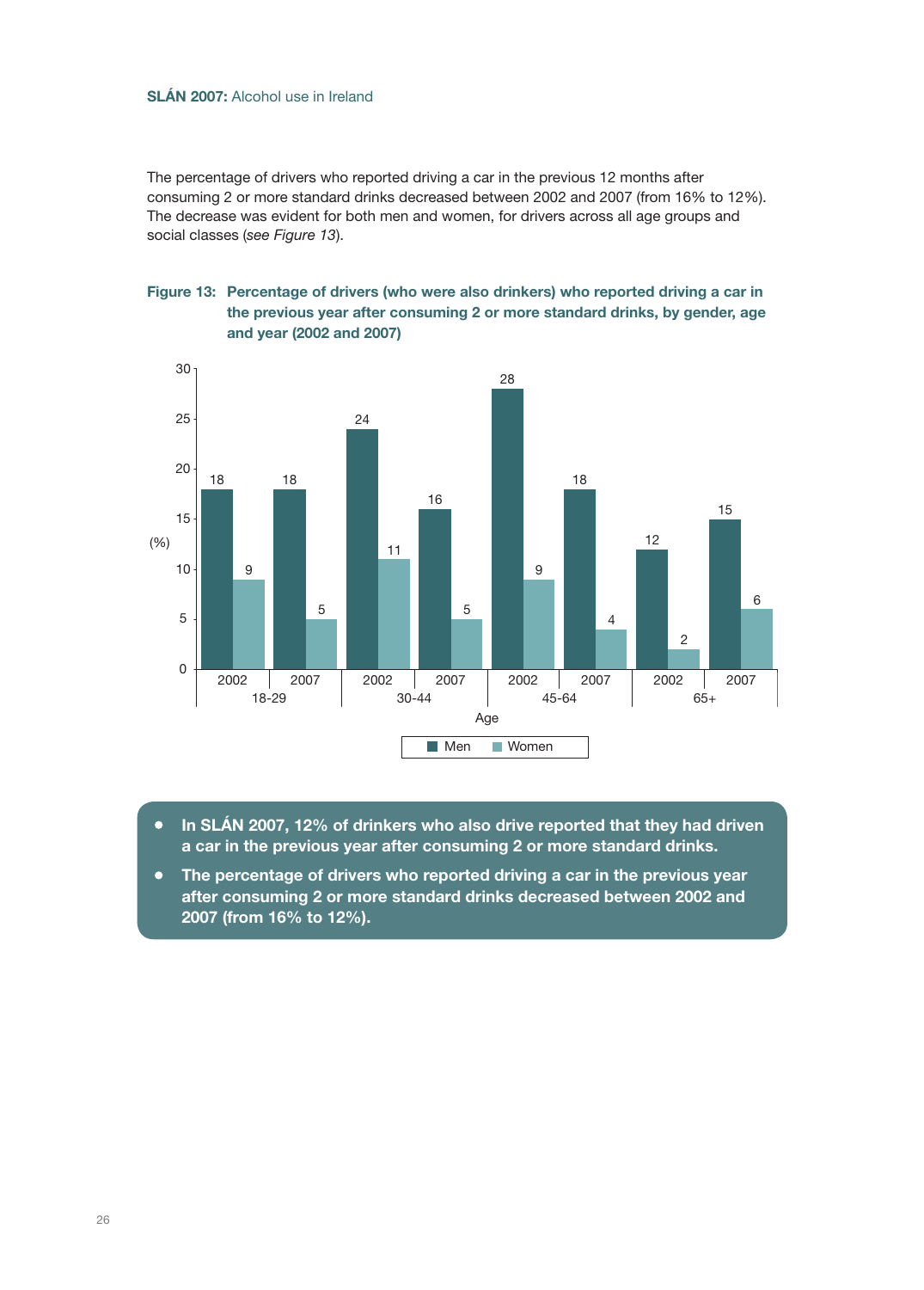#### Alcohol and other health-related behaviours

SLÁN 2007 presents an opportunity to look at patterns of alcohol consumption alongside other health-related behaviours. The following discussion considers the relationship between alcohol use and smoking, and the relationship between alcohol use and body mass index (BMI).

In SLÁN 2007, 16% of non-drinkers indicated they were smokers, compared with 30% of drinkers. Drinkers who typically consumed 3 or more standard drinks during a typical drinking occasion (34%) were also over 2 times more likely to be smokers, compared to drinkers who reported typically having 1-2 standard drinks per drinking occasion (17%) (OR 2.4; CI 95% 2.19-2.77).

In relation to body mass index (BMI), 52% of drinkers who binge at least once a week were obese (i.e. BMI ≥30), compared to 46% of other drinkers.

- In SLÁN 2007, 30% of drinkers were also smokers. Drinkers were twice as likely to be smokers as non-drinkers.
- Drinkers who reported consuming a higher number of standard drinks per typical drinking occasion were more than twice as likely to be smokers.
- 52% of drinkers who binge at least once a week were obese, compared to 46% of non-binge drinkers.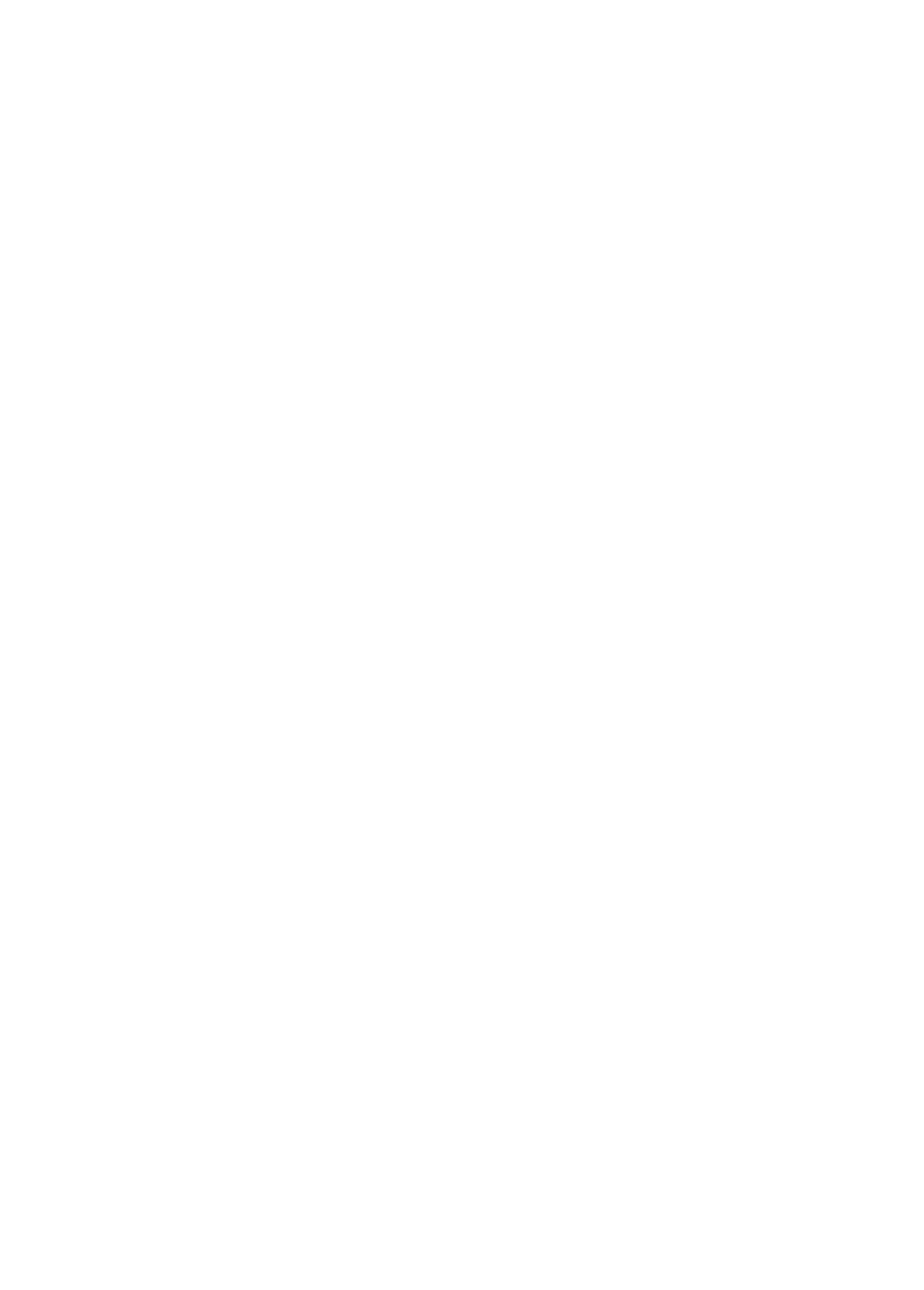# 5. Conclusions and Policy Implications

International research highlights the fact that alcohol consumption levels are high in Ireland and that there is a particularly high rate of binge drinking when compared with other countries. The SLÁN 2007 data also highlight high levels of alcohol consumption and binge drinking, particularly for certain sub-groups. Consistent with trend analysis from other countries, the SLÁN data reveal changing patterns of alcohol consumption over time.

Globally, the reduction of alcohol-related harm is a priority. The World Health Organization (WHO) is currently developing strategies to reduce the harmful use of alcohol (WHO, 2008). The final report will be presented in 2010 at the World Health Assembly and will become a legally binding international treaty. (The WHO strategies and policy element options to reduce alcoholrelated harm are outlined in Appendix 4).

A comparative analysis of alcohol control policies conducted in 2007 found that the strength of control polices varied widely among 30 European countries (Brand *et al*, 2007). The study reported a clear inverse relationship between policy strength and alcohol consumption. Scores were generated using the alcohol policy index, developed to gauge the strength of a country's alcohol control policies. The index generates a score based on policies from 5 regulatory domains – physical availability of alcohol; drinking context; alcohol prices; alcohol advertising; and operation of motor vehicles. Higher scores indicate better regulatory performance across the domains.

Overall, the 30 countries surveyed attained a median score of 42.4, ranging from 14.4 (Luxembourg) to 67.3 (Norway). Ireland was ranked 18th (in the middle 10 countries) with a score of 40.8. The UK received a score of 35.5 (ranked 20th). In terms of the domains, Ireland scored relatively well in relation to drinking context (e.g. programmes to increase awareness of and prevent alcohol problems, training of alcohol servers) and alcohol prices (beer, wine and spirits indices). But we scored poorly in two other domains (availability of alcohol and operation of motor vehicles), while scoring the lowest possible score – zero – in relation to alcohol advertising. However, since the publication of these results in 2007, a number of measures have been introduced in Ireland to improve the situation, including mandatory alcohol testing. Also, Ireland's *Code on Alcohol Advertising and Sponsorship* has been strengthened and measures aimed at reducing availability (restrictions on hours of sale in the off-trade) have been brought into force.

The present report on findings from SLÁN 2007 on alcohol use in Ireland clearly indicates that there are other regulatory domains that should be a focus in terms of alcohol-related policy. Many of these domains are also a focus of the *Second Report of the Strategic Task Force on Alcohol* (STFA), which presents a number of recommendations in key areas, 10 of which are given in Appendix 5 on the key area of 'Research and monitoring progress' (Department of Health and Children, 2004). Building research capacity and ongoing monitoring of Ireland's progress over time and in comparison with other countries are both vital in order to drive prevention efforts and ensure effective policy. The WHO states in its Report by the Secretariat on *Strategies to reduce the harmful use of alcohol* that '*adequate mechanisms for assessment, reporting and evaluation are necessary for monitoring progress at different levels and strengthening the evidence base for strategies that reduce alcohol-related harm in different cultural contexts*' (WHO, 2008).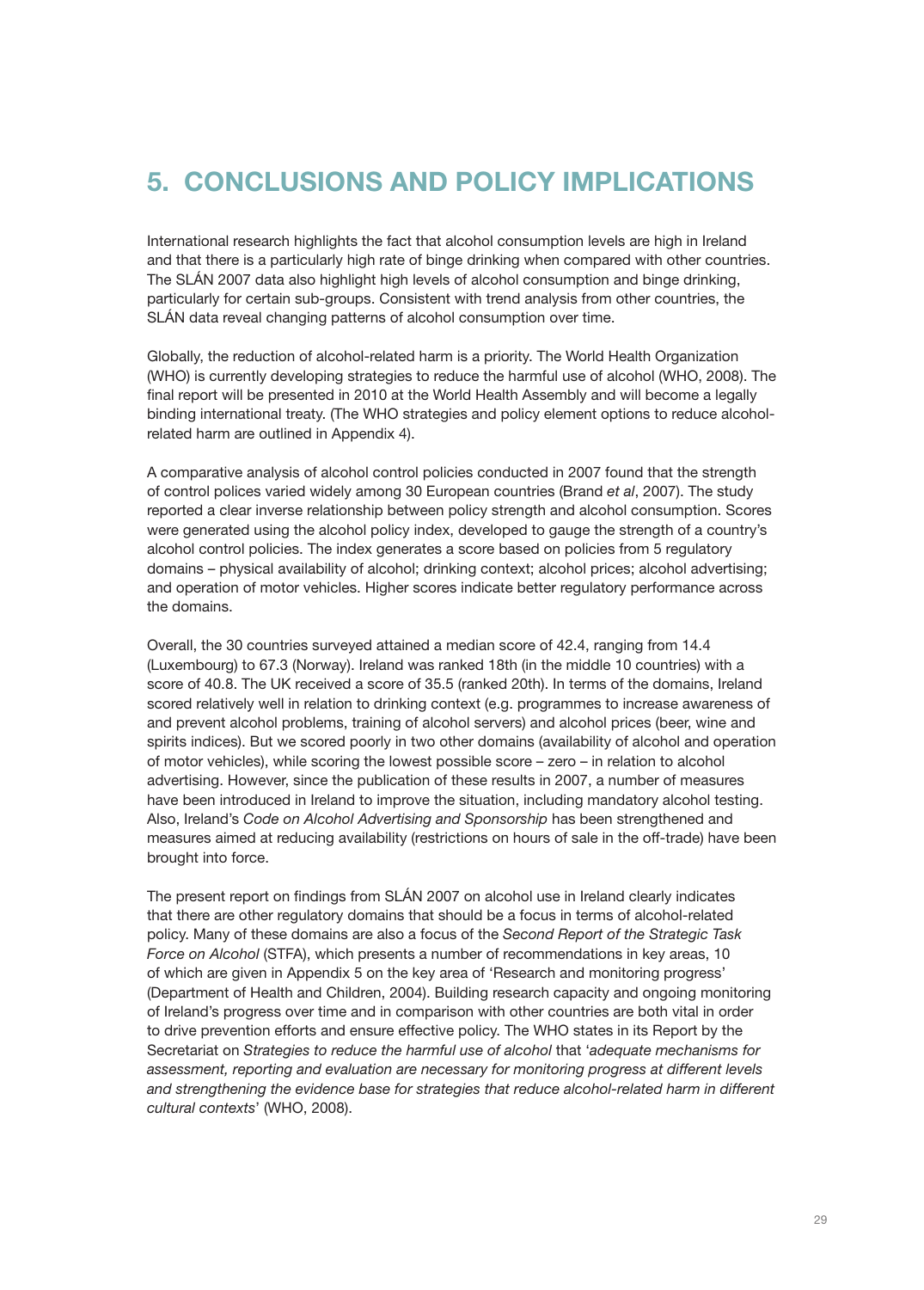Regularly produced status reports on alcohol consumption and related harm are essential for monitoring harmful use of alcohol and policy responses worldwide. Similarly, the *EU strategy to support Member States in reducing alcohol-related harm* has as one of its priority themes to *'develop, support and maintain a common evidence base'*, highlighting the need for research and information systems (European Commission, 2006). This includes the aim of *'obtaining comparable information on alcohol consumption, on drinking patterns and on the social and health effects of alcohol'*.

The SLÁN surveys have provided an important contribution to the ongoing monitoring of trends in alcohol consumption among the general adult population of Ireland and have facilitated the analysis of changes in drinking rates and patterns. SLÁN 2007 highlights the importance of considering, in particular, the age and gender differences in drinking patterns. Targeted approaches to reducing harm are required for younger adults and women in particular. The majority of drinkers with a positive AUDIT-C score are not aware that their drinking may be harming their health. This is particularly true of middle-aged and older drinkers; their perceptions of 'safe' drinking limits and the health risks of excessive consumption need to be explored and targeted. In the past, alcohol education has focused on binge and problem drinking in younger age groups and so older people may be unaware of the recommended limits and health risks. In contrast, they may be more aware of the reported beneficial effects of drinking on health. The drinking patterns revealed in SLÁN 2007 thus point to a need to tailor messages for different age groups. In conjunction with this, there is a need to monitor campaigns that target specific groups of drinkers in order to evaluate their effectiveness on an ongoing basis.

The use of the AUDIT-C as a measure in SLÁN 2007 has signalled that there is a large proportion of drinkers whose drinking patterns are a cause for concern. An Irish pilot study has demonstrated that brief intervention based on screening in primary care using the AUDIT-C is successful (Anderson *et al,* 2006). The AUDIT-C is also a useful tool to include in population surveys because, due to the cut-off point used during screening, it may be less sensitive to under-reporting of consumption by drinkers who actually consume higher amounts of alcohol.

This issue – of the possible under-reporting of alcohol consumption by survey respondents – has received considerable attention internationally in recent years. The gap between survey data relating to alcohol consumption and data from other sources (e.g. Customs and Excise) has been discussed in a number of recent reports from the UK. Traditionally, comparisons of self-reported alcohol consumption data and Customs and Excise data generally show lower levels of consumption in the self-reported data. This pattern has been consistent across a number of countries, including Ireland. A recent report from Scotland, entitled *How much are people in Scotland really drinking?*, indicates that over the last decade the gap between these two sources of data has been widening (Catto and Gibbs, 2008). This may be the result of changing drinking patterns (e.g. more drinking at home, wider variations in drink size and increases in the typical size and alcohol content of drinks). A number of countries have undertaken re-analysis of existing survey data with a view to applying statistical corrections for under-reporting. A review of existing Irish data would be useful at this point and should incorporate findings from a recent report on what constitutes a 'standard' drink in Ireland (Hope, 2009).

While the issue of under-reporting is often raised as a weakness of survey data, it is important to note that survey data provide essential information on who is drinking, what their drinking patterns are, how these are changing over time and what kinds of alcohol-related harm are being experienced. This information on context cannot be provided by data from other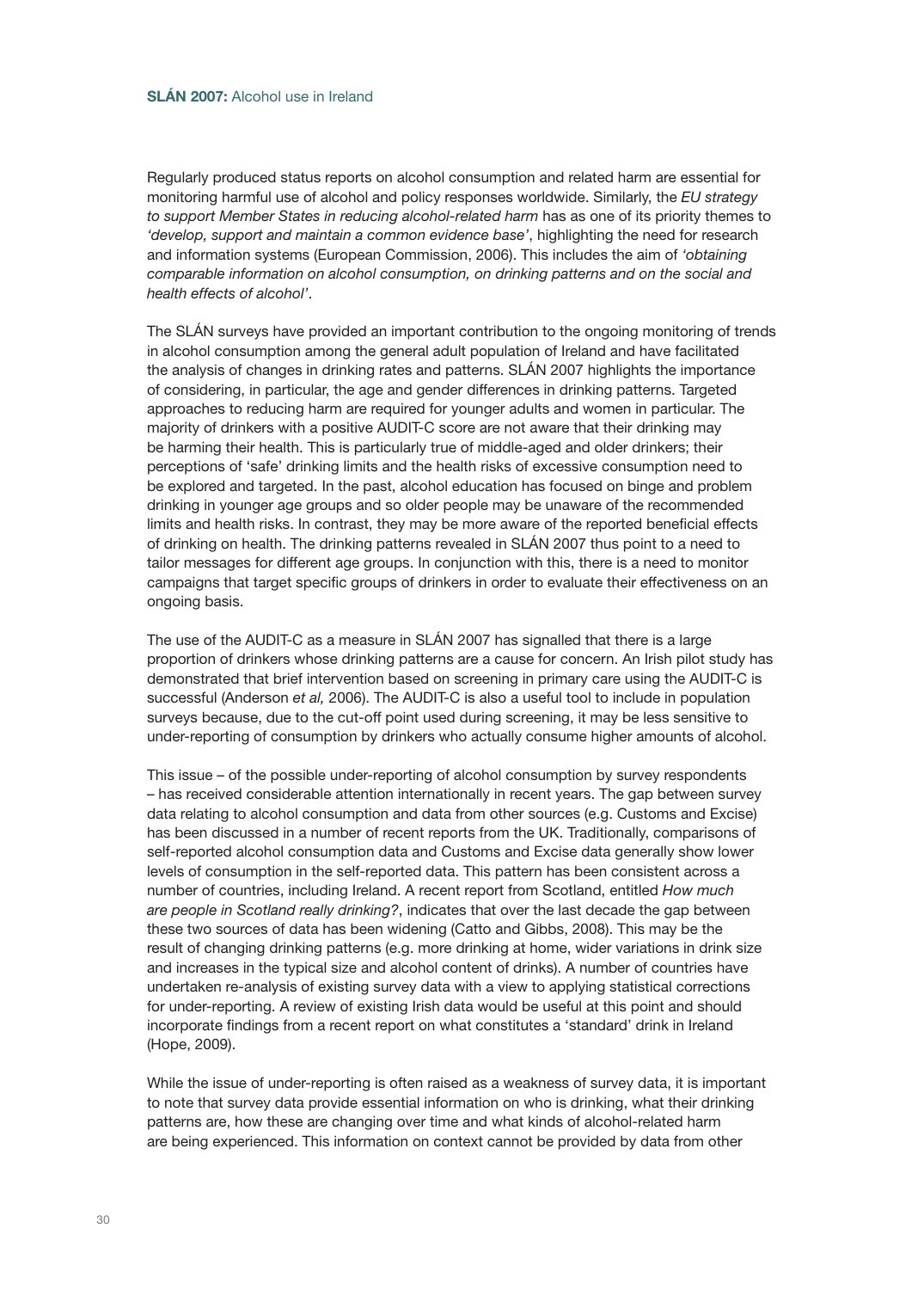sources. In recognition of the need to extend our knowledge even further, the STFA's 2004 report called for the establishment of an independent Research and Monitoring Unit in the field of alcohol to extend knowledge and build capacity in alcohol research, including drinking patterns, alcohol-related harm, effectiveness of alcohol policy measures and other relevant areas (Recommendation R9.1). If, in the current economic situation, this recommendation cannot be implemented in full, then at a minimum a liaison person/committee should be appointed to coordinate research activity with a view to extending and building knowledge.

In conclusion, each of the SLÁN surveys has provided valuable information about drinking patterns and alcohol-related harm at particular points in time (1998, 2002 and 2007), with the SLÁN 2007 survey providing the most comprehensive data yet. Taken together and considered alongside other relevant survey data, such as the HBSC surveys (also at 4-yearly intervals), the SLÁN surveys provide important information about the changing nature of alcohol consumption in Ireland. For effective policy to be developed and evaluated, ongoing monitoring is essential, while at the same time extending the survey methodology to incorporate recent findings relating to drinking context.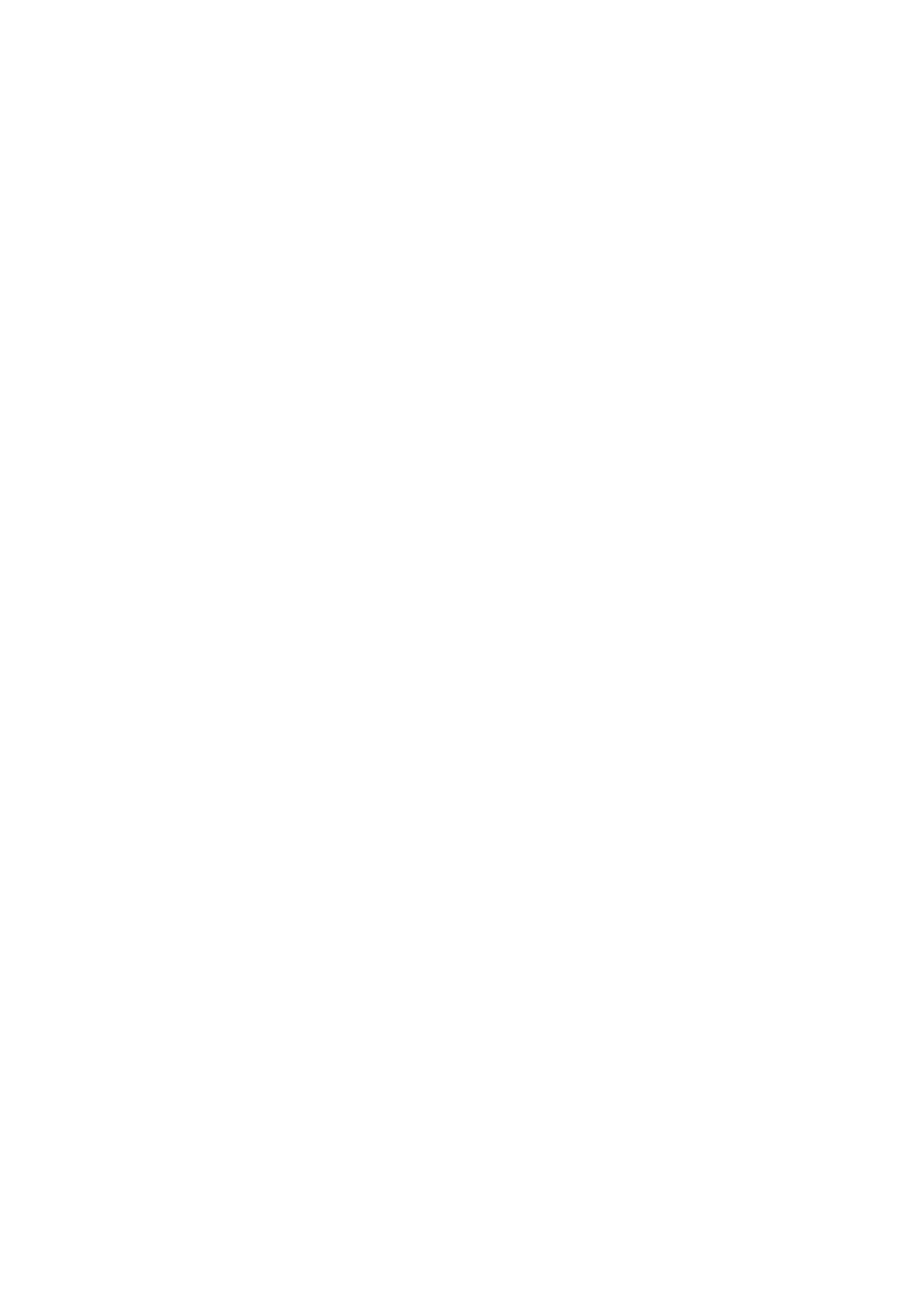# **REFERENCES**

- Anderson, R., Collins, C., Dalton, Y., Doran, G. and Boland, M. (2006) *Alcohol Aware Practice Service Initiative*. Dublin: Irish College of General Practitioners and Health Service Executive.
- Bradley, K.A., Bush, K., Davis, T.D., Dobie, D.J., Burman, M.L., Maynard, C.M. and Kivlahan, D.R. (2003) 'Two brief alcohol screening tests from the Alcohol Use Disorders Identification Test (AUDIT): Validation in a female VA patient population', *Archives of Internal Medicine*, Vol. 163, No. 7, pp. 821-39.
- Brand, D.A., Saisana, M., Rynn, L.A., Pennoni, F. and Lowenfels, A.B. (2007) 'Comparative analysis of alcohol control policies in 30 countries', *PLoS Medicine/Public Library of Science*, Vol. 4, No. 4, pp. 752-59.
- Bush, K., Kivlahan, D.R., McDonell, M.B., Fihn, S.D. and Bradley, K.A. (1998) 'The AUDIT alcohol consumption questions (AUDIT-C): An effective brief screening test for problem drinking. Ambulatory Care Quality Improvement Project (ACQUIP), Alcohol Use Disorders Identification Test', *Archives of Internal Medicine*, Vol. 158, No. 16, pp. 1789-95.
- Catto, S. and Gibbs, D. (2008) *How much are people in Scotland really drinking? A review of data from Scotland's routine national surveys*. Edinburgh: NHS Health Scotland.
- Dawson, D.A., Grant, B.F. and Stinson, F.S. (2005a) 'The AUDIT-C: Screening for alcohol use disorders and risk drinking in the presence of other psychiatric disorders', *Comprehensive Psychiatry*, Vol. 46, No. 6, pp. 405-16.
- Dawson, D.A., Grant, B.F., Stinson, F.S. and Zhou, Y. (2005b) 'Effectiveness of the Derived Alcohol Use Disorders Identification Test (AUDIT-C) in screening for alcohol use disorders and risk drinking in the US general population', *Alcoholism: Clinical and Experimental Research*, Vol. 29, No. 5, pp. 844-54.
- Department of Health and Children (2004) *Strategic Task Force on Alcohol. Second Report*. Dublin: The Stationery Office.
- Eliasen, M., Kjær, S., Munk, C., Nygård, M., Sparén, P., Tryggvadottir, L., Liaw, K. and Grønbæk, M. (2009) 'The relationship between age at drinking onset and subsequent binge drinking among women', *The European Journal of Public Health*, Vol. 19, No. 4, pp. 378-82.
- European Commission (2006) *An EU strategy to support Member States in reducing alcohol-related harm*. Brussels: European Commission. Available at: http://ec.europa.eu/health/ph\_determinants/life\_style/ alcohol/documents/alcohol\_com\_625\_en.pdf (accessed September 2009)
- European Commission (2007) *Eurobarometer*: *Attitudes towards Alcohol*, Special Eurobarometer 272b/Wave 66.2 – TNS Opinion & Social. Brussels: European Commission. Available at: http://ec.europa.eu/health/ph\_determinants/life\_style/alcohol/documents/ebs272\_en.pdf (accessed September 2009)
- Hingson, R.W., Heeren, T. and Winter, M.R. (2006) 'Age at drinking onset and alcohol dependence: Age at onset, duration, and severity', *Archives of Pediatrics & Adolescent Medicine*, Vol. 160, No. 7, pp. 739-46.
- Hope, A. (2008) *Alcohol-related harm in Ireland*. Dublin: Alcohol Implementation Group, Health Service Executive.
- Hope, A. (2009) *A standard drink in Ireland: What strength?* Dublin: Alcohol Implementation Group, Health Service Executive.
- Hope, A., Gill, B., Costello, G., Sheehan, J., Brazil, E. and Reid, V. (2005) *Alcohol and injuries in the Accident and Emergency Department. A National perspective*. Dublin: Department of Health and Children.
- Mongan, D., Reynolds, S., Fanagan, S. and Long, J. (2007) *Health-related consequences of problem alcohol use. Overview 6*. Dublin: Health Research Board.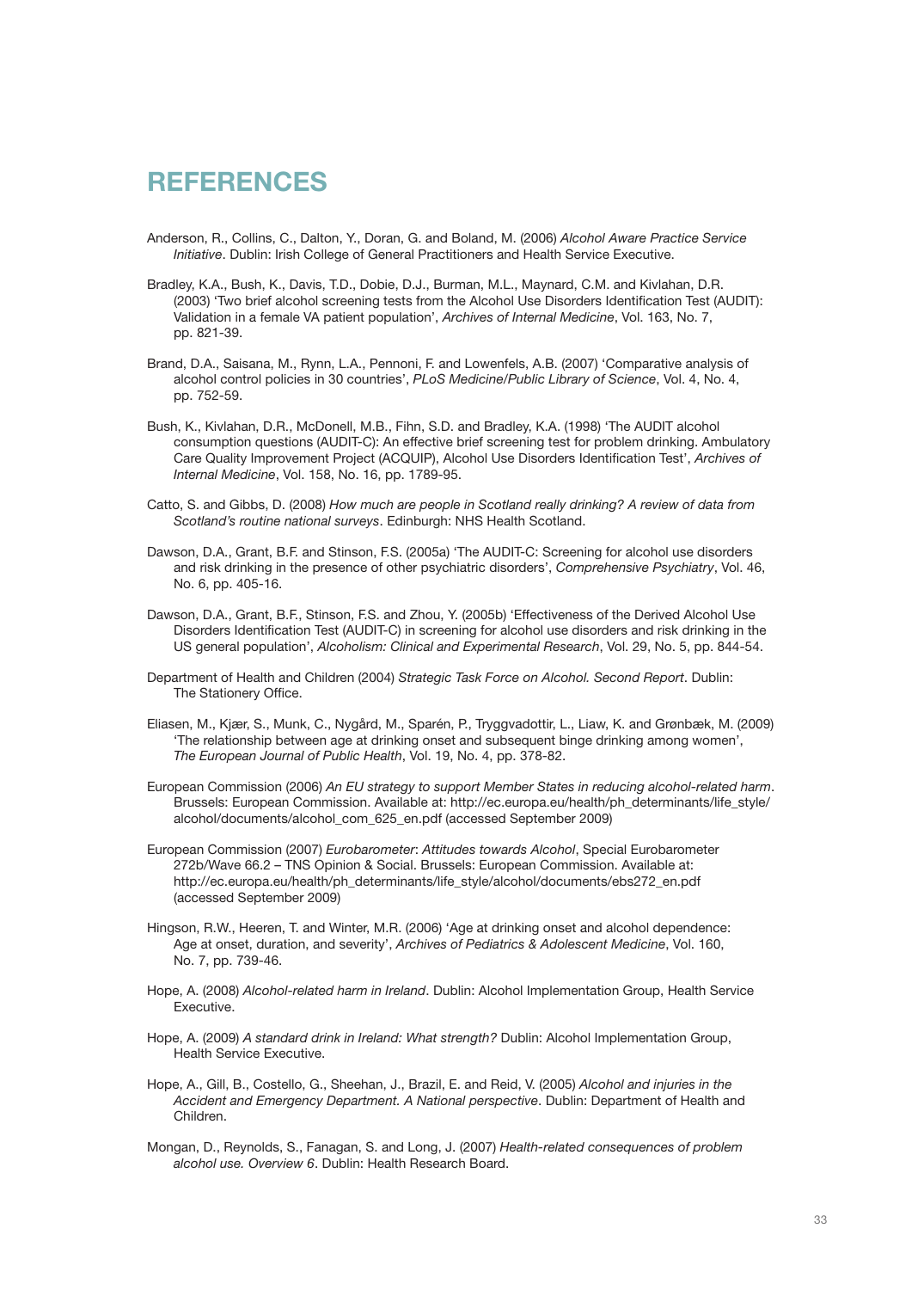- Morgan, K., McGee, H., Watson, D., Perry, I., Barry, M., Shelley, E., Harrington, J., Molcho, M., Layte, R., Tully, N., Van Lente, E., Ward, M., Lutomski, J., Conroy, R. and Brugha, R. (2008) *SLÁN 2007: Survey of Lifestyle, Attitudes and Nutrition in Ireland. Main Report*, Department of Health and Children. Dublin: The Stationery Office.
- Moyer, A., Finney, J.W., Swearingen, C.E. and Vergun, P. (2002) 'Brief interventions for alcohol problems: A meta-analytic review of controlled investigations in treatment-seeking and non-treatment-seeking populations', *Addiction*, Vol. 97, No. 3, pp. 279-92.
- National Institute on Alcohol Abuse and Alcoholism (1999) 'Are women more vulnerable to alcohol's effects?', *Alcohol Alert*, No. 46.
- Newcastle University (2006) *Screening Tools for alcohol-related risk. How much is too much?* Newcastle upon Tyne, UK: Institute of Health and Society, Newcastle University. Available at: www.ncl.ac.uk/ihs/assets/pdfs/hmitm/screeningtools.pdf (accessed September 2009)
- Nic Gabhainn, S., Kelly, C. and Molcho, M. (2007) *HBSC Ireland 2006: National Report of the 2006 Health Behaviour in School-aged Children Survey in Ireland*, Department of Health and Children. Dublin: The Stationery Office.
- Nordqvist, C., Johansson, K. and Bendtsen, P. (2004) 'Routine screening for risky alcohol consumption at an emergency department using the AUDIT-C questionnaire', *Drug and Alcohol Dependence*, Vol. 74, No. 1, pp. 71-75.
- NISRA (2007) *Northern Ireland Health and Well-being Survey, 2005-2006*. Belfast: Central Survey Unit, Northern Ireland Statistics and Research Agency.
- Pedersen, W. and Skrondal, A. (1998) 'Alcohol consumption debut: Predictors and consequences', *Journal of Studies on Alcohol*, Vol. 59, No. 1, pp. 32-42.
- Pitkanen, T., Lyyra, A.-L. and Pulkkinen, L. (2005) 'Age of onset of drinking and the use of alcohol in adulthood: A follow-up study from age 8-42 for females and males', *Addiction*, Vol. 100, No. 5, pp. 652-61.
- Rodgers, A., Ezzati, M., Vander Hoorn, S., Lopez, A.D., Lin, R.-B. and Murray, C.J.L. (2004) 'Distribution of major health risks: Findings from the Global Burden of Disease study', *PLoS Medicine/Public Library of Science*, Vol. 1, No. 1, p. e27.
- Rodriguez-Martos, A. and Santamarina, E. (2007) 'Does the short form of the Alcohol Use Disorders Identification Test (AUDIT-C) work at a trauma emergency department?', *Substance Use & Misuse*, Vol. 42, No. 6, pp. 923-32.
- Room, R., Babor, T. and Rehm, J. (2005) 'Alcohol and public health', *The Lancet*, Vol. 365, No. 9458, pp. 519-30.
- Rosta, J. (2008) 'Hazardous alcohol use among hospital doctors in Germany', *Alcohol and Alcoholism*, Vol. 43, No. 2, pp. 198-203.
- Saunders, J.B., Aasland, O.G., Babor, T.F., de la Fuente, J.R. and Grant, M. (1993) 'Development of the Alcohol Use Disorders Identification Test (AUDIT): WHO Collaborative Project on Early Detection of Persons with Harmful Alcohol Consumption – II', *Addiction*, Vol. 88, No. 6, pp. 791-804.
- Silagy, C. and Stead, L.F. (2001) 'Physician advice for smoking cessation'. [Update of Cochrane Database Syst. Rev. 2000;(2):CD000165; PMID: 10796499]. Cochrane Database of Systematic Reviews, (2), CD000165.
- Smith, L. and Foxcroft, D. (2009) *Drinking in the UK: An exploration of trends*. York: Joseph Rowntree Foundation.
- WHO (2008) *Strategies to reduce the harmful use of alcohol*, Report by the Secretariat to the 61st World Health Assembly (Provisional agenda item 11.10). Geneva: World Health Organization.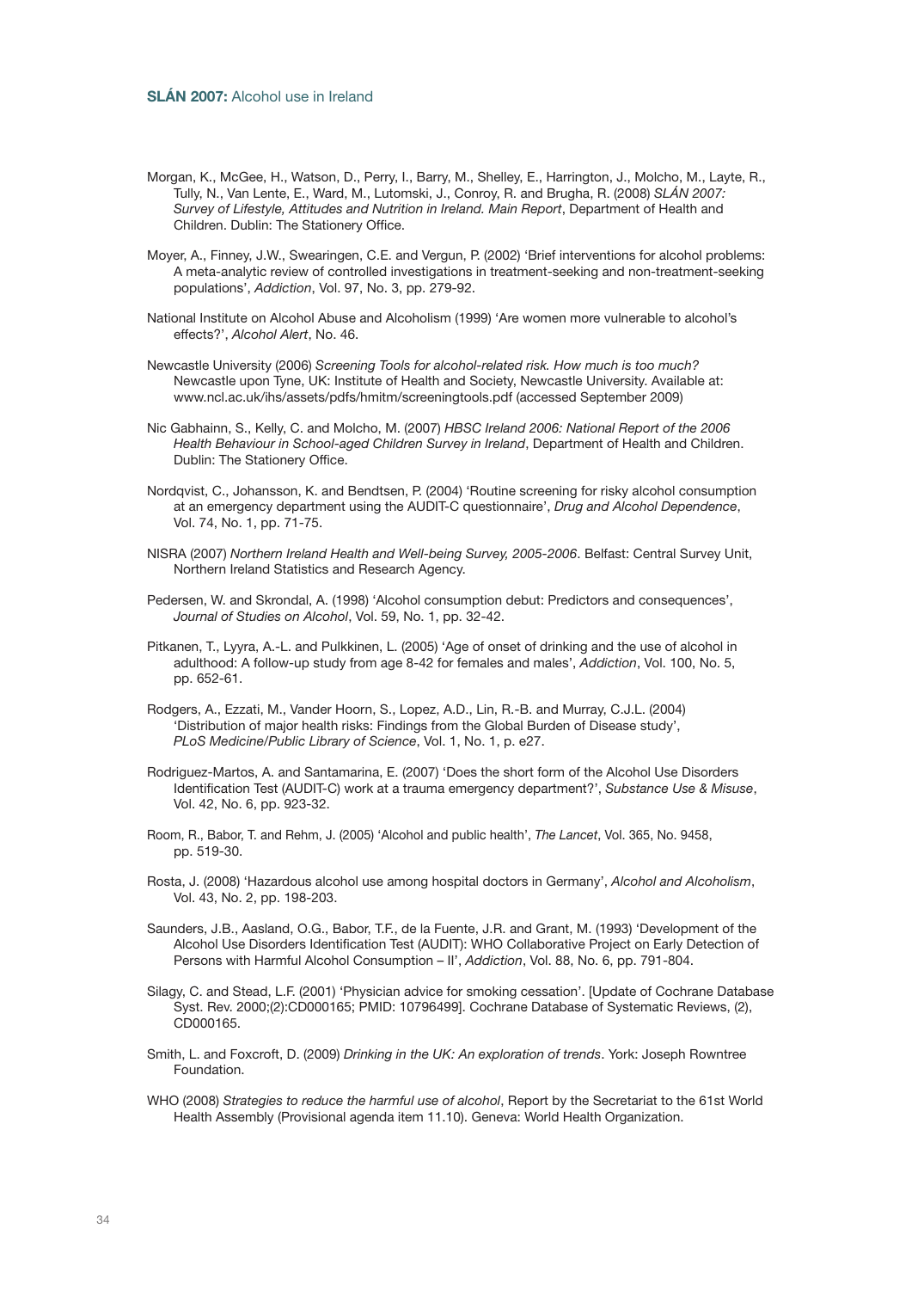## Appendix 1: Questions relating to alcohol in SLÁN 2007 Questionnaire (Section E)

Note: The full SLÁN 2007 Questionnaire is available at www.slan07.ie

#### E1 How often do you have a drink containing alcohol?

| Never                                                  | Monthly<br>or less | 2-4 times<br>a month                                    | 2-3 times<br>a week | 4 or more<br>times a week      |  |
|--------------------------------------------------------|--------------------|---------------------------------------------------------|---------------------|--------------------------------|--|
|                                                        |                    |                                                         |                     |                                |  |
| E2a How long ago did you last have an alcoholic drink? |                    |                                                         |                     |                                |  |
| During the last week                                   |                    |                                                         |                     |                                |  |
| During the last month, but not in the last week        |                    |                                                         |                     |                                |  |
| Within the last 3 months, but not in the last month    |                    |                                                         |                     |                                |  |
|                                                        |                    | Within the last 12 months, but not in the last 3 months |                     |                                |  |
| More than 12 months ago                                |                    |                                                         |                     | $\blacktriangleright$ Go to E6 |  |
| Never had alcohol beyond sips or tastes                |                    |                                                         |                     | →Go to E6                      |  |

#### E2b How many drinks containing alcohol do you have on a typical occasion when you are drinking?

 $\frac{1}{2}$  ,  $\frac{1}{2}$  ,  $\frac{1}{2}$  ,  $\frac{1}{2}$  ,  $\frac{1}{2}$  ,  $\frac{1}{2}$  ,  $\frac{1}{2}$  ,  $\frac{1}{2}$  ,  $\frac{1}{2}$  ,  $\frac{1}{2}$  ,  $\frac{1}{2}$  ,  $\frac{1}{2}$  ,  $\frac{1}{2}$  ,  $\frac{1}{2}$  ,  $\frac{1}{2}$  ,  $\frac{1}{2}$  ,  $\frac{1}{2}$  ,  $\frac{1}{2}$  ,  $\frac{1$ 

| A STANDARD DRINK IS: | – A HALF PINT OR A GLASS OF BEER, LAGER OR CIDER         |
|----------------------|----------------------------------------------------------|
|                      | - A SINGLE MEASURE OF SPIRITS (E.G. WHISKEY, VODKA, GIN) |
|                      | – A SINGLE GLASS OF WINE, SHERRY OR PORT                 |
|                      | – A BOTTLE OF ALCOPOPS (LONG NECK)                       |
|                      |                                                          |

#### E3 How often do you have 6 or more (standard) drinks on one occasion?

| Every day | 5-6 times<br>a week | 2-4 times<br>a week | Once<br>a week               | 1-3 times<br>a month | Less often | Never        |
|-----------|---------------------|---------------------|------------------------------|----------------------|------------|--------------|
|           |                     |                     | and the property of the con- |                      |            | $\mathbf{1}$ |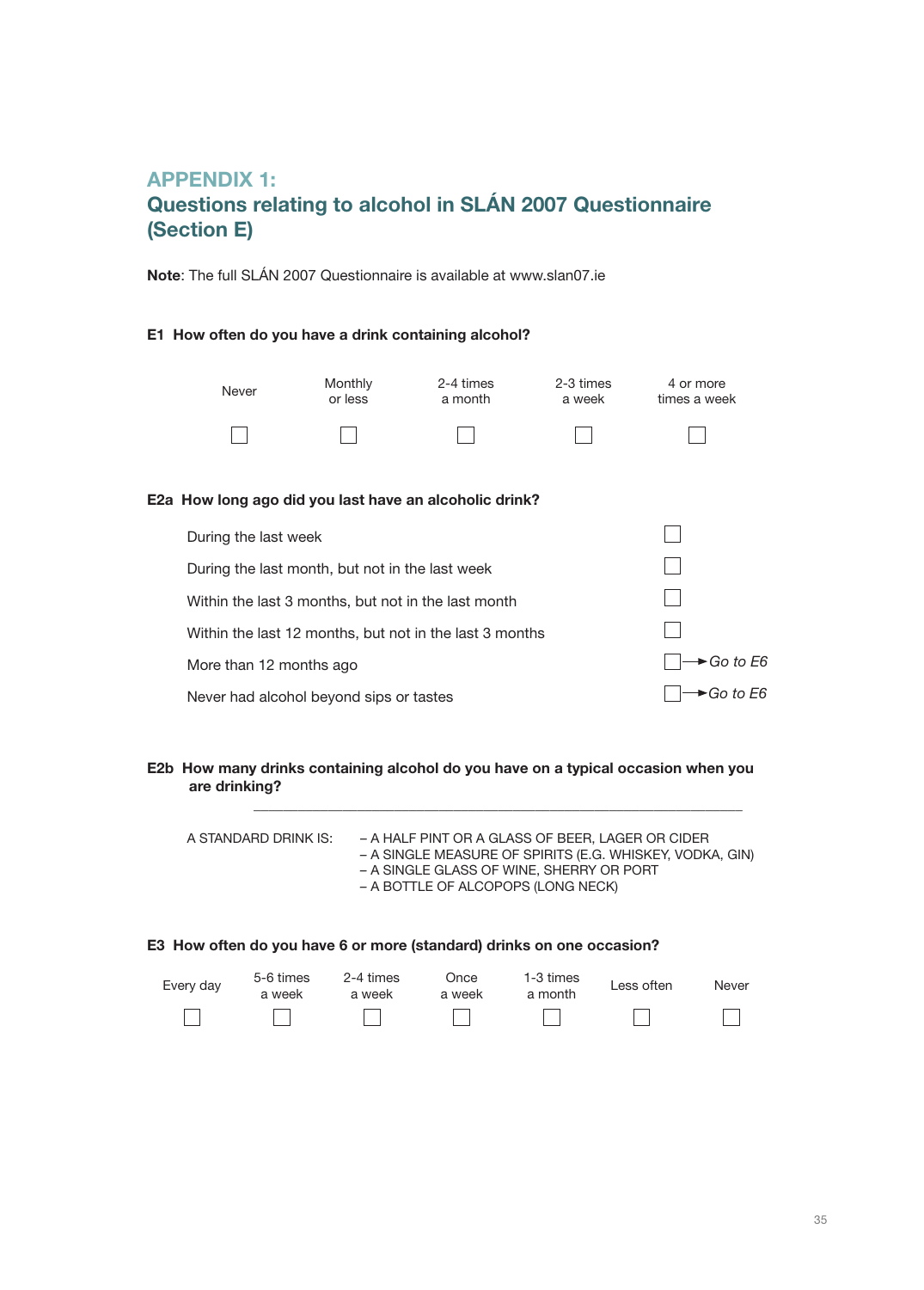#### E4 During the past 7 days, how many standard drinks of any alcoholic beverage did you have each day?

| Monday | Tuesday | Wednesday | Thursday Friday Saturday |  | Sunday |
|--------|---------|-----------|--------------------------|--|--------|
|        |         |           |                          |  |        |
|        |         |           |                          |  |        |

|    | E5 During the last 12 months, have you:                          | Yes | No. |
|----|------------------------------------------------------------------|-----|-----|
| a. | Got into a fight when you had been drinking                      |     |     |
|    | aa. Been in an accident of any kind when you had been drinking   |     |     |
|    | b. Ever felt that you should cut down on your drinking           |     |     |
| C. | Regretted something you said or did after drinking               |     |     |
|    | d. Felt that your drinking harmed your friendship or social life |     |     |
| е. | Felt that your drinking harmed your home life or marriage        |     |     |
| f. | Felt that your drinking harmed your work or studies              |     |     |
| g. | Felt that your drinking harmed your health                       |     |     |

#### E6 During the last 12 months, have you experienced any of the following problems as a result of someone else's drinking? Yes No

|                                                                                       | Yes.  | INO. |
|---------------------------------------------------------------------------------------|-------|------|
| a. Had family problems or marriage difficulties due to someone else's drinking $\Box$ |       |      |
| b. Been a passenger with a driver who had too much to drink                           |       |      |
| c. Been pushed or hit or assaulted by someone who had been drinking                   | 11111 |      |
| d. Had financial trouble because of someone else's drinking                           |       |      |

| E7 | During the last 12 months, have you ever driven a car after consuming 2 or more |  |  |  |
|----|---------------------------------------------------------------------------------|--|--|--|
|    | (standard) alcoholic drinks?                                                    |  |  |  |

 $Yes \Box \qquad No \Box$  Do not normally drive  $\Box$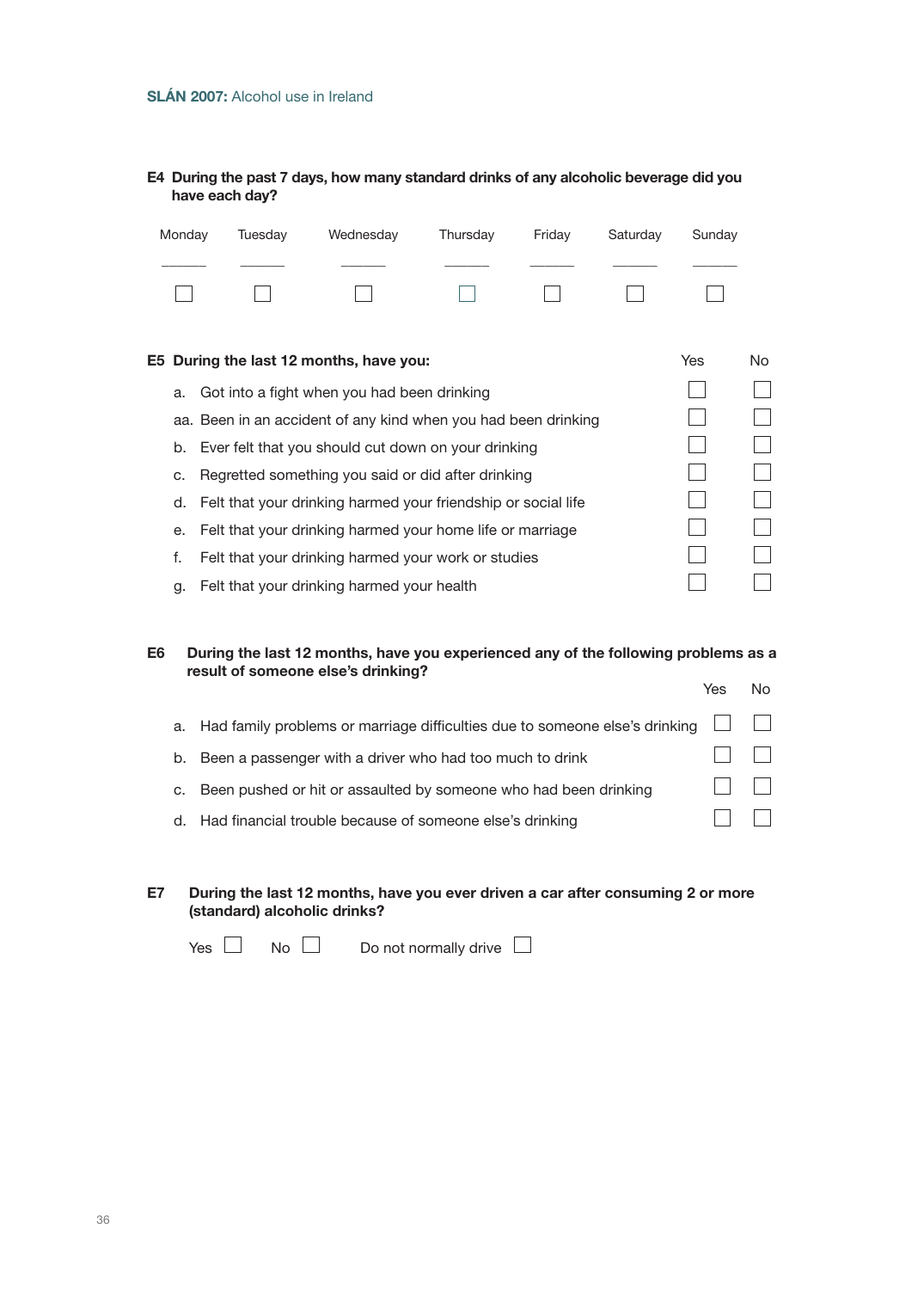# **APPFNDIX 2.** The Alcohol Use Disorders Identification Test – Consumption (AUDIT-C)

The Alcohol Use Disorders Identification Test – Consumption (AUDIT-C) is an abbreviated version of the WHO AUDIT questionnaire (Bush *et al*, 1998). The original AUDIT questionnaire consists of 10 items (Saunders *et al*, 1993), while the AUDIT-C version uses the first 3 items to examine (1) frequency of drinking; (2) volume consumed; and (3) binge drinking. The SLÁN 2007 Questionnaire measures these items in Questions E1, E2b and E3 respectively (*see Appendix 1*).

The AUDIT-C is scored on a scale of 0-12 (scores of 0 reflect no alcohol use). The risk of being alcohol-dependent and experiencing medical problems due to drinking increases as AUDIT-C scores increase. Unlike other measures, the AUDIT-C will identify many patients who are not alcohol-dependent but who have a pattern of hazardous drinking. Non-dependent, hazardous drinkers account for most of the morbidity and mortality that is attributed to drinking.

The optimal screening thresholds are based on studies that use in-depth interviews to assess the patient's drinking and problems due to drinking. In the USA, scores of 4 for men and 3 for women have been found to be optimal for identifying those with hazardous drinking or active alcohol use disorders (Bradley *et al*, 2003; Bush *et al*, 1998).

In the present report on SLÁN 2007, the cut-off point of 5 has been adopted in line with recent European studies (Rosta, 2008) and the 'How much is too much?' study in the UK (Newcastle University, 2006).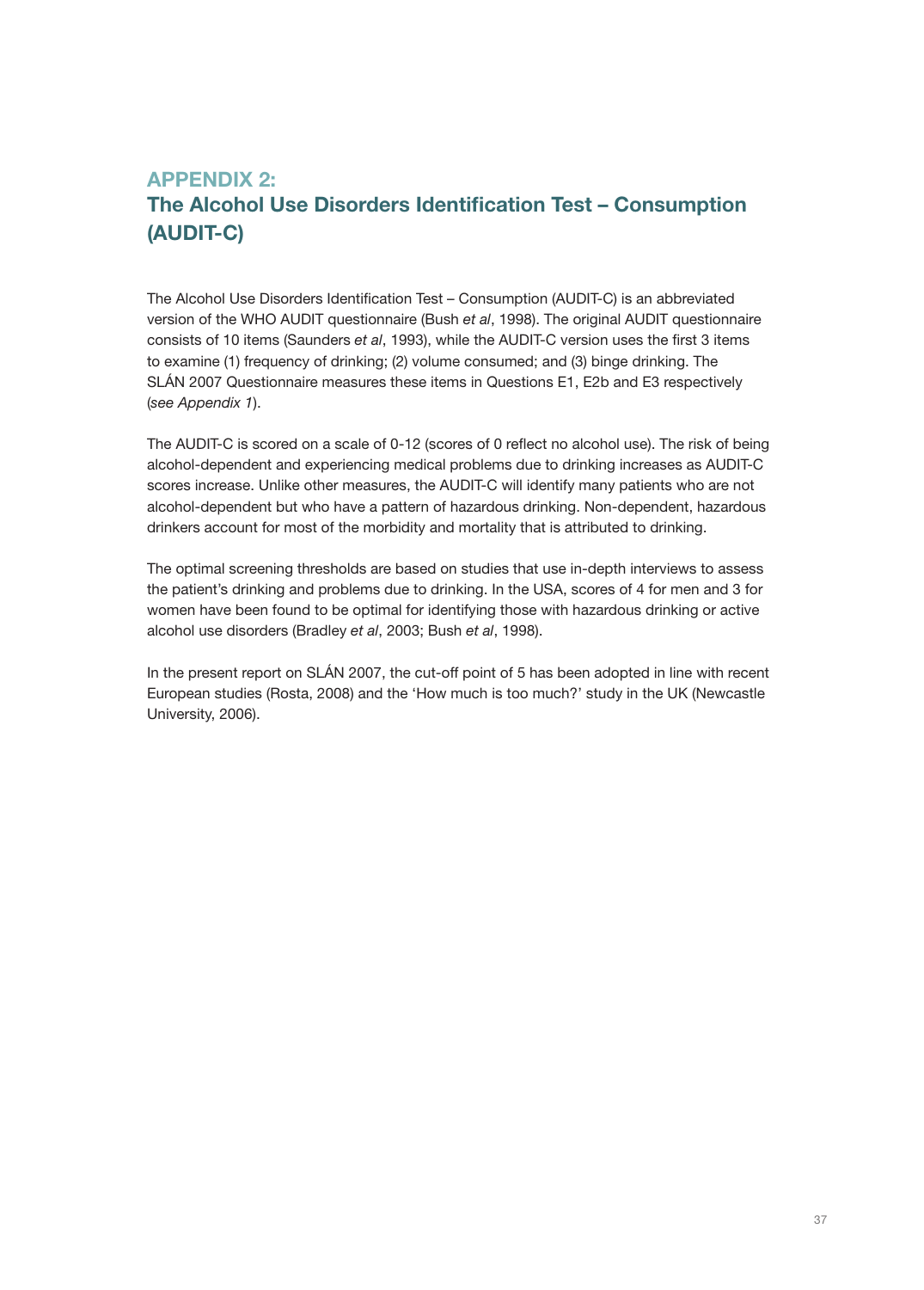## Appendix 3: Outline of methods for SLÁN and HBSC surveys

The methods used in the 1998, 2002 and 2007 SLÁN surveys are summarised in Table A3-1.

|                       | <b>SLÁN 1998</b>                                                                              | <b>SLÁN 2002</b>                                                                                                                                                                            | <b>SLÁN 2007</b>                                                                       |  |
|-----------------------|-----------------------------------------------------------------------------------------------|---------------------------------------------------------------------------------------------------------------------------------------------------------------------------------------------|----------------------------------------------------------------------------------------|--|
| <b>Population</b>     | Adults aged 18+                                                                               | Adults aged 18+                                                                                                                                                                             | Adults aged 18+                                                                        |  |
| <b>Sampling frame</b> | Electoral register                                                                            | Electoral register                                                                                                                                                                          | GeoDirectory                                                                           |  |
| <b>Sample</b>         | Multistage sample,<br>drawn by electoral<br>division                                          | Multistage sample,<br>Multistage probability<br>drawn by electoral<br>sample<br>division                                                                                                    |                                                                                        |  |
| <b>Stratification</b> | Percentage distribution<br>across each of<br>26 counties, locality<br>and gender              | Percentage distribution<br>Percentage distribution<br>across townlands.<br>across each of<br>Age groups, social<br>26 counties, locality<br>class and urban-rural<br>and gender<br>location |                                                                                        |  |
| <b>Method</b>         | Self-completion<br>questionnaire and<br>self-completion of<br>Food Frequency<br>Questionnaire | Self-completion<br>questionnaire and<br>self-completion of<br>Food Frequency<br>Questionnaire                                                                                               | Face-to-face<br>interview and<br>self-completion of<br>Food Frequency<br>Questionnaire |  |
| Obtained sample*      | 6,539                                                                                         | 5,992<br>10,364                                                                                                                                                                             |                                                                                        |  |
| <b>Response rate</b>  | 62%                                                                                           | 53%                                                                                                                                                                                         | 62%                                                                                    |  |

#### Table A3-1: Summary of methods for SLÁN surveys

\* SLÁN 2007 also reports on 2 sub-samples: BMI/waist circumference (age 18-44) (n = 967) and physical examination (age  $45+$ ) (n = 1,207).

The Health Behaviour in School-aged Children (HBSC) Survey is a cross-national research study conducted in collaboration with the World Health Organization (WHO) Regional Office for Europe. It aims to provide current information on the health and lifestyles of children and adolescents. The study is school-based and runs on an academic 4-year cycle. Surveys were carried out in Ireland in 1997/98, 2001/02 and 2005/06. The study method is summarised in Table A3-2.

|  | Table A3-2: Summary of method for Irish HBSC surveys |  |  |  |  |  |  |  |
|--|------------------------------------------------------|--|--|--|--|--|--|--|
|--|------------------------------------------------------|--|--|--|--|--|--|--|

| <b>Population</b>        | School-going children, aged 10-17 years                               |  |  |  |
|--------------------------|-----------------------------------------------------------------------|--|--|--|
| <b>Sampling frame</b>    | Department of Education and Science school lists                      |  |  |  |
| <b>Sample</b>            | Cluster sample of pupils in a given classroom                         |  |  |  |
| <b>Stratification</b>    | Proportionate to the distribution of pupils across geographic regions |  |  |  |
| <b>Survey instrument</b> | Self-completion questionnaire                                         |  |  |  |
| <b>Obtained sample</b>   | 215 schools/10,334 pupils                                             |  |  |  |
| <b>Response rate</b>     | 63% of invited schools/83% of pupils                                  |  |  |  |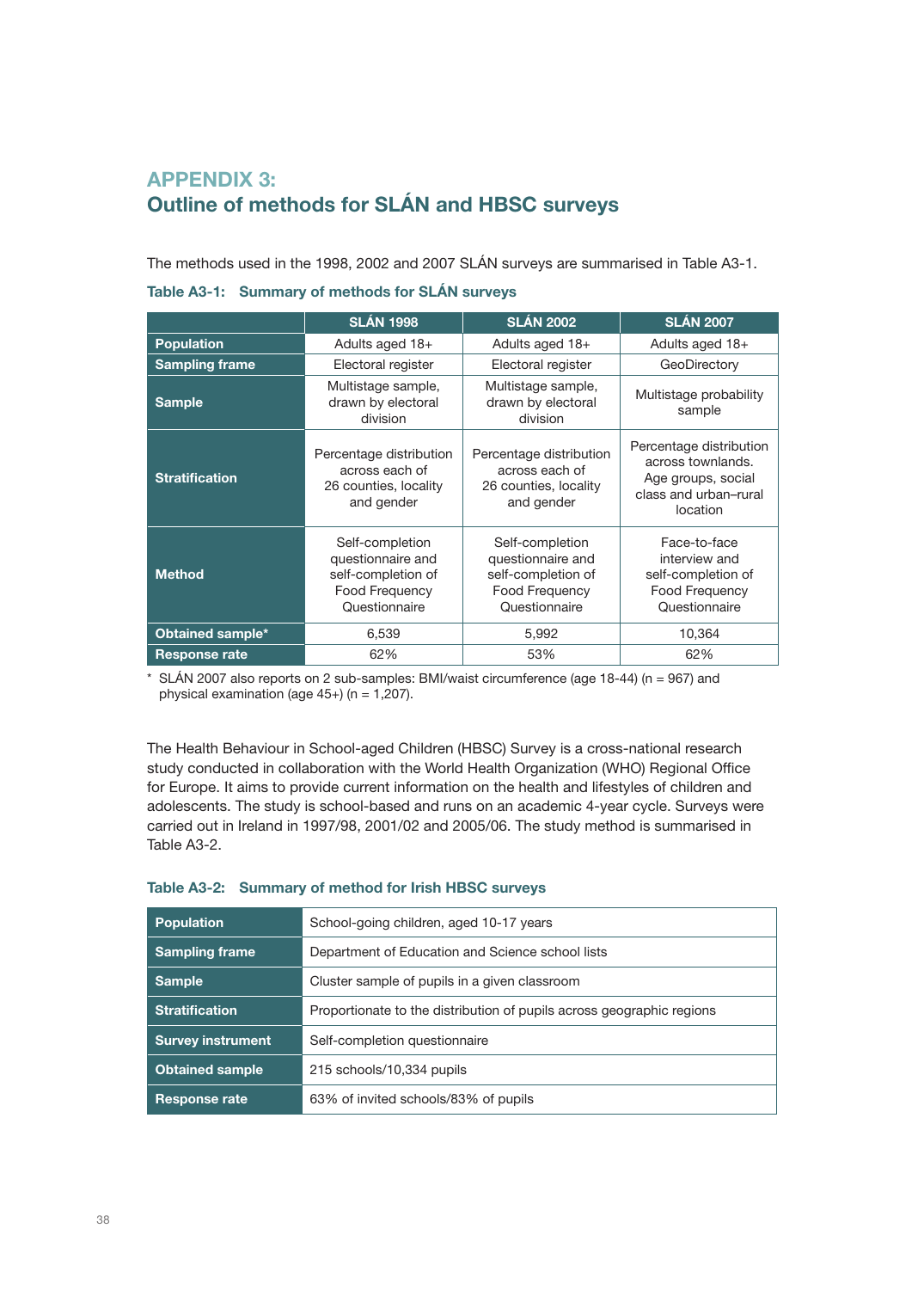# Appendix 4: World Health Organization *Strategies to reduce the harmful use of alcohol*

Note: Full text is available at: www.who.int/topics/alcohol\_drinking/en/

WHO strategies and policy element options to reduce alcohol-related harm include:

- 1. Raising awareness and political commitment.
- 2. Health sector response.
- 3. Community action to reduce the harmful use of alcohol.
- 4. Drink-driving policies and countermeasures.
- 5. Addressing the availability of alcohol.
- 6. Addressing marketing of alcoholic beverages.
- 7. Pricing policies.
- 8. Harm reduction.
- 9. Reducing the public health impact of illegally and informally produced alcohol.

The WHO *Draft Global Strategy to reduce harmful use of alcohol* is available at: www.who.int/substance\_abuse/activities/globalstrategy/en/index.html